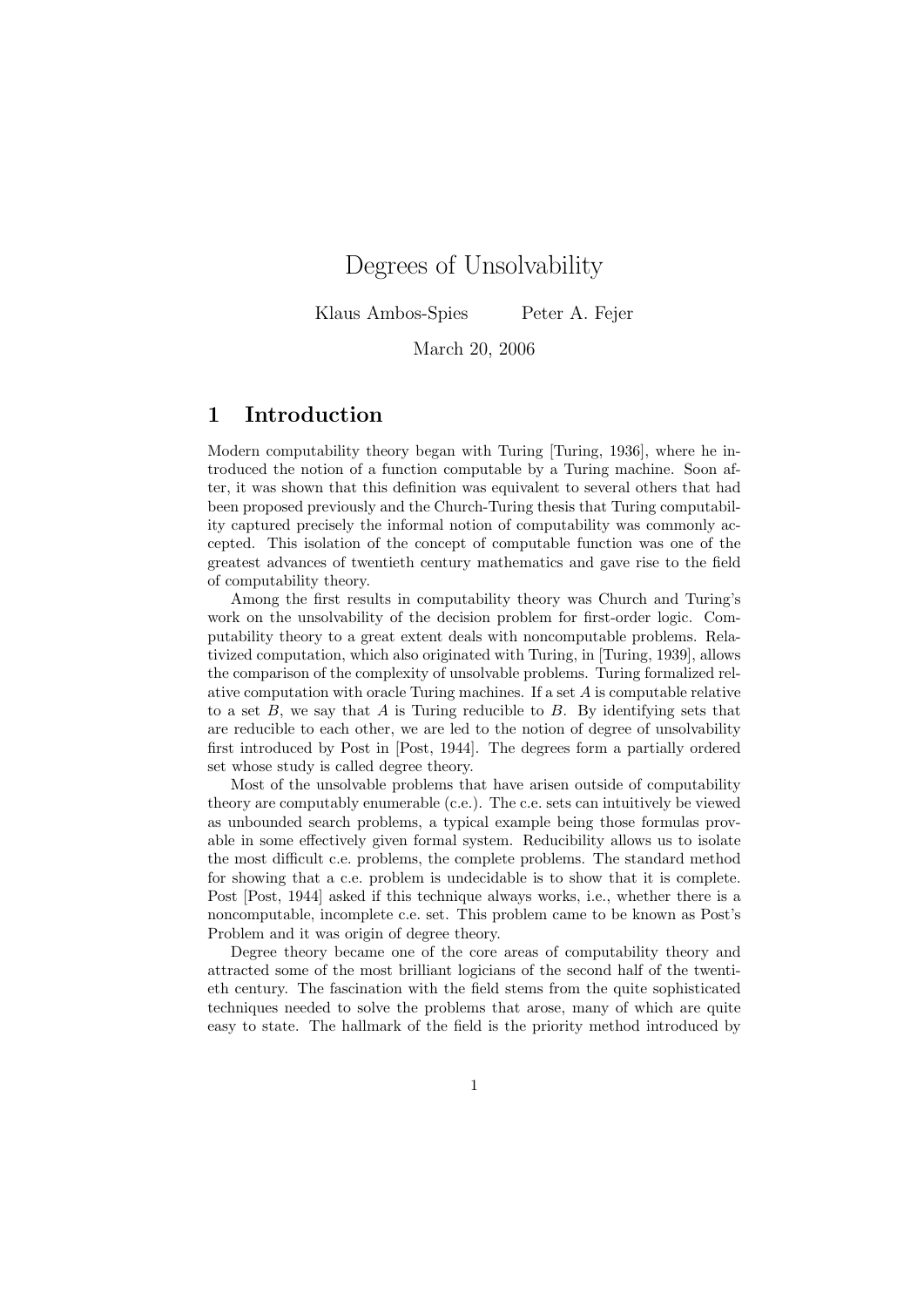Friedberg and Mučnik to solve Post's Problem. The advances in degree theory were closely tied to developments of this method.

Degree theory has been central to computability theory in the sense that the priority method was developed to solve problems in degrees but has been applied throughout computability theory.

In this chapter, we will limit ourselves to Turing reducibility though many other reducibilities have been studied in computability theory. By formalizing relative computability, Turing reducibility is the most general effective reducibility but by limiting the access to the oracle in various ways interesting special cases arise such as many-one or truth-table reducibilities. (See e.g. [Odifreddi, 1999b] for more on these so-called strong reducibilities.) Other reducibilities are obtained by either giving up effectivity of the reduction as is done for instance in the enumeration reducibilites or the arithmetical reducibilities where computability is replaced by computable enumerability and first-order definability in arithmetic or by considering resource-bounded computability as is done in computational complexity. The most prominent examples of the latter are the polynomial time reducibilities leading to the notion of NP-completeness (see the chapter of Fortnow and Homer in this volume).

The concentration on Turing reducibility is also justified by the fact that the core technical work in classical computability theory was done to prove results about the Turing degrees and the main techniques in the field were developed to prove these results. The two structures of Turing degrees that will concern us are the upper semi-lattices of all the Turing degrees and of the computably enumerable Turing degrees, denoted by  $\mathcal D$  and  $\mathcal R$ . As pointed out above already the c.e. sets play a particularly important role in mathematical logic. Moreover, the priority method, the most important technique of degree theory, has been developed through the investigation of the c.e. degrees. Therefore, we will stress developments in the c.e. degrees and the corresponding techniques in this chapter. (This emphasis might also reflect some of our prejudice based on our research interests.)

We use the term "computable" rather than "recursive" following the suggestion of Soare [Soare, 1999a]. This change in terminology has been widely adopted and reflects more accurately the nature of the subject. In the same vein, we use "computably enumerable" for "recursively enumerable" and so on. The old terminology survives in our use of the symbol  $\mathcal R$  for the structure of the c.e. degrees. We have used little notation in this chapter and what we do use is standard and can be found in the relevant chapters of the Handbook of Computability Theory [Griffor, 1999].

#### 2 From Problems to Degrees

In this section we trace the origins of the central concepts underlying degree theory. The history of the concept of computable function has been dealt with in detail in the literature (see for instance Kleene [Kleene, 1981] and Soare [Soare, 1999a]). For this reason, we do not discuss the topic here. The study of degrees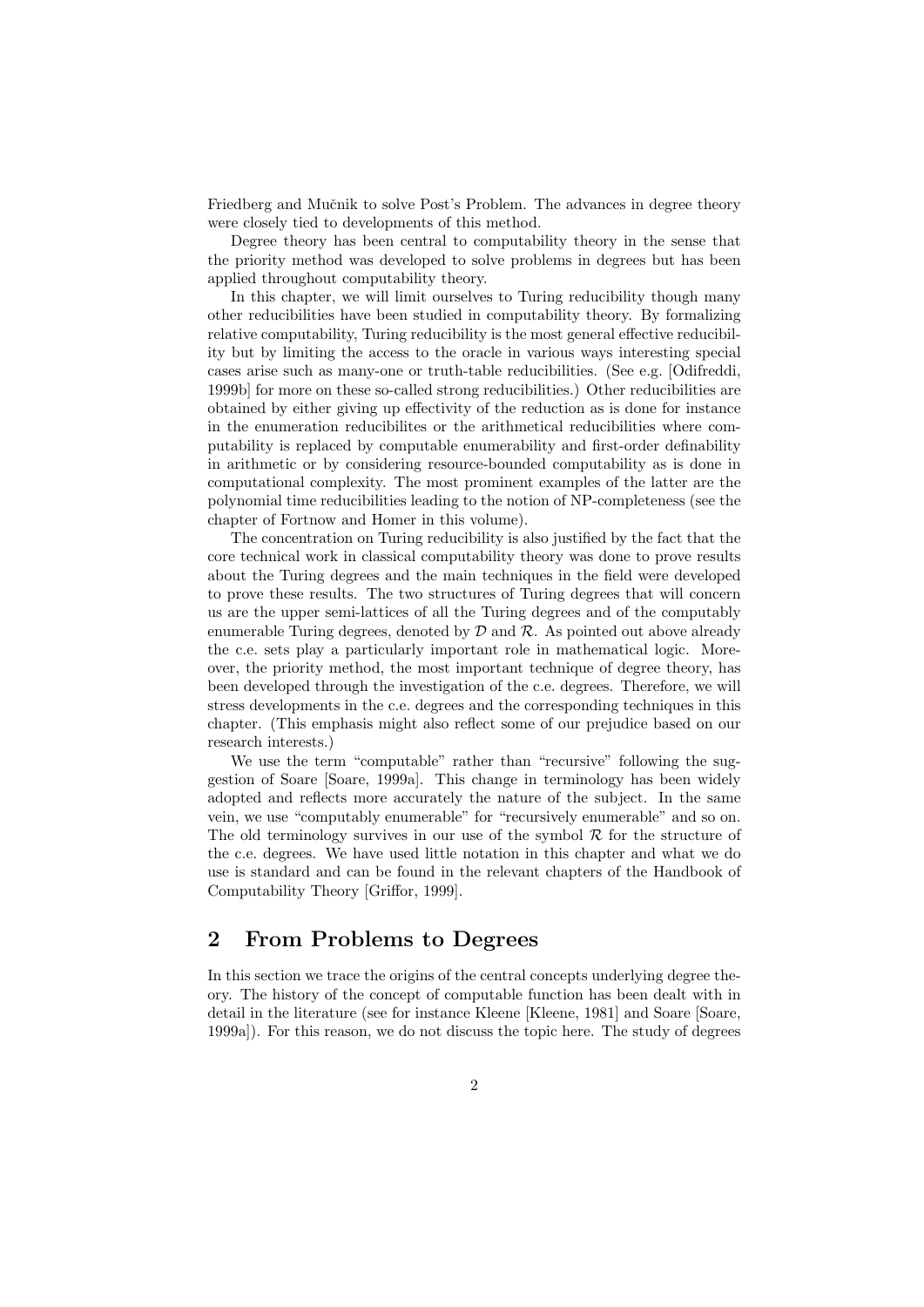of unsolvability begins with the concept of Turing reducibility which originated with Turing in Section 4 of [Turing, 1939]. As Post puts it in [Post, 1944], Turing presents the definition as a "side issue." In the paper, Turing defines an "o-machine" (oracle machine) as an oracle Turing machine as we understand the concept today, but with a fixed oracle, namely, the set of well-formed formulas A (i.e.,  $\lambda$ -terms) that are dual (i.e., have the property that  $A(n)$  is convertible to 2 for every well-formed formula  $n$  representing a positive integer). Turing is interested in such oracle machines because he considers a problem to be number-theoretic if it can be solved by an  $\sigma$ -machine. Turing proves the problem of determining if an o-machine is "circle-free" (i.e., prints out infinitely many 0s and 1s) is not a number-theoretic problem. He then does not come back to the idea of oracle machine in the rest of the paper. Although Turing does not consider arbitrary oracles and hence does not give a general definition of relative reducibility, as Post puts it in [Post, 1944], Turing's formulation "can immediately be restated as the general formulation of "recursive reducibility" of one problem to another." Post himself does not give any formal definition of Turing reducibility in his 1944 paper, but instead relies on an intuitive description. Although it is clear then that it was known since at least 1944 how to give a general definition of relative reducibility based on oracle Turing machines, the first occurrence of such a definition given completely is in Kleene's Introduction to Metamathematics [Kleene, 1952]. By different means the first formal definition of relative reducibility to appear in print was Kleene's 1943 definition in [Kleene, 1943] which used general recursive functions. A definition of relative reducibility using canonical sets is in Post's 1948 abstract [Post, 1948].

The next concept fundamental to degree theory is that of degree itself. In [Post, 1944], Post defines two unsolvable problems to have the same degree of unsolvability if each is reducible to the other, one to have lower degree of unsolvability than the other if the first is reducible to the second but the second is not reducible to the first, and to have incomparable degree of unsolvability if neither is reducible to the other. The abstraction of this idea to achieve the current concept of degree as an equivalence class of sets of natural numbers each reducible to the other appears first in the Kleene-Post paper [Kleene and Post, 1954]. (Actually, in this paper a degree is defined as an equivalence class of number-theoretic functions, predicates and sets, but the authors realize that there would be no loss of generality in considering sets only.) This same paper is the first place where the upper semi-lattice structure of the Turing degrees is described in print.

The origin of the concept of computable enumerability is more straightforward. The concept first appeared in print in Kleene's 1936 article [Kleene, 1936] and his definition is equivalent to the modern one except that he does not allow the empty set as computably enumerable. (Of course he used the term recursively enumerable instead of computably enumerable.) Post in 1921 invented an equivalent concept which he called generated set. This work was not submitted for publication until 1941 and did not appear until 1965 [Post, 1965].

The final concept whose origins we wish to comment on is the jump operator. In 1936, Kleene showed in [Kleene, 1936] that  $K = \{x : \varphi_x(x) \downarrow\}$  (or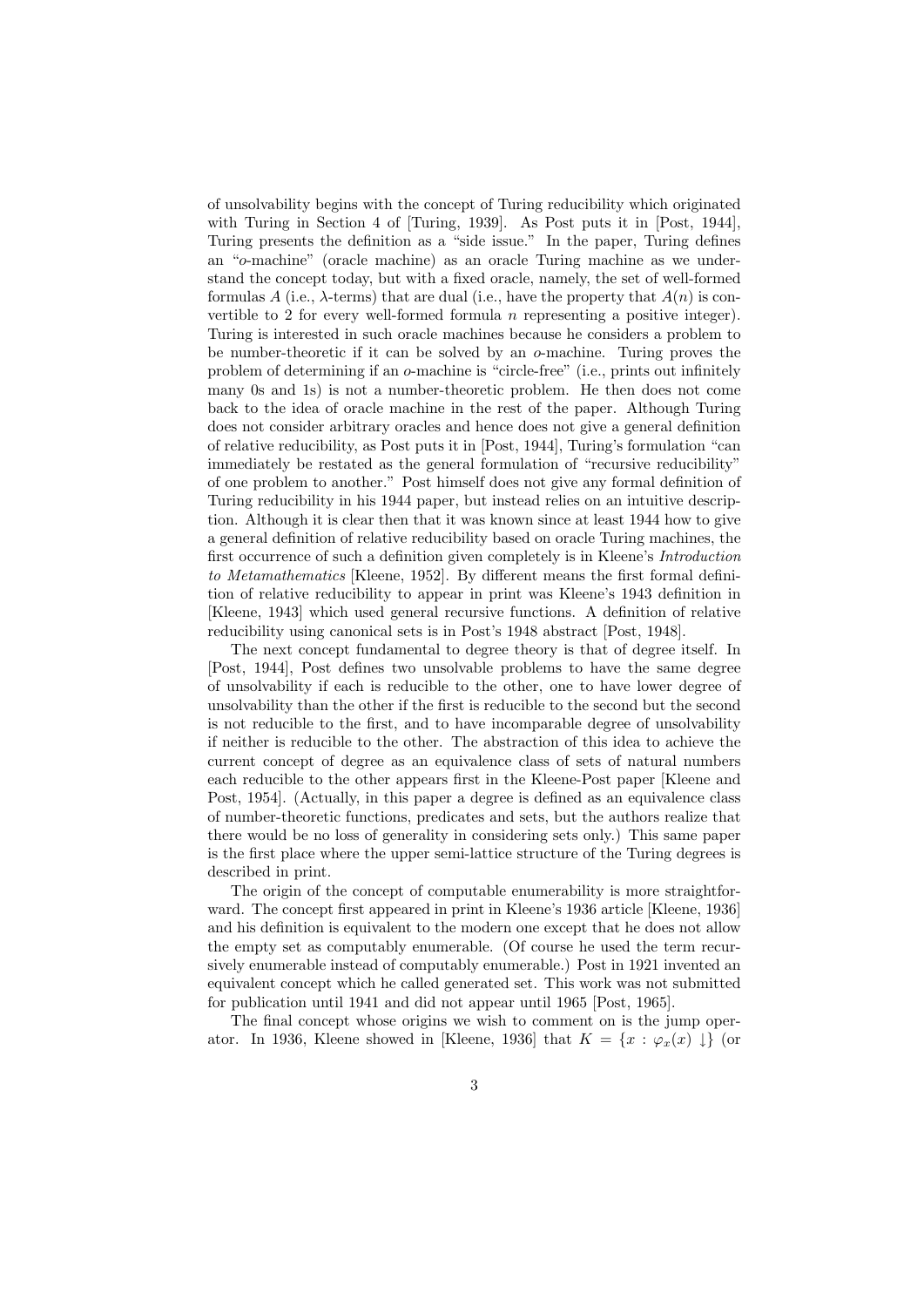more precisely, the predicate  $\exists y T(x, x, y)$  is computably enumerable but not computable. Not having a definition of reducibility at this point, Kleene could not show that  $K$  was complete (i.e., that every computably enumerable set is reducible to  $K$ ). In his 1943 paper [Kleene, 1943], Kleene again shows that  $K$ is c.e. but not computable and here he has a definition of reducibility, but the completeness of  $K$  is not shown. Thus it was Post in his 1944 paper [Post, 1944] who first showed the completeness of  $K$ , in fact he showed that every c.e. set is 1-reducible to K. (Actually, Post's set K is equivalent to  $\{\langle x, y \rangle : \varphi_x(y) \downarrow \}$ .) Post used the term "complete" to describe K, but wrote in a footnote "Just how to abstract from  $K$  the property of completeness is not, at the moment, clear." By 1948, the abstract concept of completeness had become clear to Post, because he wrote in his abstract  $[Post, 1948]$ , that to each set S of positive integers, he associated a "complete"  $S$ -canonical set  $S'$  ( $S$ -canonical is equivalent to computably enumerable in  $S$ ) and each  $S$ -canonical set is Turing reducible to  $S'$ , while  $S'$  is not reducible to  $S$ . Post did not give the definition of  $S'$  in his abstract, nor did he publish his work later. Thus, the first published proof that for each set  $A$  there is a set  $A'$  complete for  $A$  in the sense of Post is due to Kleene in [Kleene, 1952]. The final step in the introduction of the jump operator is in Kleene and Post [Kleene and Post, 1954], where it is shown that if  $A$  and  $B$  are in the same Turing degree, then so are their jumps, so the jump is well-defined on degrees.

The arithmetic hierarchy was invented by Kleene in [Kleene, 1943] and independently by Mostowski in [Mostowski, 1947]. The connection between the arithmetic hierarchy and the jump appears to be due to Post, but he never published it. In his 1948 abstract [Post, 1948], Post announces the result that for all n, both of the classes  $\Sigma_{n+1}, \Pi_{n+1}$  contain a set of higher degree of unsolvability than any set in  $\Delta_{n+1}$ . The obvious way to see this is the recognition that a set is in  $\Sigma_{n+1}$  if and only if it is one-one reducible to  $\emptyset^{(n+1)}$  and that a set is  $\Delta_{n+1}$  if and only if it is Turing reducible to  $\emptyset^{(n)}$ . Post gives no indication of how his theorem is proven except that it is connected with the scale of sets  $\emptyset, \emptyset', \emptyset'', \ldots$  The theorem that a set is  $\Delta_{n+1}$  if and only if it is Turing reducible to a finite collection of  $\Sigma_n$  and  $\Pi_n$  sets is attributed by Kleene [Kleene, 1952] to Post and this abstract and while this result does not explicitly involve the jump, it suggests again that Post was using the sets  $\emptyset^{(n)}$  for his result.

### 3 Origins of Degree Theory

Having looked at the origin of the basic concepts of degree theory, we now turn to the papers that founded the subject.

The first paper in degree theory, and perhaps the most important, is Emil Post's 1944 paper "Recursively enumerable sets of positive integers and their decision problems" [Post, 1944]. Beyond the completeness of  $K$ , this paper does not contain any results on the Turing degrees. Its importance lies rather in what has become known as Post's Problem and Post's Program, as well as in the attention it drew to the field of degree theory, particularly the com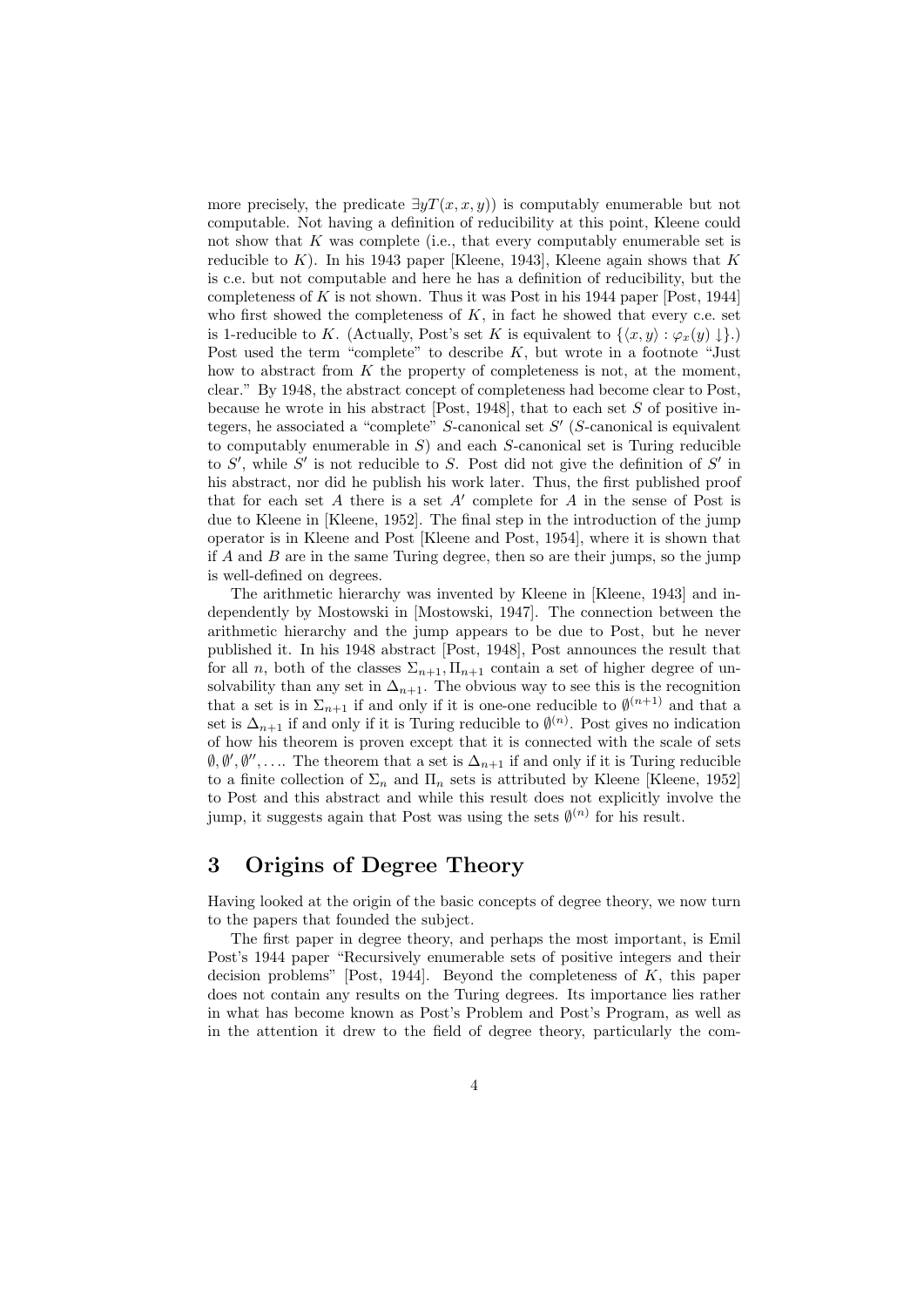putably enumerable degrees, and the clarity of its exposition. The results that do occur in the paper were of great importance in two other related fields of computability theory, strong reducibilities and the lattice of c.e. sets under inclusion. Post's Problem is the question of whether there exists a computably enumerable set that is neither computable nor complete. In degree-theoretic terms, the problem is whether there are more than two c.e. Turing degrees. Post's Problem received a lot of attention, and the solution finally obtained for the problem introduced the priority method, the most important proof technique in degree theory. Post's Program was to try to construct a c.e. set that is neither computable nor complete by defining a structural property of a set, proving that sets with the structural property exist and then showing that any set with the structural property must be noncomputable and incomplete. Post in particular tried to use thinness properties of the complement of a set to achieve this goal. Though Post failed to achieve this goal for Turing reducibility, he succeeded for some stronger reducibilities he introduced in his paper, namely one-one (1), many-one (m), bounded truth-table (btt) and truth-table (tt) reducibilities. These reducibilities, although not as fundamental as Turing reducibility, are very natural and have been widely studied. For showing the existence of noncomputable btt-incomplete (hence m- and 1-incomplete) sets, Post introduced simple sets, i.e., c.e. sets whose complements are infinite but contain no infinite c.e. sets. He proved that simple sets exist and cannot be bounded truth-table complete, but can be truth-table complete. Post also introduced hypersimple sets, a refinement of simple sets, and proved that hypersimple sets exist and are truth-table incomplete. He suggested a further strengthening of simplicity, namely hyperhypersimplicity, but he left open the question whether hyperhypersimple sets exist and whether they have to be Turing incomplete.

Thus, Post initiated the study of the c.e. sets under reducibilities stronger than Turing reducibility and showed that the structural approach is a powerful tool in this area. Strong reducibilities have been widely studied, particularly in the Russian school of computability theory, where the structural approach has been used very fruitfully, although this approach has not been very successful in studying the Turing degrees. Another area influenced by the results in Post's paper is the study of the lattice of c.e. sets. In this field, the simple, hypersimple and hyperhypersimple sets have played an important role.

Even though the initial solution to Post's Problem made no use of Post's Program, the program has had an influence for many decades and eventually was justified. We describe the relevant results here. Myhill in [Myhill, 1956] introduced the notion of maximal set. A maximal set is a c.e. set whose complement is as thin as possible, from the computability theoretic point of view, without being finite. In [Yates, 1965] Yates constructed a complete maximal set thereby showing that Post's Program, narrowly defined, cannot succeed.

However, taken in a broader sense, namely if one allows any structural property of a c.e. set not just a thinness property of the complement, then Post's Program does succeed. The first solution, due to Marchenkov [Marchenkov, 1976] and based on some earlier result of Dëgtev [Dëgtev, 1973], in part follows Post's approach quite closely. The thinness notions of Post are generalized by re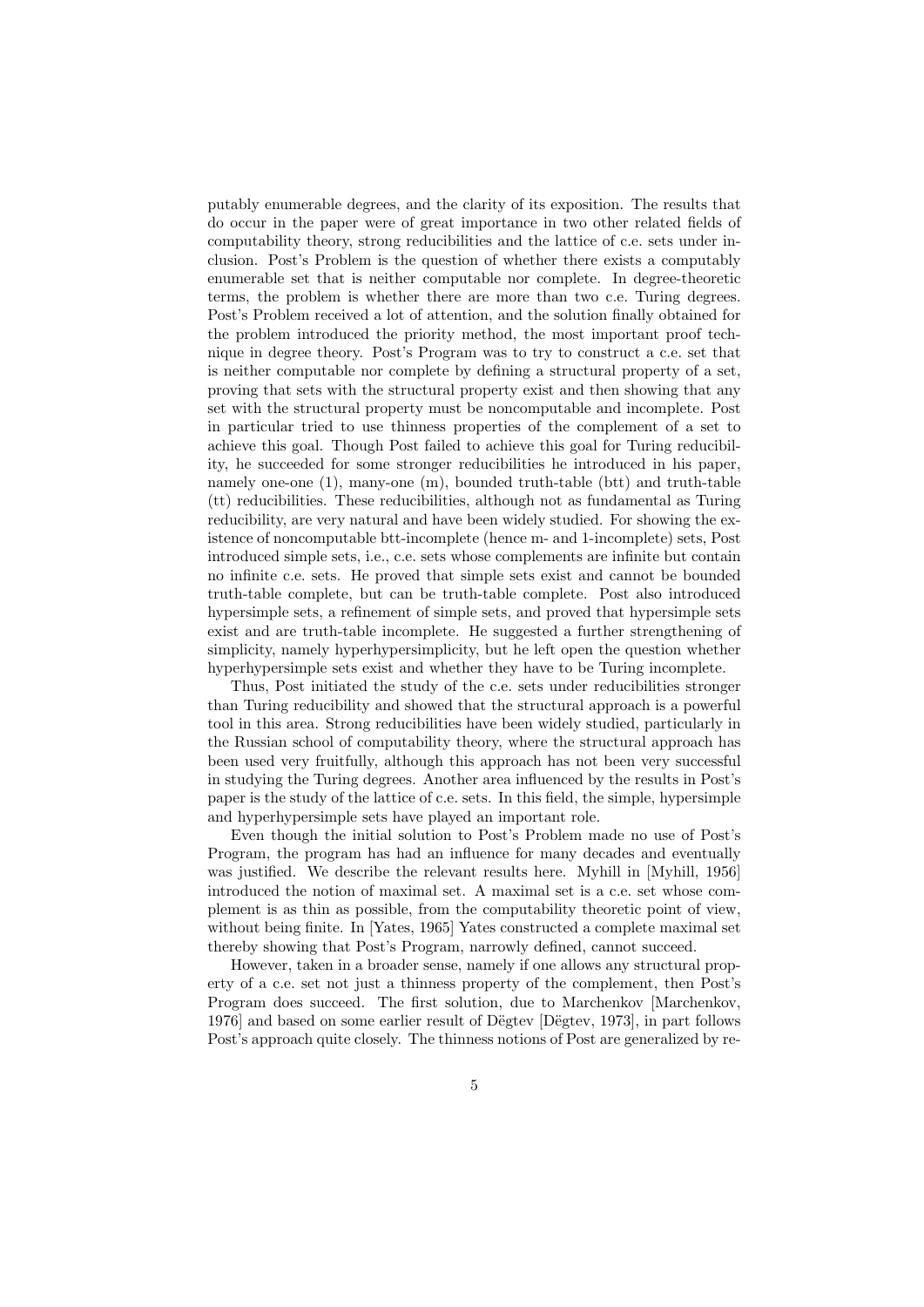placing numbers with equivalence classes of any c.e. equivalence relation  $\eta$ . Then it is shown that, for Tennenbaum's Q-reducibility, η-hyperhypersimple sets are Q-incomplete. Finally this result is transfered to Turing reducibility by observing that any Turing complete semirecursive set is already Q-complete and by showing that there are semirecursive  $\eta$ -hyperhypersimple sets for appropriately chosen  $\eta$ . So this solution combines a thinness property,  $\eta$ -hyperhypersimplicity, with some other structural property, semirecursiveness.

In an attempt to define what a natural incompleteness property is, it has been suggested to consider lattice-theoretic properties. After Myhill [Myhill, 1956] observed that the partial ordering of c.e. sets under inclusion is a lattice, this lattice  $\mathcal E$  became a common setting for studying structural properties of the c.e. sets. A property is called lattice-theoretic if it is definable in  $\mathcal{E}$ . Simplicity, hyperhypersimplicity and maximality are lattice-theoretic but hypersimplicity and Marchenkov's incompleteness property are not. The question whether there is a lattice-theoretic solution of Post's Program was answered positively by Harrington and Soare in [Harrington and Soare, 1991].

To finish our discussion of Post's paper, we make some comments on the style of exposition. In general, exposition in degree theory has gone from formal to informal. However, Post's paper is written in a very informal and easy to read style and has often been cited as a good example of exposition. Post's paper is the text of an invited talk at the February 1944 New York meeting of the American Mathematical Society. Post states as one of his goals to give an intuitive presentation that can be followed by a mathematician not familiar with the formal basis. This does not mean that Post felt that the formal proofs were not needed. In fact, he assures his listeners that with a few exceptions, all of the results he is reporting have been proven formally, and he indicates that he intends to publish the results with formal proofs. (This publication was never completed.) Post adds "Yet the real mathematics must lie in the informal development. For in every instance the informal "proof" was first obtained; and once gotten, transforming it into the formal proof turned out to be a routine chore."

The next milestone in the history of degree theory was the 1954 paper of Kleene and Post [Kleene and Post, 1954]. As mentioned above, this paper introduced the degrees as an upper semi-lattice and defined the jump as an operator on degrees. The paper begins the study of the algebraic properties of this upper semi-lattice and points out additional questions about the structure which inspired much of the earliest work on it. The idea of writing down conditions which a set to be constructed must meet and then breaking down each condition into infinitely many subconditions, called requirements, appears here for the first time. The paper also introduces the coinfinite extension technique for constructing sets. In this technique, an increasing sequence of coinfinite sets  $S_0 \subseteq S_1 \subseteq \cdots$  of natural numbers is constructed along with a sequence of binary-valued functions  $f_0, f_1, \ldots$ , where each  $f_i$  has domain  $S_i$  and each  $f_{i+1}$ extends  $f_i$ .  $f_n$  is defined so that any set whose characteristic function extends  $f_n$  meets the *n*th requirement. Any set of natural numbers whose characteristic function extends all the  $f_n$ 's (if as usual  $\bigcup_i S_i$  is the set of all natural numbers,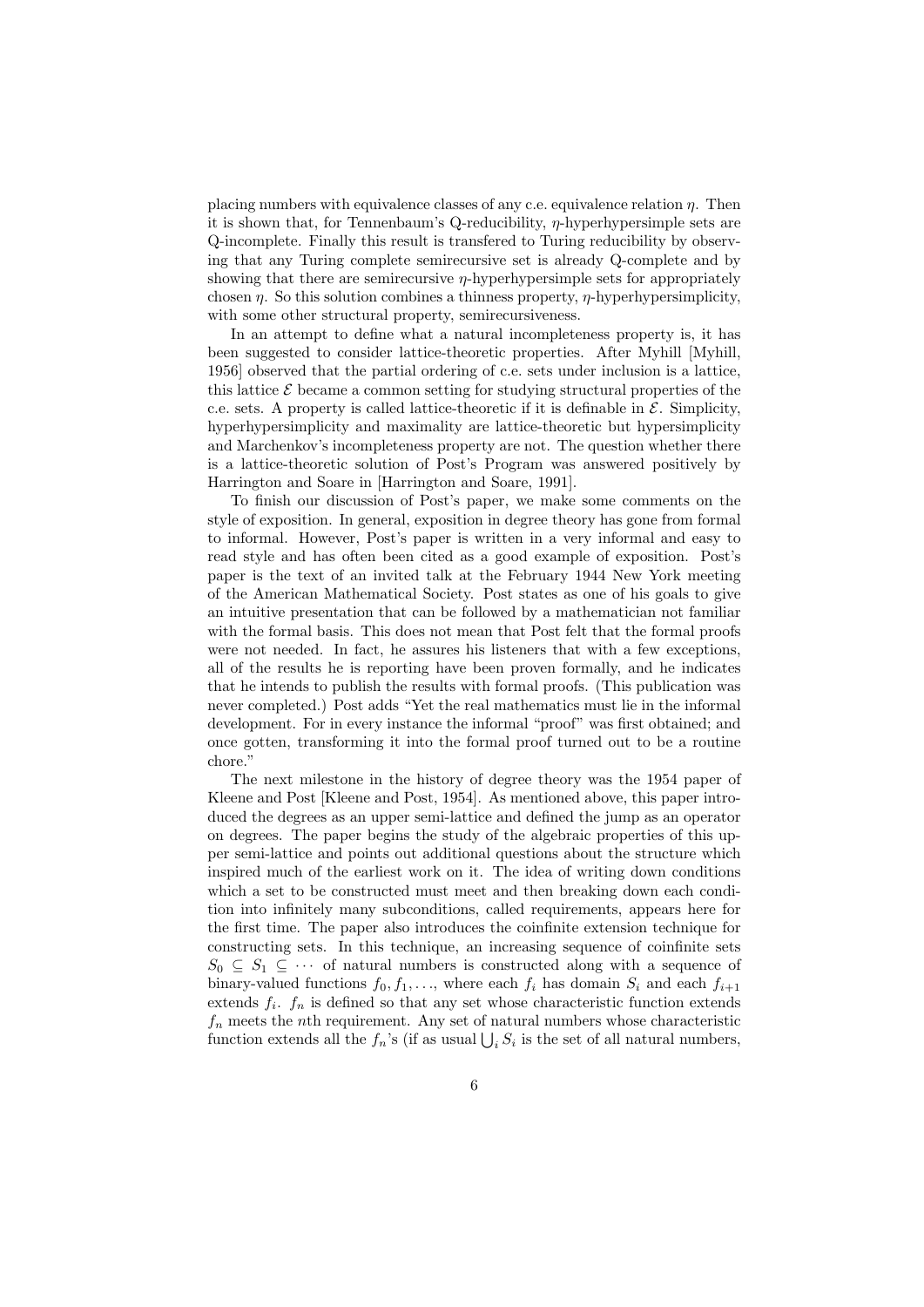then there is only one such set) meets all the requirements. When each set  $S_i$ is finite, this method is called the finite extension method. The authors also noted that the degree of the sets obtained by their constructions is bounded by the jump of the given sets used in the construction.

Using this technique, the authors showed a large number of results including the following:

- between every degree and its jump, there are countable anti-chains and dense countable chains (so in particular there are incomparable degrees below  $0$ <sup>'</sup>);
- for every nonzero degree, there is a degree incomparable with the given degree;
- there are countable subsets of the degrees that do not have a least upper bound;
- the degrees do not form a lattice.

All but the last of these results used the finite extension method. The last result introduced another technique that proved to be useful - exact pairs. An ideal of the degrees (i.e., a nonempty subset closed downward and closed under joins) has an exact pair if there is a pair of degrees  $a_0, a_1$  such that the ideal consists of exactly those degrees below both  $a_0$  and  $a_1$ . An exact pair for an ideal with no greatest element is necessarily a pair without a meet and the paper shows that for every degree **a**, the ideal consisting of the downward closure of  $\{a, a', a'', \ldots\}$ has an exact pair.

The Kleene-Post paper is significant for many reasons. Perhaps most important is the fact that it introduced the study of the algebraic properties of the upper semi-lattice of the degrees as a legitimate activity. This study is still being pursued vigorously more than 50 years later. Also very important are the techniques introduced. This includes not just the coinfinite extension method and the use of exact pairs, but also a general viewpoint towards constructing sets with desired properties - rather than the structural approach attempted earlier by Post, the Kleene-Post approach is to list the requirements to be met and then construct a set to meet those requirements directly. No attempt is made to find "natural" examples. This approach has characterized the field till today.

Also significant were the many questions raised in the paper. These included questions concerning what relationships are possible between the jumps of two degrees given the relationship between the degrees themselves, the question of which degrees are in the range of the jump operator, and whether the degrees are dense. Another question raised by the following sentence in the paper was the definability of the jump:

While the operation  $\mathbf{a} \cup \mathbf{b}$  is characterizable intrinsically from the abstract partially ordered system of the degrees as the l.u.b. of a and b, the operation  $a'$  may so far as we know merely be superimposed upon this ordering.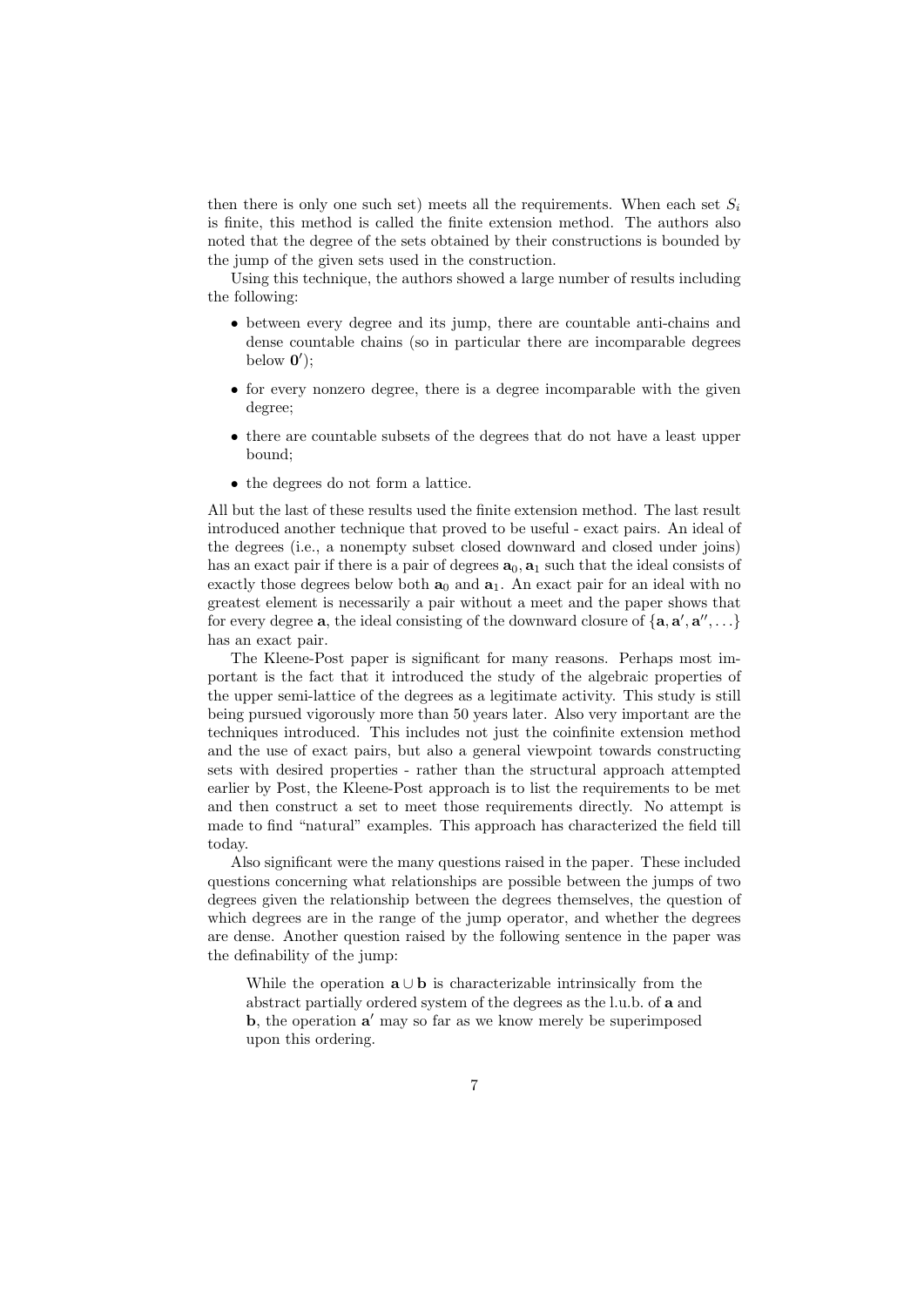This question has itself been studied intensely, but the question is also significant for having introduced a program of determining which natural operations and subsets of the degrees are definable from the ordering. This program is still being actively pursued and there have been notable successes.

Many of the questions raised by Kleene and Post were answered in Spector's paper [Spector, 1956] of 1956. Most of these results were proven using the coinfinite extension technique, but the fact that there are minimal degrees (i.e., minimal nonzero elements of the degree ordering) and hence the degrees are not dense, needed a new technique. Spector's technique is best explained using trees (as was done by Shoenfield [Shoenfield, 1966]), although Spector did not present his method this way. A sequence of total binary trees  $T_0, T_1, \ldots$  is constructed with each tree a subtree of the previous one. The trees are selected so that any set whose characteristic function lies on  $T_n$  meets the nth requirement. A set whose characteristic function lies on all the trees meets all the requirements.

Spector also proved that every countable ideal of the degrees has an exact pair (an intermediate result about exact pairs was announced by Lacombe in [Lacombe, 1954]) and that the degrees below  $0'$  are not a lattice. Shoenfield's 1959 paper [Shoenfield, 1959] was also clearly inspired by the Kleene-Post paper and proves among other things that there are degrees below  $0'$  which are not computably enumerable.

The Kleene-Post paper was significant as well for the style of presentation it introduced. Although motivation and intuition are provided in a readable manner, the actual proofs themselves are very formal, using the  $T$  predicate, and by contemporary standards are very hard to read even though the results would not be considered today to be that difficult. Most papers in the field, including the papers of Spector and Shoenfield cited above, were written in this style for many years after the appearance of the Kleene-Post paper.

Two aspects of the legacy of the Kleene-Post paper have come in for criticism - the use of purely computability-theoretic methods to prove results when techniques from other areas could be used, and the explication of proofs in a formal way which makes them hard to read. Myhill was probably making both criticisms when he wrote in [Myhill, 1961]:

The heavy symbolism used in the theory of recursive functions has perhaps succeeded in alienating some mathematicians from this field, and also in making mathematicians who are in this field too embroiled in the details of thier[sic] notation to form as clear an overall picture of their work as is desirable. In particular the study of degrees of recursive unsolvability by Kleene, Post, and their successors [in a footnote, Shoenfield and Spector are mentioned here] has suffered greatly from this defect, so that there is considerable uncertainty even in the minds of those whose specialty is recursion theory as to what is superficial and what is deep in this area.

In the paper, Myhill advocates the use of Baire category methods to prove results in degree theory. Those results which do not have such proofs can be considered "truly 'recursive' " while those results with such proofs are "merely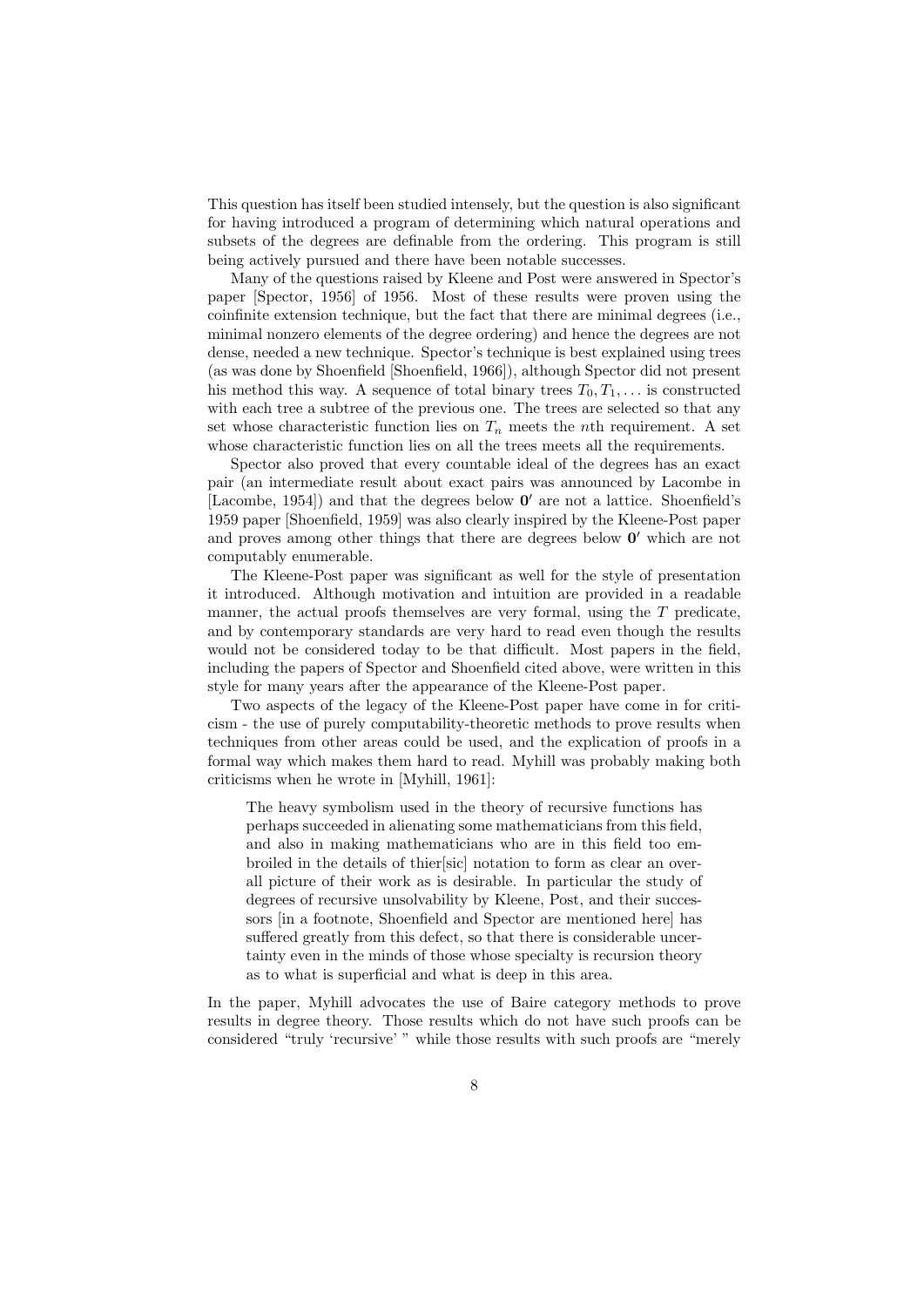set-theoretic". In his paper, Myhill proves Shoenfield's theorem [Shoenfield, 1960] that there is an uncountable collection of pairwise incomparable degrees using category methods. He also states that a Baire category proof of the Kleene-Post theorem that there are incomparable degrees below  $0'$  will be given in another publication, but this never appeared.

Baire category methods in degree theory are also investigated in Myhill [Myhill, 1961], Sacks [Sacks, 1963b], Martin [Martin, 1967], Stillwell [Stillwell, 1972] and Yates [Yates, 1976]. If the collection of all sets with a certain property is a comeager subset of  $2^{\omega}$  (under the usual topology) then by the Baire category theorem the collection is nonempty and a set with the property exists. Martin showed the existence of a noncomputable set whose degree has no minimal predecessors using this method.

Baire category can also shed light on the finite extension method of Kleene and Post. In this method, one shows that the collection of sets meeting each requirement contains a dense open set. Thus the collection of sets meeting all the requirements is comeager and so nonempty. It follows that if the collection of all sets meeting all requirements is not comeager, then the finite extension method cannot be used to produce a set meeting all the requirements.

Measure theory has also been proposed as a means to prove theorems about degrees. This was first done in Spector's [Spector, 1958]. This paper mainly concerns hyperdegrees and hyperjumps, but it reproves the Kleene-Post result that there is a countably infinite collection of pairwise incomparable degrees. The measure-theoretic approach was also considered in most of the papers listed above that considered Baire category. One way to use measure theory is to show that the collection of all sets with a desired property has measure 1 (in the Lebesgue measure). Martin's result on minimal predecessors can be obtained this way as well.

Extremely few results in degree theory can be obtained by just quoting results about Baire category or measure. In most cases where these techniques have been applied, a nontrivial computability theory argument has had to be given as well. When a theorem in degree theory is proved using degree-theoretic methods, the proof can often be generalized to show more powerful results. This has not generally been the case for category or measure. While there are some very nice results relating degree theory with category or measure, results purely in degree theory have been and still are proven almost exclusively using degreetheoretic methods.

Baire category can be made more suitable for degree theory, however, by effectivizing this concept. Such effectivizations have been considered in terms of forcing notions and, in particular, the typical sets obtained this way, called generic sets, played a noticeable role in the analysis of the global degrees. Feferman [Feferman, 1965] introduced arithmetically generic sets and Hinman [Hinman, 1969] refined this concept by considering n-generic sets related to the nth level  $\Sigma_n^0$  of the arithmetical hierarchy. Roughly speaking, an *n*-generic set has all properties that can be forced by a  $\Sigma_n^0$ -extension strategy. Since the class of n-generic sets is comeager, advantages of the Baire category approach are preserved but since there are *n*-generic sets computable in the *n*th jump  $\emptyset^{(n)}$ , at the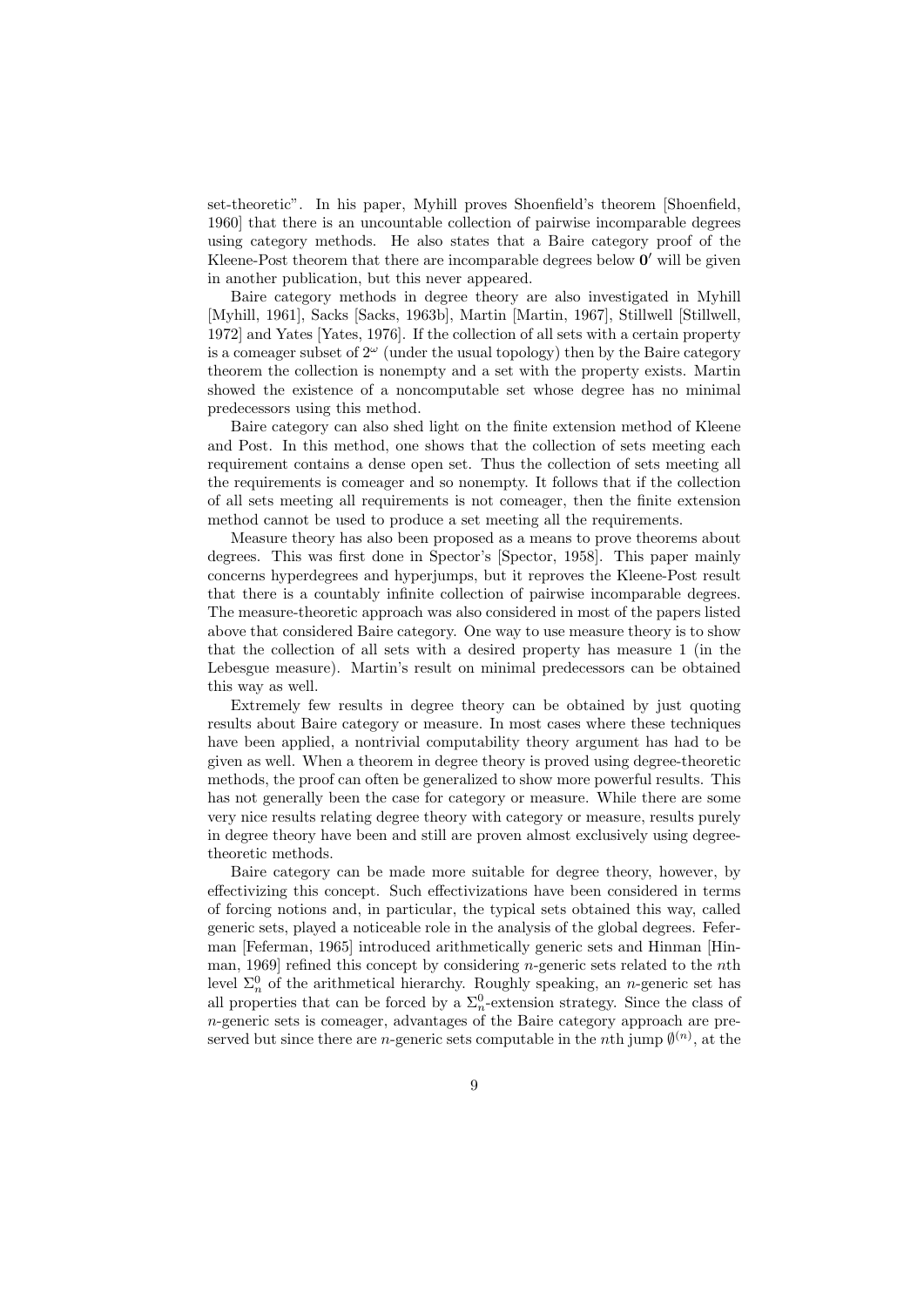same time we can obtain results on initial segments of  $D$ . For instance, we can show the existence of incomparable degrees below  $\mathbf{0}'$  by observing that the even and odd parts of any 1-generic set are Turing-incomparable. It was Jockusch [Jockusch, 1980] who emphasized the applicability of these bounded genericity concepts to degree theory. For a comprehensive survey of genericity in degree theory see Kumabe [Kumabe, 1996]. In a similar way the application of algorithmic randomness concepts, in particular 1-randomness due to Martin-Löf [Martin-Löf, 1966], has made the measure approach more suitable for degree theory. A good overview of this approach can be found in the forthcoming monograph [Downey and Hirschfeldt, ta] by Downey and Hirschfeldt.

The second criticism of the Kleene-Post legacy, concerning style of presentation, was eventually accepted. Starting around 1965, a more informal style of exposition as in Post's 1944 paper became the norm. We will discuss this in Section 6.

The genesis of [Kleene and Post, 1954] was described this way by Kleene in [Crossley, 1975]:

This [anyone who does not publish his work should be penalized] is just what I wrote to Emil Post, on construction of incomparable degrees and things like that, and he made some remarks and hinted at having some results and I said (in substance): "Well, when you leave it this way, you say you have these results, you don't publish them. The fact that you have them prevents anyone else who has heard of them from doing anything on it." So he said (in substance): "You have sort of pricked my conscience and I shall write something out", and he wrote some things out, in a very disorganized form, and he suggested that I give them to a graduate student to turn into a paper. As I recall, I think I did try them on a graduate student, and the graduate student did not succeed in turning them into a paper, and then I got interested in them myself, and the result was eventually the Post-Kleene paper.[...]

There were things that Post did not know, like that there was no least upper bound. You see, Post did not know whether it was an upper semi-lattice or a lattice. I was the one who settled that thing.

The paper itself does not state which author is responsible for which contribution. Davis, who was Post's student as an undergraduate, states in [Post, 1994] that Post announced in his abstract [Post, 1948] the result that there are incomparable degrees below  $0'$  and discussed this result with Davis in a reading course. Although it is not true that Post announces his result in the abstract, it is clear from Davis' recollection that the result is due to Post. A complete understanding of who proved what in this paper will probably never be obtained.

Post struggled with manic-depressive disease his whole life and according to Davis (see [Post, 1994]) died of a heart attack in a mental institution shortly after an electro-shock therapy session. The Kleene-Post paper was his last. For more details on Post's life see [Post, 1994]. Kleene's real interests were in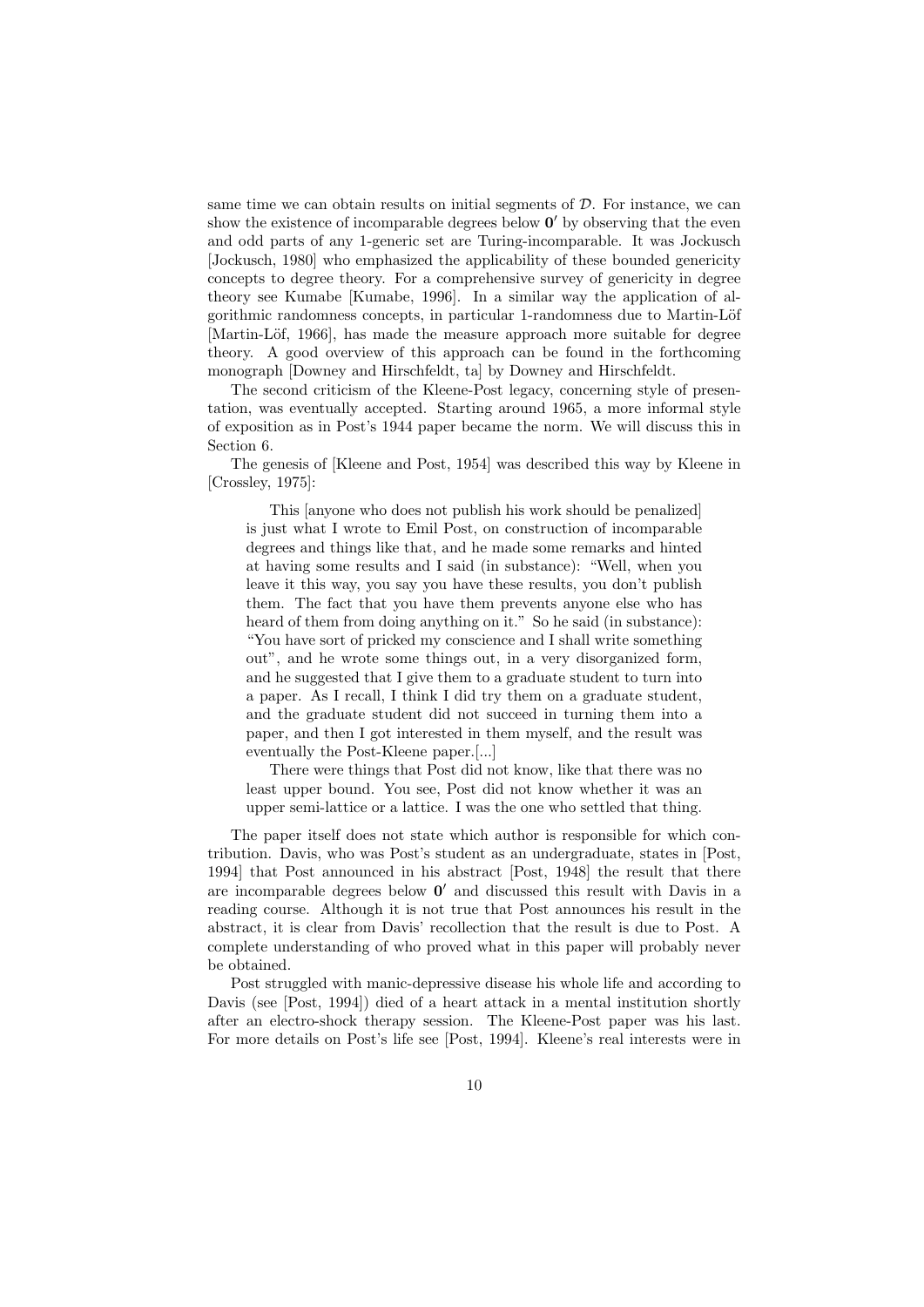generalized recursion theory and [Kleene and Post, 1954] is his only paper in the Turing degrees.

# 4 Solution to Post's Problem: The Priority Method

Post's Problem was solved independently by Friedberg in [Friedberg, 1957c] and Mučnik in [Mučnik, 1956] (see [Mučnik, 1958] for an expanded version). Both show that there are incomparable c.e. degrees and therefore that incomplete, noncomputable c.e. sets exist. In his abstract [Friedberg, 1956], Friedberg refers to his solution as making the Kleene-Post construction of incomparable degrees below  $0'$  "recursive". The new technique introduced by both papers to solve the problem has come to be known as the priority method. The version used in these papers is specifically known as the finite injury priority method.

In the priority method, one has again requirements or conditions which the sets being constructed must meet, as in the finite extension method. Usually when the priority method is used, the set to be constructed must be c.e., so it is constructed as the union of a uniformly computable increasing sequence of finite sets, the ith finite set consisting of those elements enumerated into the set by the end of stage  $i$  of the construction. The requirements are listed in some order with requirements earlier in the order having higher priority than ones later in the order. In a coinfinite extension argument, at stage  $n$  action is taken to meet requirement  $n$ . This action consists of specifying that certain numbers are in the set being constructed and others are not in the set. The status of infinitely many numbers is left unspecified. Action at all future stages obeys these restrictions. Because the determination of what action to take at a given stage cannot be made effectively, the set constructed by this method is not c.e. In the priority method, at stage  $n$  action is taken for whichever is the highest priority requirement  $R_{i_n}$  that appears to need attention at the stage. Action consists of adding numbers into the set (which cannot be undone later) and wanting to keep other numbers out of the set. If at a later stage a higher priority requirement acts and wants to put a number into the set which  $R_{i_n}$ wanted to keep out, then this number is added and  $R_{i_n}$  is injured and must begin again. On the other hand, no lower priority requirement can injure  $R_{i_n}$ . In a finite injury priority argument, each requirement only needs to act finitely often to be met, once it is no longer injured. (For the solution to Post's problem, each requirement needs to act at most twice after it is no longer injured.) By induction, it follows that each requirement is injured only finitely often, is met, and acts only finitely often.

In the Friedberg-Mučnik solution to Post's Problem, requirements are of the form  $A \neq \{e\}^B$  and  $B \neq \{e\}^A$ , where A and B are the two c.e. sets being built whose degrees are to be incomparable and  $\{e\}$  is the  $e$ th Turing reduction. Action for  $A \neq \{e\}^B$  consists of choosing a witness x not restrained by any higher priority requirement on which it is desired to obtain  $A(x) \neq \{e\}^B(x)$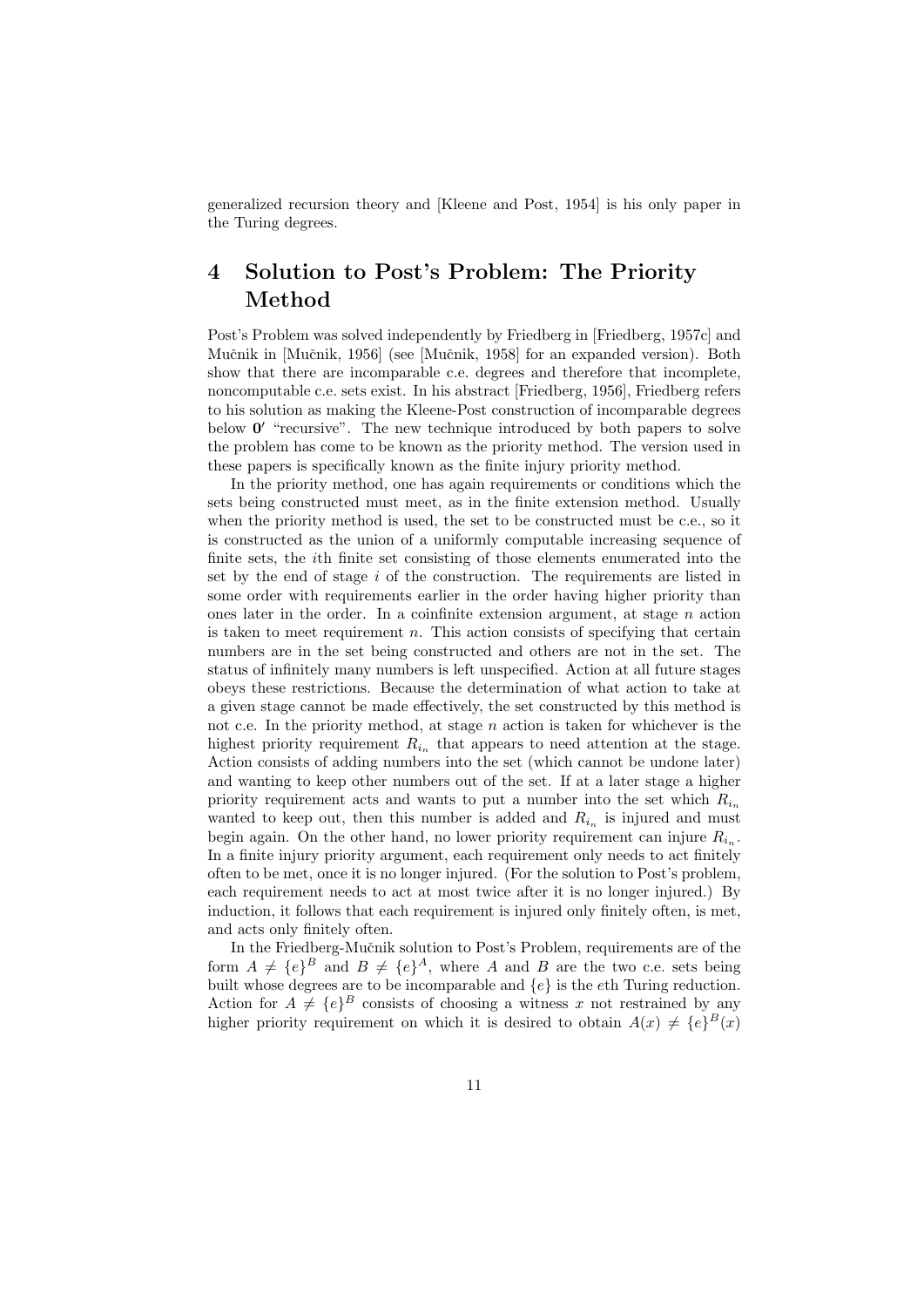and then waiting for a stage s with  ${e}_{s}^{B_s}(x) = 0$ . Then x is put into A and numbers less than the use of the computation  ${e}_{s}^{B_s}(x)$  that are not in  $B_s$  are restrained from B. If this restraint is never violated, the requirement is met. A higher priority requirement of the form  $B \neq \{i\}^A$  may act later and injure the original requirement, but each requirement acts only finitely often after it stops being injured, so all requirements are met.

The priority method is fundamental for the study of the computably enumerable degrees and has applications in other areas of computability theory as well. Friedberg's paper [Friedberg, 1958] contains three further applications of the finite injury method. He shows that every noncomputable c.e. set is the union of two disjoint noncomputable c.e. sets (the Friedberg Splitting Theorem), that maximal sets exist, and that there is an effective numbering of the c.e. sets such that each c.e. set occurs exactly once in the numbering. The Friedberg Splitting Theorem is a particularly simple priority argument as there are no injuries. Priority is just used to decide which requirement to satisfy at a given stage when there is more than one requirement that can be satisfied. In the maximal set construction, there is a set of movable markers  $\{\Gamma_e\}_{e \in \omega}$ . Each marker  $\Gamma_e$  has associated with it a binary string of length e called its e-state. The e-state is determined by the position of  $\Gamma_e$ . The eth requirement is that the e-state of  $\Gamma_e$  be lexicographically at least as great as the e'-state of all markers  $\Gamma_{e'}$  with  $e' > e$ . Once markers  $\Gamma_{e''}$  with  $e'' < e$  stop moving,  $\Gamma_e$  moves at most  $2^e - 1$ times. Here is a case where the maximum number of times a requirement  $R_n$ can act after higher priority requirements stop acting depends on  $n$  but is still computable.

Finite injury constructions can often be combined with a method called the permitting method to push constructions below a nonzero c.e. degree. In the simplest version of the permitting method, two effective enumerations  $\{A_s\}_{s\in\omega}$ and  ${B_s}_{s\in\omega}$  of c.e. sets A and B have the property that for all  $x, s, x \in$  $A_{s+1} - A_s$  implies  $(\exists y \le f(x))(y \in B_{s+1} - B_s)$ , where  $f(x)$  is a computable function. It follows that  $A \leq_T B$  because if s is a stage such that every number less than or equal to  $f(x)$  that belongs to B is already in  $B_s$ , then  $x \in A$  if and only if  $x \in A_s$ . In many cases, the function f is the identity function. The first argument that uses permitting is in Dekker [Dekker, 1954], but the principle is not stated in a more abstract manner until Yates [Yates, 1965].

The first theorem in degree theory that can be proven using permitting is the result claimed by Mučnik in [Mučnik, 1956] and proven by Friedberg in [Friedberg, 1957b] (after seeing Mučnik's claim) that below any nonzero c.e. degree there are two incomparable c.e. degrees. When this result is proven using permitting to construct the two incomparable c.e. sets  $A$  and  $B$  both reducible to a noncomputable c.e. set  $C$ , the requirements are as given above, but before a number  $x$  can be put into say  $A$  to meet a requirement, a number  $y$  less than or equal to x has to enter C. A single requirement  $A \neq \{e\}^B$  can now have more than one follower, i.e., number  $x$  on which the requirement tries to make A and  $\{e\}^B$  different. A follower x is appointed and if later  $\{e\}^{B_s}(x) = 0$ , then the follower is realized. Once the follower is realized, restraint is put on the lower priority requirements to preserve the computation and the follower will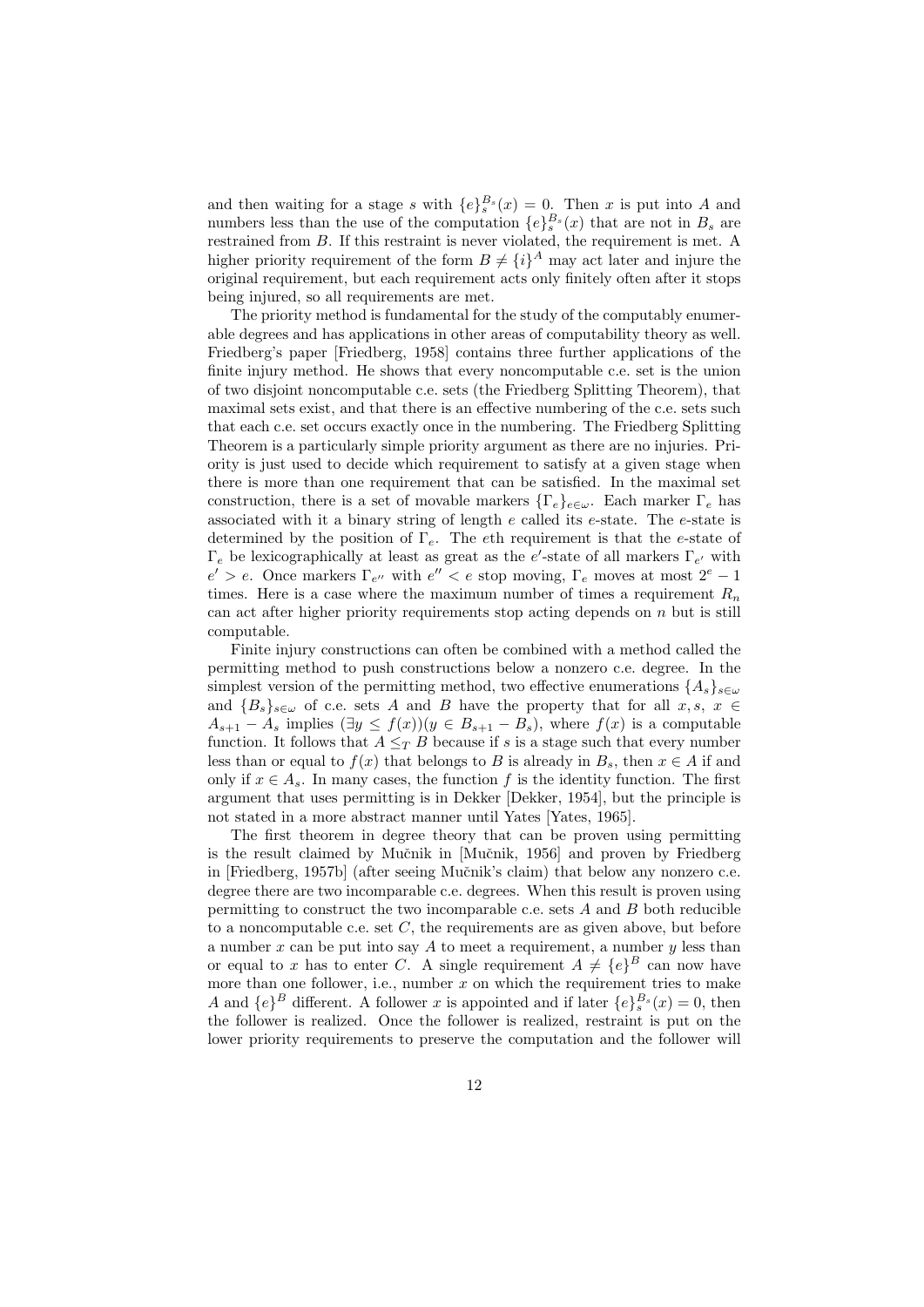be put into A if C permits at some later stage. Meanwhile another follower is appointed and it goes through the same cycle. This action continues until either a follower is never realized or a realized follower is permitted to be put into A. Each requirement acts only finitely often after it stops being injured because if not, then there are infinitely many followers, all realized. Once a follower  $x$  is realized at stage  $s$ , no number less than  $x$  enters  $C$  at a stage greater than  $s$ . This makes C computable, contradicting assumption. Thus, each requirement acts only finitely often after it stops being injured. The requirement is met because either a follower is never realized or a diagonalization is successfully carried out. Note that here we have no computable bound on how often a requirement acts; however, it is only negative action that we cannot bound. Once a requirement stops being injured, it only acts once positively.

While the finite injury technique had many successes, it has obvious limitations as well. In general, any construction that involves coding in a given noncomputable c.e. set into a set being built will involve infinite injury. As we will discuss in the following sections, more powerful techniques were invented to deal with this type of construction. Nonetheless, important results (for example [Downey and Lempp, 1997]) are still being proven using the finite injury technique, albeit it in sophisticated ways. Just as category can be used to help investigate the limits of what can be proven with the finite extension method, Maass [Maass, 1982], Jockusch [Jockusch, 1985] and Nerode and Remmel [Nerode and Remmel, 1986] introduced some effective genericity concepts for c.e. sets designed to determine what can be proven about a c.e. set with finite injury constructions.

Given the ubiquity of the priority method in proving results about the c.e. degrees and the importance of Post's Problem, it is natural to ask if this problem can be solved without the priority method. The two solutions mentioned in the previous section that are in the spirit of Post's Program also use the priority method. However, Kučera [Kučera, 1986] has given a priority-free solution. Kučera obtained his solution from the existence of low fixed point free functions (Arslanov [Arslanov, 1981]) by observing that any such function bounds a simple set.

The sets constructed by the priority method to solve Post's Problem have as their only purpose to be a solution. One might then ask if there are any natural solutions to Post's Problem. Since naturalness is not a precisely defined notion, this question is rather vague, but it is fair to say that every particular c.e. set of natural numbers that has arisen from nonlogical considerations so far is either computable or complete. (For some of the strong reducibilities there are "natural" examples of incomplete c.e. sets: Kolmogorov [Kolmogorov, 1965] has observed that the set of algorithmically compressible strings is simple, hence not btt-complete. As Kummer [Kummer, 1996] has shown, however, this set is ttcomplete, hence T-complete.) Thus one could say that the great complexity in the structure of the c.e. degrees arises solely from studying unnatural problems. However, it is true that every c.e. degree can be obtained by a process studied outside of computability theory, even if the particular instances of the process that produce noncomputable, incomplete degrees do not arise in practice. For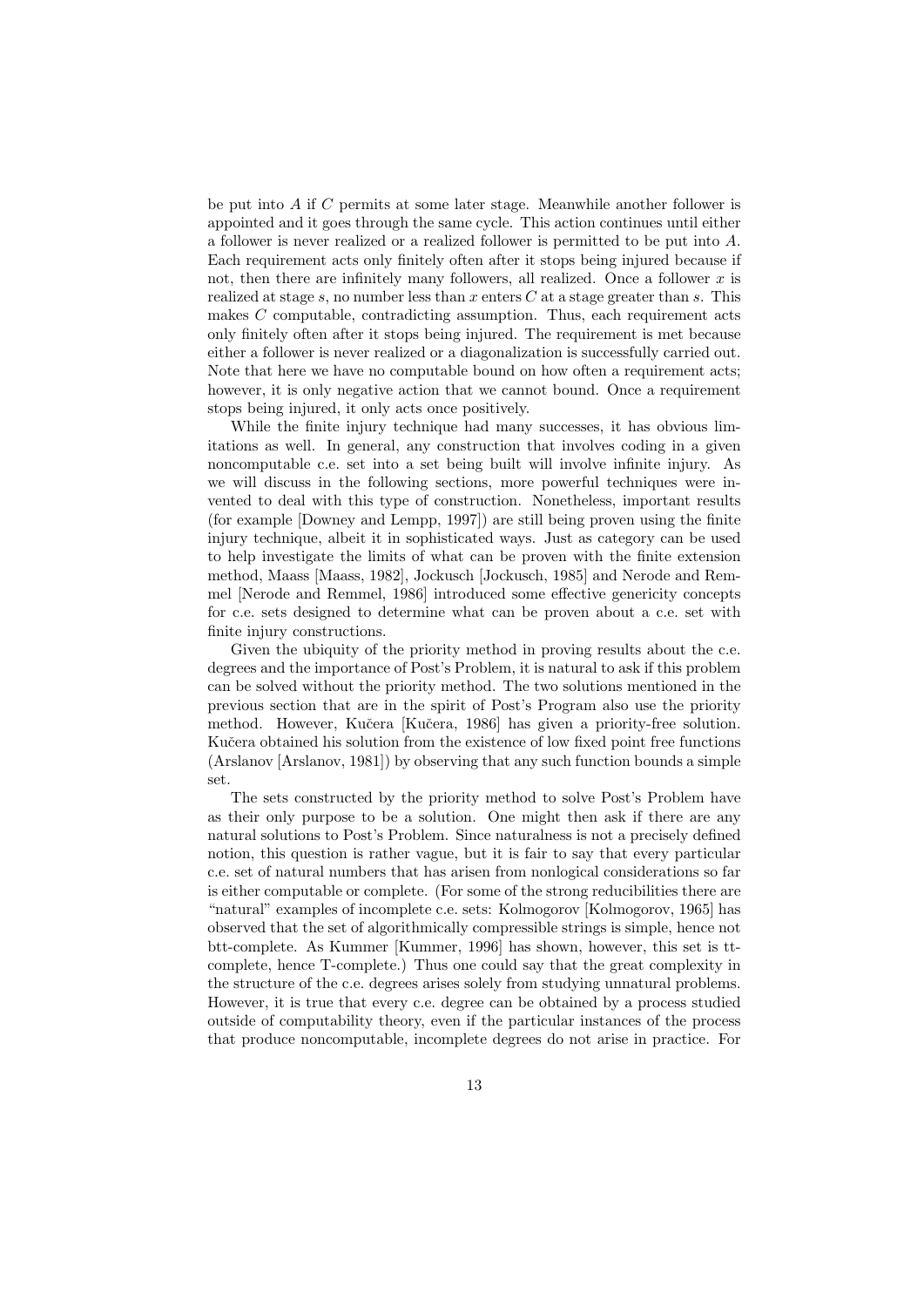example, Boone [Boone, 1965] shows that every c.e. degree contains the word problem for a finitely presented group, while Feferman [Feferman, 1957] shows that every c.e. degree is the degree of a recursively axiomatizable theory.

In a phone conversation of July 1999 we asked Richard Friedberg about the genesis of his work in computability theory. Friedberg was a mathematics and physics major at Harvard. In the summer of 1955 he was looking for a topic for a senior thesis. He was advised by David Mumford to look into metamathematics and so read Kleene's book [Kleene, 1952]. In the book, Kleene asks if there are incomparable degrees and Friedberg solved this problem on his own. When he found out that the solution was in the Kleene-Post paper, he was encouraged because the solution had only been published recently. He next found two degrees neither of which is computable in the jump of the other. Friedberg wrote to Kleene about this and Kleene suggested that Friedberg work on Post's Problem. Friedberg worked on the problem the whole fall of 1955 without making any progress. He was taking a seminar with Hao Wang at Harvard and for his term paper decided to write about his attempts to solve the problem and why they didn't work. In the course of writing this paper, he solved the problem. Friedberg's official advisor at Harvard was Willard Quine, but his real advisor was Hartley Rogers. Friedberg explained his result to Rogers and then sent it to Kleene. There was a mistake in his write-up and he received a skeptical reply from Kleene. He fixed the mistake and resent his proof. This time Kleene said it was correct. Friedberg then sent in a notice to the Bulletin of the AMS (received January 10, 1956). After this, Friedberg was invited to speak at Princeton University and the Institute for Advanced Studies, where he met Kurt Gödel, Georg Kreisel and Freeman Dyson. He gave talks at other universities and met Hilary Putnam and Alfred Tarski among others.

After graduating from Harvard, Friedberg went to medical school for two and a half years. During the summers of 1957 and 1958, he worked at IBM with Bradford Dunham. In 1957, Dunham took his group to Cornell University for the AMS meeting in Recursion Theory. There, Putnam told Friedberg about the maximal set problem, which he solved once he got back to IBM. Friedberg's favorite among his theorems is his theorem on numberings, which he believes is his hardest.

After leaving medical school, Friedberg went to graduate school in Physics at Columbia. He received his PhD in 1962 and is a professor emeritus of physics at Columbia and Barnard.

According to Al. A. Mučnik 's son Andrei A. Mučnik, who is among the leading experts in algorithmic randomness, his father was a Ph.D. student at the Pedagogical Institute in Moscow when he learned about Post's Problem. In 1954 his thesis advisor, Petr Sergeevich Novikov, presented the problem in a seminar talk. Novikov expressed his expectation that this question would be resolved within the next two years. When Mučnik worked on Post's Problem he was familiar with the papers by Post and by Kleene and Post. He solved the problem in 1955 and the solution became the core of his Ph.D. thesis. Mučnik 's results were highly appreciated and he presented his work at some of the major mathematics conferences in the USSR. After his Ph.D. Mučnik became a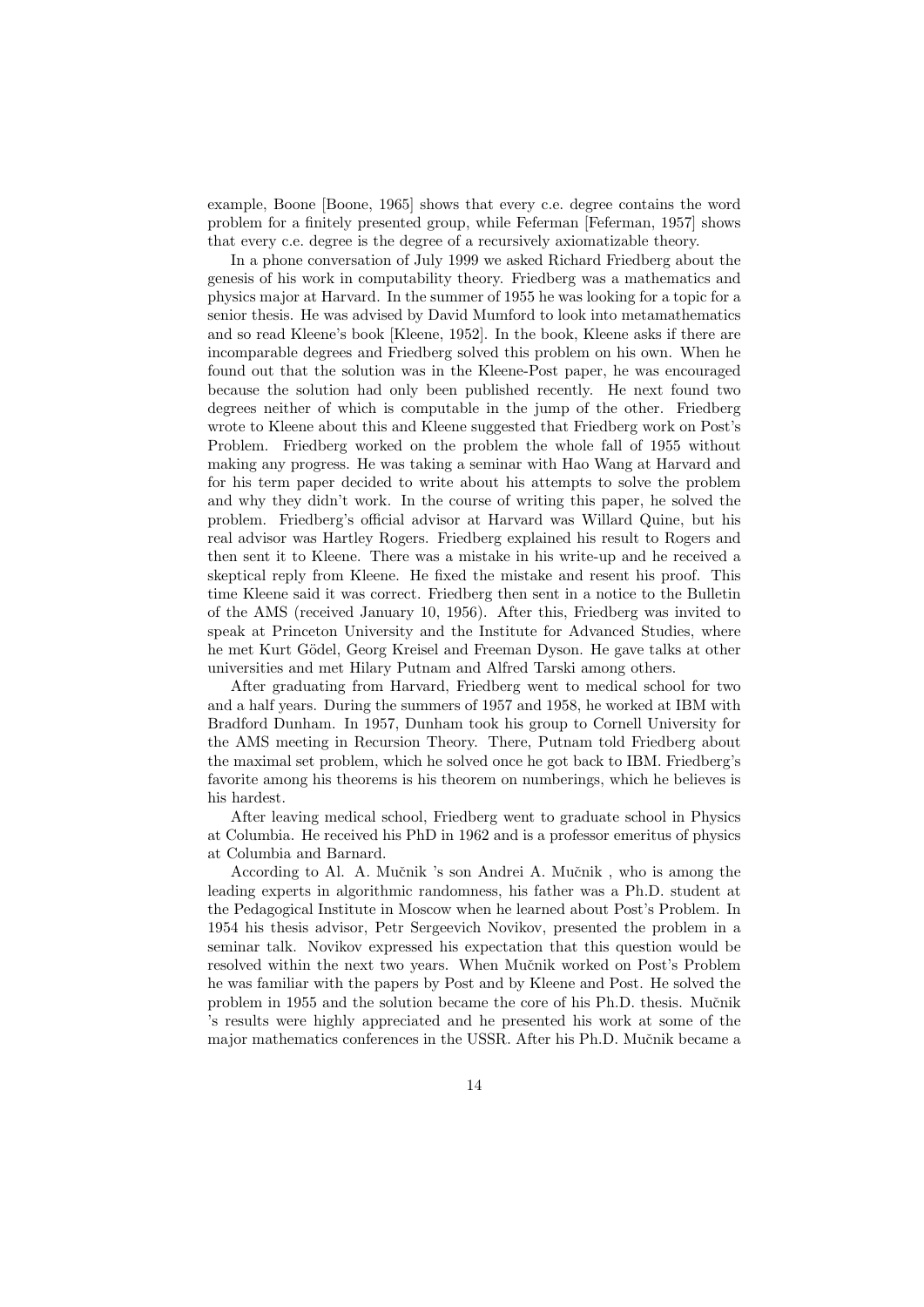researcher at the Institute of Applied Mathematics at the Academy of Science in Moscow. He continued to work in computability theory and mathematical logic but he did not obtain any further results on the degrees of unsolvability.

Thus, like Friedberg, Mučnik left degree theory shortly after he obtained his fundamental result though, unlike Friedberg, he stayed in the field of logic. While Friedberg's work had a deep impact on the further development of computability theory in the United States and Britain, Mučnik 's lasting influence on the Russian computability community was much more limited.

#### 5 From Finite To Infinite Injury

A typical requirement that cannot be handled by a finite injury strategy is a Friedberg-Mučnik type requirement  $A \neq \{e\}^B$ , where B is subject to infinitary positive requirements. It was exactly this type of requirement for which the infinite injury method was first used, by Shoenfield in [Shoenfield, 1961]. For any set X and number e, let  $A^{[e]} = \{ \langle x, e \rangle : \langle x, e \rangle \in A \}$  and call a subset A of a set B a thick subset of B if for all  $e$ ,  $B^{[e]} - A^{[e]}$  is finite. Shoenfield's theorem was that if B is a c.e. set with  $B^{[e]}$  finite or equal to  $\omega^{[e]}$  for every e, then there is a c.e. subset  $A$  of  $B$  that is not complete. In the proof, the incompleteness of A is shown by constructing a c.e. set D with  $D \nleq_T A$ . The requirements  $D \neq \{e\}^A$  have to be met in spite of the infinitary positive requirements on A to be a thick subset of B. Shoenfield applied his theorem to constructing theories, not to degree theory, but one can show the existence of an incomplete high c.e. degree using the theorem. (A c.e. degree a is high if it has the highest possible jump, i.e.,  $\mathbf{a}' = \mathbf{0}''$ .)

The next step towards using the infinite injury technique in degree theory was the Sacks Splitting Theorem shown in [Sacks, 1963b] the proof of which requires a variant of the finite injury technique more widely applicable than the original one used by Friedberg and Mučnik. The theorem states that if  $B$  is a c.e. set and C is a noncomputable set Turing reducible to  $\emptyset'$ , then there are disjoint c.e. sets  $A_0$  and  $A_1$  such that  $B = A_0 \cup A_1$  and  $C \nleq_T A_i$  for  $i = 0, 1$ . The key requirements are of the form  $C \neq \{e\}^{A_i}$ . These are harder to meet than the requirements in the Friedberg-Mučnik Theorem because  $C$  is a given set. Sack's insight was to use a preservation strategy. By putting restraint on  $A_i$  to preserve computations  $C_s(x) = \{e\}^{A_{i,s}}_s(x)$ , one forces a difference between  $\{e\}^{A_i}$  and C since otherwise  $C$  would be computable. This construction is finite injury, but there is no computable bound on both the negative and positive injuries.

The first theorem in degree theory proven using the infinite injury method was the Sacks Jump Theorem [Sacks, 1963c]. This theorem states that a degree **c** is the jump of a c.e. degree if and only if  $0' \le c$  and **c** is c.e. in  $0'$ . Furthermore, given such a degree **c** and a degree **b** with  $0 < b \le 0'$ , one can find a c.e. degree **a** with  $a' = c$  and  $b \nleq a$ . Previously, Shoenfield [Shoenfield, 1959] had shown that a degree **c** is the jump of a degree  $\leq 0'$  if and only if  $0' \leq c$  and **c** is c.e. in  $0'$  and Friedberg [Friedberg, 1957a] showed a degree c is the jump of another degree if and only if  $c \geq 0'$ . Sacks' proof made use of the preservation strategy.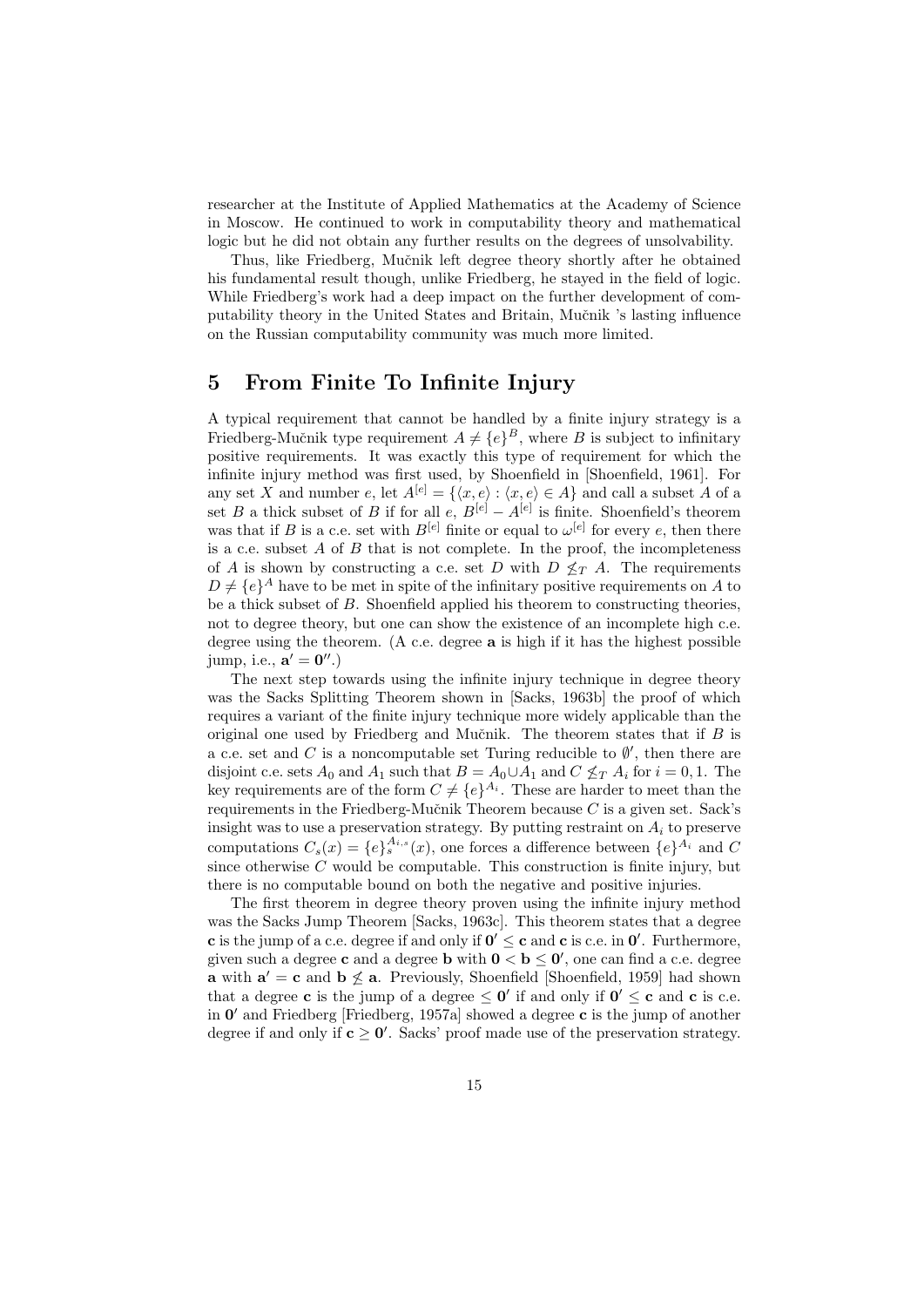Infinite injury proofs vary greatly, but they have some common features. The most basic feature is the existence of infinitary positive and negative requirements. Infinitary negative requirements put on a restraint that has an infinite lim sup; however, in order for it to be possible for the positive requirements to be met, a method is found to ensure that the restraint for each negative requirement has finite lim inf. Even after this is done, there is a synchronization problem. Two negative requirements, each with finite lim inf of restraint, can still have a combined restraint with infinite lim inf. One way of dealing with this problem is to have followers of positive requirements get past the restraints of negative requirements one at a time. This was Sacks' approach and it was later formalized in the so-called pinball machine model introduced in [Lerman, 1973]. Another approach is the nested strategies method ([Lachlan, 1966b]) where the restraint of one negative requirement is based on the current restraint of the higher priority negative requirements. In this way, it is sometimes possible to get all the negative restraints to fall back simultaneously. Yet another model is the priority tree model ([Lachlan, 1975a]). Here, each requirement has several strategies. Each strategy makes a guess about the outcomes of the higher priority requirements. Each strategy is assigned a node in a tree. In the simplest case, the strategies for the *n*th requirement are put on level  $n$  of the tree. There is then a true path through the tree consisting of those strategies whose guess is correct and along this path the action is finitary even though the overall action for a requirement is still infinitary. At any stage of the construction, there is a guess about the true path, called the accessible path, and action is limited to accessible strategies. The accessible paths approximate the true path in the sense that for any given length n, the initial segment of length  $n$  of the true path is the liminf of the initial segments of length  $n$  of the accessible paths. This means that a  $0''$  oracle can determine both the true path and how each requirement is met. This tree representation can be used to explain the difference between finite and infinite injury. When we model a finite injury argument using a priority tree, due to the fact that every strategy acts only finitely often, the accessible paths approximate the true path more effectively, namely, the true path becomes the limit of the accessible paths, not just the lim inf, so here the true path and the way a requirement is satisfied can be recognized by using  $0'$  as an oracle. So in modern terminology, the finite injury and infinite injury methods are also called the  $0'$ -priority method and the  $0''$ -priority method.

Shoenfield's original infinite injury construction does not use a tree, but he has strategies that make guesses about the outcomes of higher priority positive requirements, so his proof could be viewed as a forerunner of the tree model for infinite injury constructions.

The next significant result in degree theory after the Jump Theorem that used infinite injury was the Density Theorem of Sacks [Sacks, 1964]. This theorem states that the c.e. degrees are dense. Given two c.e. sets C, D with  $C <_T D$ , it is necessary to construct a c.e. set A with  $C <_T A <_T D$ .  $C \leq_T A$  is obtained by directly coding C into A.  $D \nleq_T A$  is obtained by the preservation method which is used to ensure that if  $D = \{e\}^A$  then D would be computable in C.  $A \leq_T D$  is not obtained by permitting, but rather because D can compute all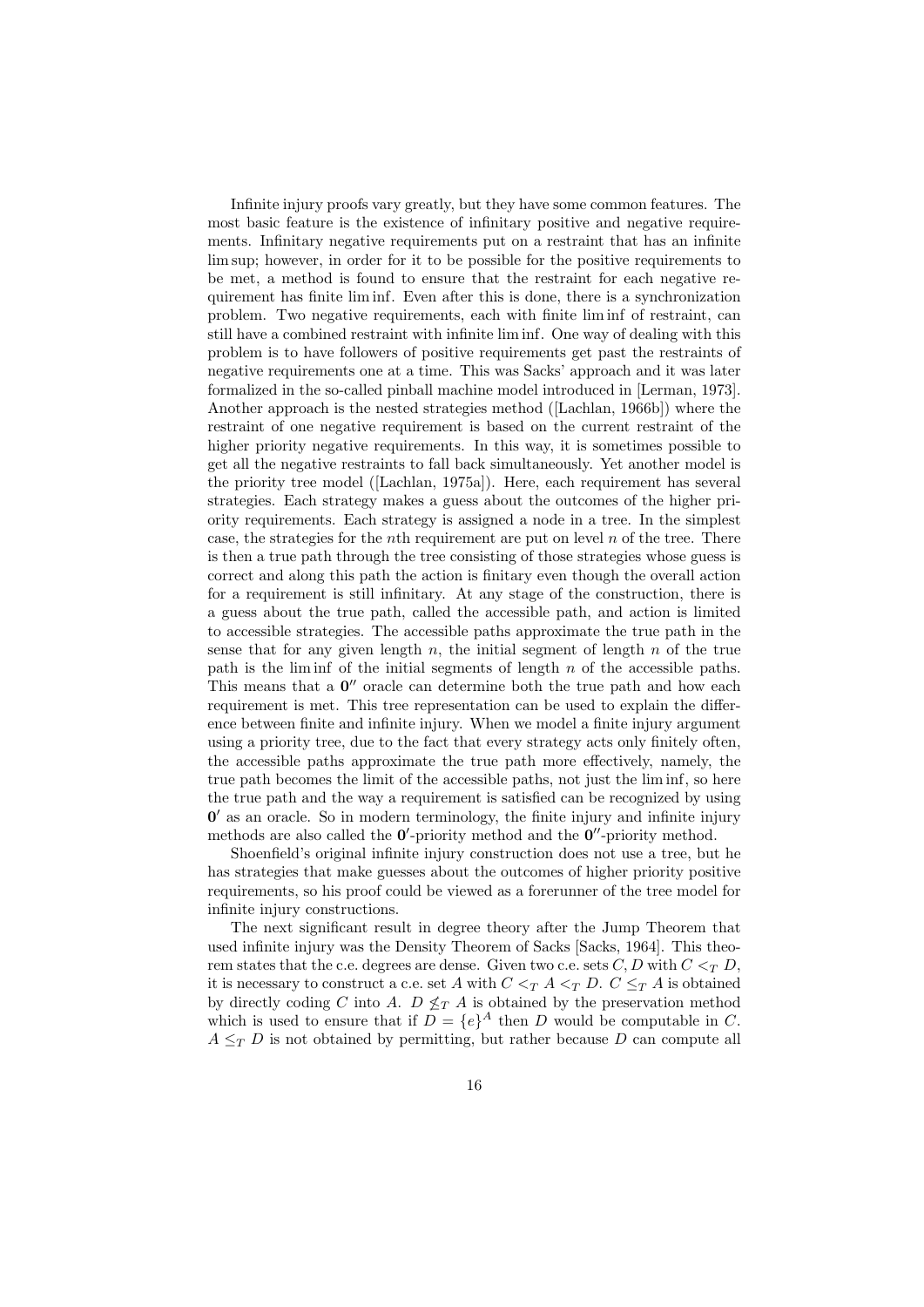of the numbers that have to be put into A to meet the other requirements. The key new idea in the density proof is the method to obtain  $A \nleq_T C$ . As long as  $\{e\}^C$  looks like A, more and more of D is put into A. Because  $D \nleq_T C$ , eventually a difference between A and  $\{e\}^C$  must appear. Thus diagonalization is obtained by coding. The density theorem and the techniques used in its proof were very influential in the study of the c.e. degrees.

An elegant and somewhat technically simpler proof of the Density Theorem was given by Yates in [Yates, 1966b] using index set methods. An index set is a set A such that  $e \in A$  and  $\{e\} = \{i\}$  imply  $i \in A$ . Index sets arise naturally in the study of problems involving the behavior of computable partial functions. Classifying the degrees of naturally arising index sets helps to understand the difficulty of problems involving computable partial functions. For example, the fact that  $EMP = \{e : W_e = \emptyset\}$  has lower Turing degree than  $TOT = \{e :$  ${e}$  is total makes precise the idea that it is harder to determine if a given Turing machine halts for at least one input than it is to decide if the Turing machine halts for all inputs. This line of investigation goes back to Post's 1944 paper [Post, 1944], where he wrote:

Thus, only partly leaving the field of decision problems of recursively enumerable sets, work of Turing suggests the question is the problem of determining of an arbitrary basis  $B$  whether it generates a finite, or infinite, set of positive integers of absolutely higher degree of unsolvability than  $K$ . And if so, what is the relationship to that decision problem of absolutely higher degree of unsolvability than K yielded by Turing's theorem [i.e., to  $K'$ ].

Post's question was answered by Dekker and Myhill [Dekker and Myhill, 1958] who showed that  $FIN = \{e : W_e \text{ is finite}\}\$ is  $\Sigma_2$  complete and hence has degree  $0''$ . Rogers' paper [Rogers, 1959] showed many results of this type. In particular, in this paper, Rogers is able to distinguish the complexity of the index sets  $REC = \{x : W_x \text{ is computable}\}\$ and  $COMP = \{x : W_x \text{ is complete}\}\$ sufficiently to show that  $\overline{REC} \neq COMP$ . This gives another method to obtain the solution to Post's Problem. Carrying out this program further, Yates was able to combine index set techniques with infinite injury constructions to show theorems in degree theory. Yates' proof of the Density Theorem begins by showing that for any c.e. set A,  $\{e : W_e \equiv_T A\}$  is  $\Sigma_3^A$ -complete. Then a representation theorem for  $\Sigma_3^A$  sets and an index set theorem are proven using infinite injury. An application of the fixed point theorem yields the Density Theorem in a surprising way.

Yates was able to use his index set methods to derive various already known results in pure degree theory and to strengthen some of them. Since Yates' work, index set methods have not been much used for this purpose. However, studies on the classification of various index sets continued (see Chapter X.9 of [Odifreddi, 1999a]).

The Density Theorem and the Jump Theorem were combined by Robinson in [Robinson, 1971b], who showed the following Jump Interpolation Theorem: If C, D are c.e. sets with  $C \leq_T D$  and B is c.e. in D and  $C' \leq_T B$ , then there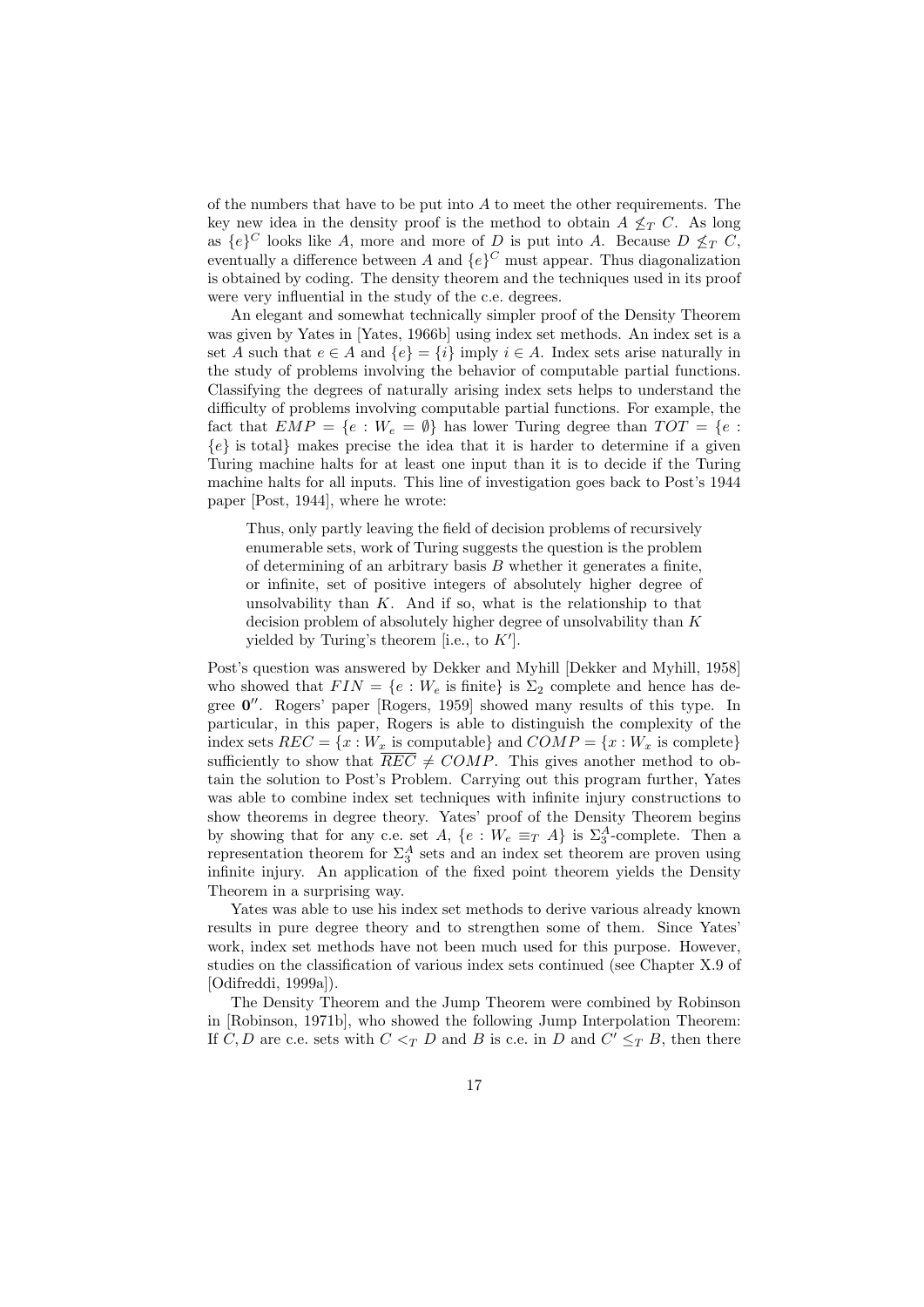is a c.e. set A such that  $C \leq_T A \leq_T D$  and  $A' \equiv_T B$ . This paper of Robinson as well as his [Robinson, 1971a] contain many more general results as well.

As we mentioned in Section 3, the existence of complete maximal sets put an end to Post's Program narrowly defined, but if more broadly defined, the Program has succeeded. If we broaden our view even further, we could say that Post's intuition was that structural properties of a c.e. set can be related to the degree of the set. In this sense, Post's Program was successful. Since the proofs of some of the relevant theorems involve infinitary requirements, we summarize these results here. For  $n \geq 0$ , a c.e. degree **a** is called low<sub>n</sub> if  $\mathbf{a}^{(n)} = \mathbf{0}^{(n)}$  and high<sub>n</sub> if  $\mathbf{a}^{(n)} = \mathbf{0}^{(n+1)}$ . The classes  $\mathbf{H}_n$  and  $\mathbf{L}_n$  consist of the low<sub>n</sub> and high<sub>n</sub> c.e. degrees, respectively. Sacks [Sacks, 1963c] derives from his Jump Theorem that this low-high hierarchy is proper, i.e.,  $\mathbf{L}_{n+1} - \mathbf{L}_n$  and  $\mathbf{H}_{n+1} - \mathbf{H}_n$  are nonempty for all  $n > 0$ .

Surprising connections have been found between these jump classes and structural properties of c.e. sets. The first of these is due to Martin in [Martin, 1966] who showed that a degree is in  $H_1$  if and only if it contains a maximal set. Another such result is due to Lachlan [Lachlan, 1968a] and Shoenfield [Shoenfield, 1976] who showed that a degree belongs to  $\overline{\mathbf{L}_2}$  if and only if it contains a coinfinite c.e. set with no maximal superset. These results show that the jump classes  $H_1$  and  $\overline{L_2}$  are invariant under automorphisms of the lattice of c.e. sets. Here a class  $\mathcal C$  of c.e. sets is invariant if, for every automorphism  $f$  of the lattice of c.e. sets and every  $A \in \mathcal{C}$ ,  $f(A)$  is again in  $\mathcal{C}$ , and a class **C** of c.e. degrees is invariant if  $C$  is equal to the set of degrees of an invariant class  $C$ . (Note that  $L_0$  and  $\overline{L_0}$  are trivially invariant since the computable sets are definable in the lattice of the c.e. sets as the complemented elements.)

These invariance results together with some results on projective determinacy led Martin (unpublished) in the late 1960s to conjecture that among the jump classes  $H_n$  and  $L_n$  for  $n > 0$  and their complements  $\overline{H_n}$  and  $\overline{L_n}$ , the invariant classes are exactly  $\mathbf{H}_{2n-1}$  and  $\overline{\mathbf{L}_{2n}}$ . (In fact, the original version of the conjecture stated that these were the only invariant degree classes among all nontrivial classes. This stronger conjecture, however, was refuted by Lerman and Soare [Lerman and Soare, 1980] who showed that the definable class of d-simple sets splits the class of low degrees.) Martin's invariance conjecture was supported by a number of results of Cholak, Harrington and Soare. Cholak [Cholak, 1995] and, independently, Harrington and Soare [Harrington and Soare, 1996] showed that every noncomputable c.e. set is automorphic to some high c.e. set and that there is an incomplete c.e. degree a such that all c.e. sets in a are automorphic to some complete set (actually they showed that this is true for any promptly simple degree a) thereby confirming the conjecture for the downward closed jump classes. Moreover, Harrington and Soare have announced that  $\overline{L_1}$  is not invariant (see [Soare, 1999b]). Cholak and Harrington [Cholak and Harrington, 2002] have refuted Martin's conjecture, however, by showing that  $H_n$  and  $\overline{L_n}$  are invariant for all  $n \geq 2$ . Since Harrington (see e.g. [Soare, 1987], Chapter XV.1] proved that the class  $H_0$  consisting of the complete degree is invariant because the creative sets are definable in the lattice of c.e. sets, it follows that the invariant classes of the low-high hierarchy are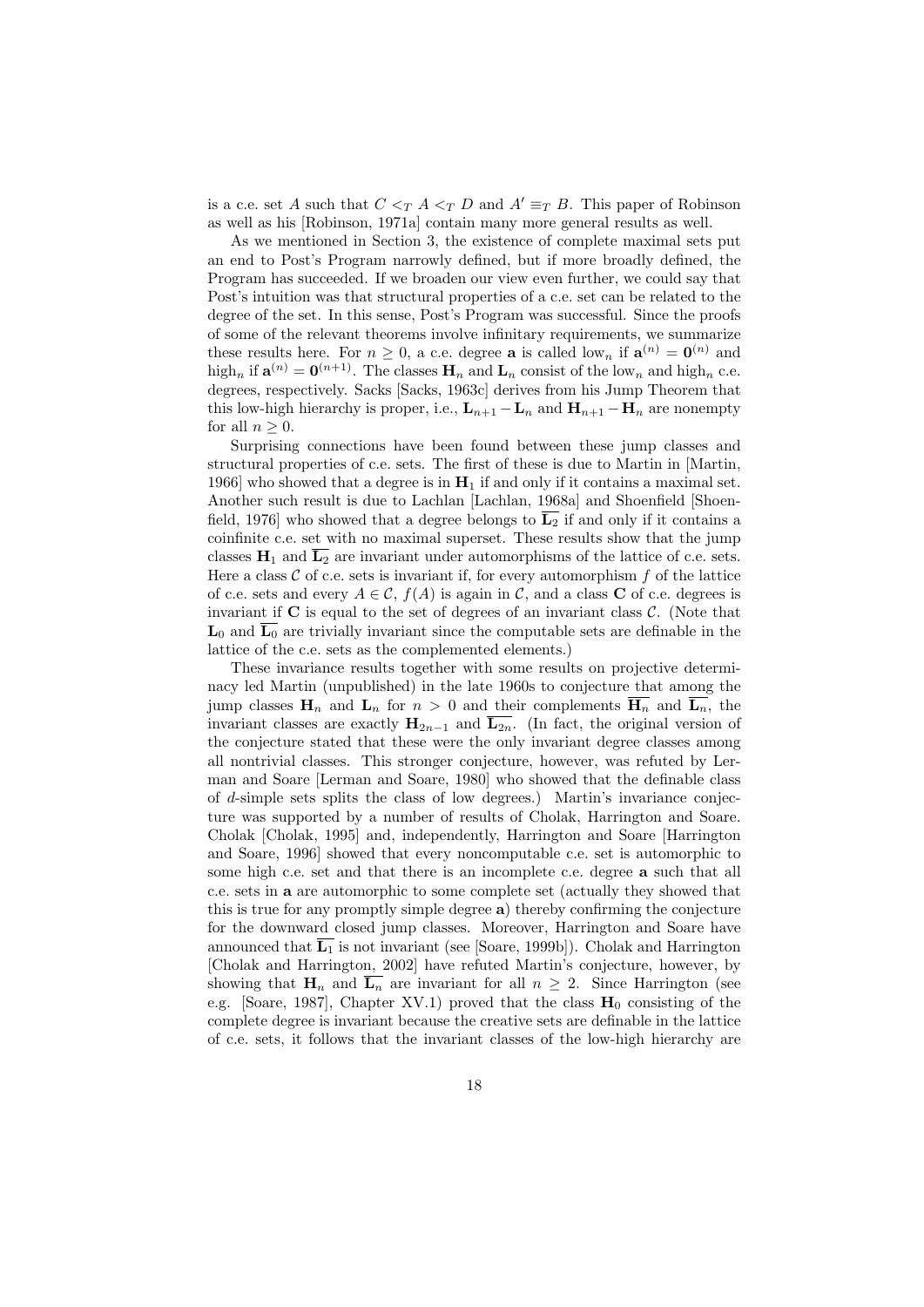exactly  $L_0$ , and

$$
\overline{\mathbf{L}_0} \supset \overline{\mathbf{L}_2} \supset \overline{\mathbf{L}_3} \supset \ldots \supset \mathbf{H}_2 \supset \mathbf{H}_1 \supset \mathbf{H}_0.
$$

#### 6 Progammatic Papers and Books

After the period of rapid advance in technique beginning with Friedberg and Mučnik's introduction of the finite injury priority method and leading to Sacks' use of the infinite injury priority method to prove the Density Theorem, came a time of consolidation of known results through monographs and texts, and attempts to set the agenda for further study in the field through papers asking questions and making conjectures. There was also a growing recognition at this point of the importance of considering global questions about the degrees and the c.e. degrees, even if the answers looked far off.

In 1963 Sacks published the first edition of his monograph Degrees of Unsolvability [Sacks, 1963a]. This was the first monograph concerned with degree theory. Essentially it only contained original results by the author. Some of these results, however, extended previously obtained results and used the previously introduced proof techniques, so that the monograph presented a comprehensive development of results and techniques of degree theory as it existed at the time and it became the prime source for researchers interested in the field. The book describes the Kleene-Post finite extension method, Spector's minimal degree technique, and the Friedberg-Mučnik finite injury technique, as well as Sacks' extensions of the priority method, i.e., the unbounded finite injury and infinite injury techniques. The presentation combined intuitive discussion with formal, Kleene-style proofs.

The Kleene-Post and Friedberg-Mučnik techniques are pushed to their limits. By the Kleene-Post technique some very general extensions of embeddings results are proven which imply that there are uncountable independent antichains of degrees (a set of degrees is independent if no element of the set is computable in a finite join of other elements of the set), that no countable antichain is maximal, and that every partial order the size of the continuum which has the countable predecessor property (i.e., each element has at most countably many predecessors) and such that every element has at most  $\aleph_1$  many successors is embeddable into the degrees (In particular, assuming the continuum hypothesis, the last result shows that the degrees are a universal partial order with size the continuum and the countable predecessor property, that is, every such partial order is embeddable into  $D$  and  $D$  itself is such a partial order.)

New results in the monograph based on refinements of Spector's minimal degree construction include the following. 1) There is a minimal degree below 0 0 . (First proven in [Sacks, 1961].) 2) Every countable set of degrees has a minimal upper bound. 3) The diamond lattice (i.e., the four element Boolean algebra) is isomorphic to an initial segment of the degrees. The first result is of particular technical interest since it exploits the finite injury priority method in the construction of a non-c.e. degree. The third result is, following Titgemeyer's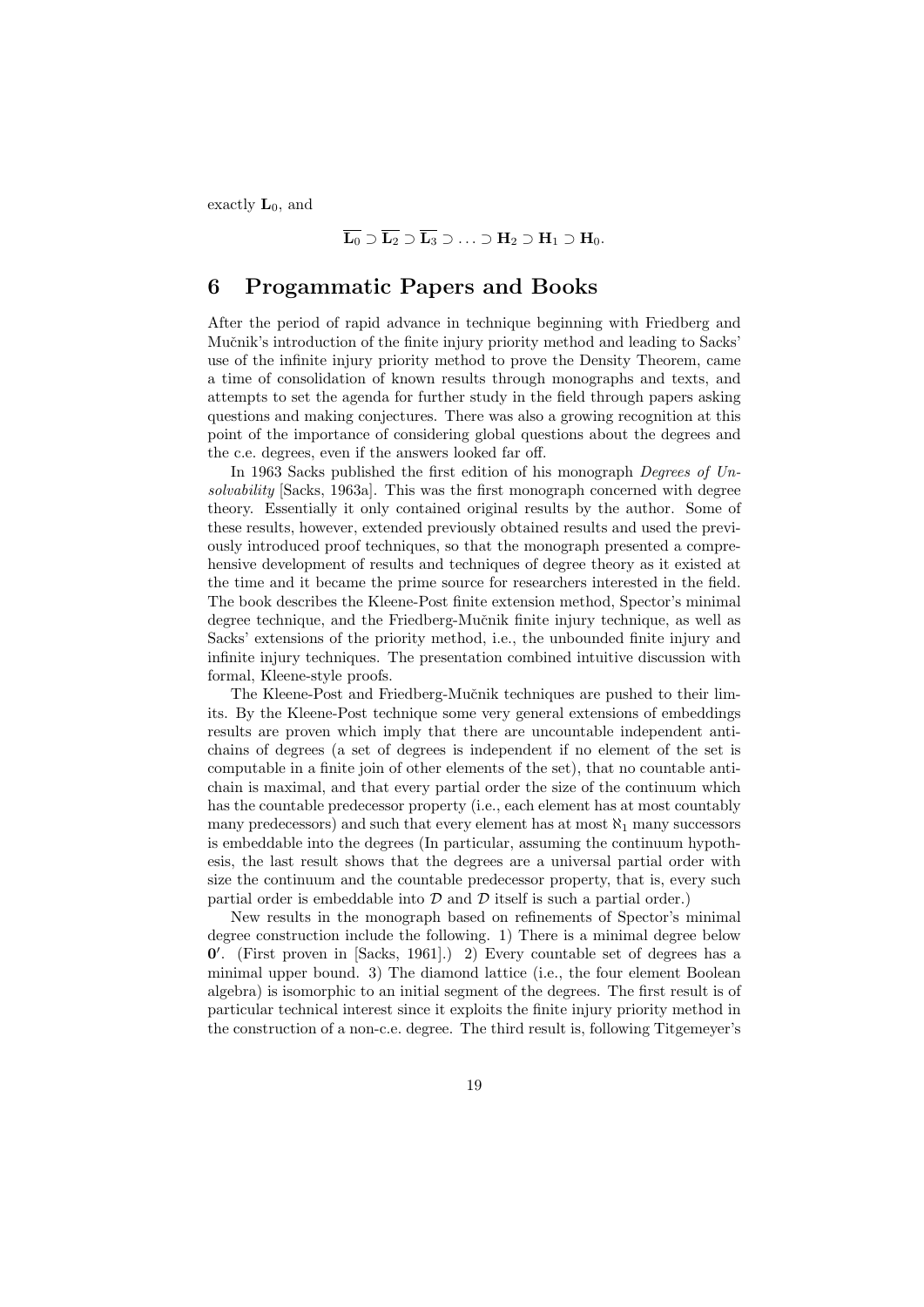[Titgemeyer, 1962] result that there is a nonzero degree with a unique nonzero predecessor, another step towards exploring the possible (finite) initial segments of D. Furthermore the Baire category and Lebesgue measure approaches to degree theory are taken up. In particular, it is shown that the class of minimal degrees has measure 1, hence it is uncountable, the latter being previously shown by Lacombe (unpublished) by a direct argument. (In contrast, the class of minimal degrees is meager, so Baire category is of no use in this case.)

By the Friedberg-Mučnik technique, it is shown that every countable partial order is embeddable into  $R$ . The core of the monograph is the results obtained by Sacks' extension of the priority method. The Sacks Splitting and Jump Theorems, mentioned above, are presented, as well as further results on the jump operator.

The book ends with a list of conjectures and open questions on the structure of the c.e. degrees and the degree structure in general. These conjectures and questions, most of them related to the new results obtained in the monograph, were very influential in the following development of degree theory. (An extended discussion of their impact can be found in [Shore, 1997].)

There are three conjectures on the c.e. degrees: 1) The c.e. degrees are dense. 2) There is a minimal pair (that is, a pair of incomparable degrees whose meet is 0). 3) The c.e. degrees are not a lattice. In the monograph, Sacks says that he believes the conjectures because "behind each of them stand several false but plausible proofs." In fact each of these conjectures was shown to be true shortly after the monograph was written. As mentioned above, Sacks showed the first conjecture to be true in [Sacks, 1964]. (In fact there already is a footnote in the monograph added in proof announcing this result.) This is considered by many to be the most beautiful application of the infinite injury technique. The second and third conjectures were both proven by Lachlan [Lachlan, 1966b] and Yates [Yates, 1966a], independently, by using a new type of infinite-injury argument, the so-called minimal pair technique. We will discuss these results in Section 8 in more detail.

The other three conjectures deal with the general degree structure: 4) A partially ordered set is embeddable into the degrees if and only if it has cardinality at most that of the continuum and each member has only countably many predecessors. 5) If  $S$  is an independent set of degrees of cardinality less than that of the continuum, then there exists a degree  $\mathbf{d} \notin S$  such that  $S \cup \{ \mathbf{d} \}$ is independent.  $6)$  S is a finite initial segment of the degrees if and only if S is order-isomorphic to a finite initial segment of some upper semi-lattice with a least element. These conjectures are interesting extensions of some results in the monograph. For instance, as mentioned above, Sacks showed that conjectures 4 and 5 are true assuming the continuum hypothesis. Without set-theoretic assumptions, however, conjecture 4 has remained open until today, while conjecture 5 has turned out to be independent of ZFC, Zermelo-Fraenkel set theory with the axiom of choice: Groszek and Slaman [Groszek and Slaman, 1983] show the relative consistency of the assumption that  $2^{\aleph_0} > \aleph_1$  and there are maximal independent sets of degrees of size  $\aleph_1$ . Conjecture 6 was shown by Lerman [Lerman, 1971]. We will discuss this and further initial segment results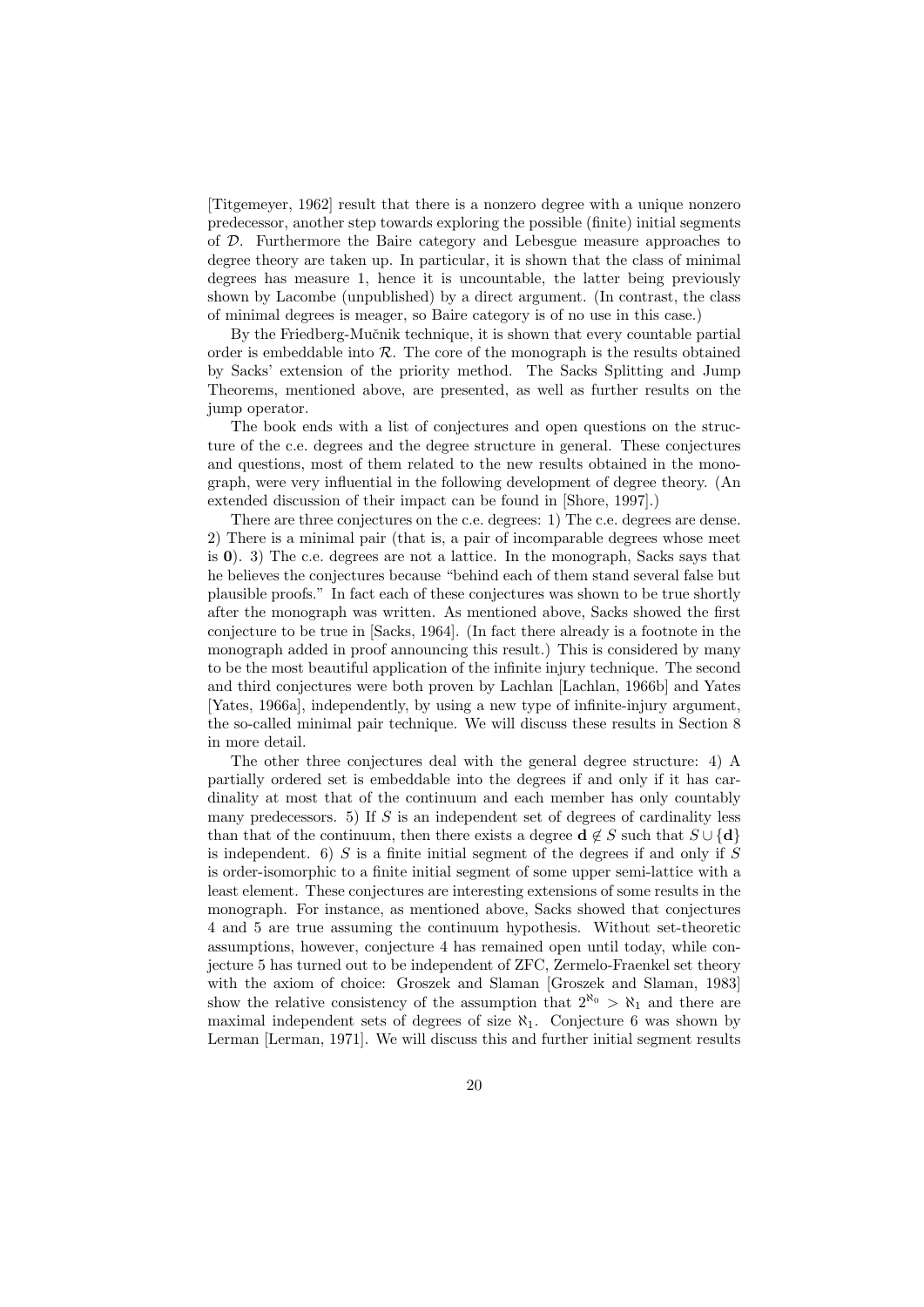in Section 7.

Finally, there are five questions raised, all of which were answered within the next decade. The first three were related to minimal degrees, while the last two dealt with the c.e. degrees. Some of the solutions led to interesting proof techniques: in his proof that every nonzero c.e. degree bounds a minimal degree, Yates [Yates, 1970] introduced the full approximation method which became a powerful standard tool for the analysis of the non c.e. degrees below 0' and Shoenfield [Shoenfield, 1966] introduced the tree method for constructing minimal degrees in order to show that for every nonzero degree below  $0'$  there is a minimal degree incomparable with the given degree and also below  $0'$ .

Sacks' conjectures and questions were proof-technique driven and had as one of their goals to find interesting extensions of the techniques available then. As Sacks put it himself: "We regard an unsolved problem as interesting only if it seems likely that its solution requires a new idea." Furthermore, the conjectures and questions have in common that they address local properties of the degree orderings  $D$  and  $R$ .

A revised edition [Sacks, 1966] of Sacks' monograph appeared in 1966. It reflected an interest in global questions about degrees missing from the first edition. This change can probably be traced to the effect of influential talks by Shoenfield and Rogers.

Shoenfield [Shoenfield, 1965], based on a talk given at a Model Theory Symposium in Berkeley in 1963, proposes the application of model theory to the degree structures and raises the question of the complexity of the elementary theory of  $D$  and  $R$ . Though Shoenfield guesses that  $D$  has an undecidable theory and is difficult to characterize, he thinks that this does not apply to  $R$ . He proposes a very specific conjecture on this structure which became famous as Shoenfield's conjecture though it was refuted soon after it was published. Roughly speaking this conjecture says that  $\mathcal R$  is a countably infinite homogeneous upper semi-lattice with least and greatest elements, just as the rational numbers are a countably infinite homogeneous linear ordering without endpoints. If this conjecture were true, it would characterize  $\mathcal{R}$  up to isomorphism and the elementary theory of  $R$  would be decidable. Shoenfield listed three consequences of the conjecture: 1) Density. 2) Every c.e. degree a has the cupping property, i.e., for every nonzero c.e. degree b less than a, there is a c.e. degree  $c < a$  such that a is the join of b and c. 3) If a and b are incomparable c.e. degrees, then they have no greatest lower bound in  $\mathcal{R}$ . Shoenfield was led to his conjecture by Sacks' density conjecture. The Shoenfield conjecture also implies Sacks' third conjecture on the c.e. degrees, but not Sacks' second conjecture, which is incompatible with the third consequence of homogeneity.

Consequence 2 of Shoenfield's conjecture was refuted by Lachlan [Lachlan, 1966a], consequence 3 independently by Lachlan and Yates by showing the existence of minimal pairs.

Rogers [Rogers, 1967a] in his talk at the Tenth Logic Colloquium in Leicester, England, raised some more fundamental global questions on the structure of the degrees of unsolvability (as well as on other recursion-theoretic structures, namely, the lattice of c.e. sets, the upper semi-lattice of partial degrees, and the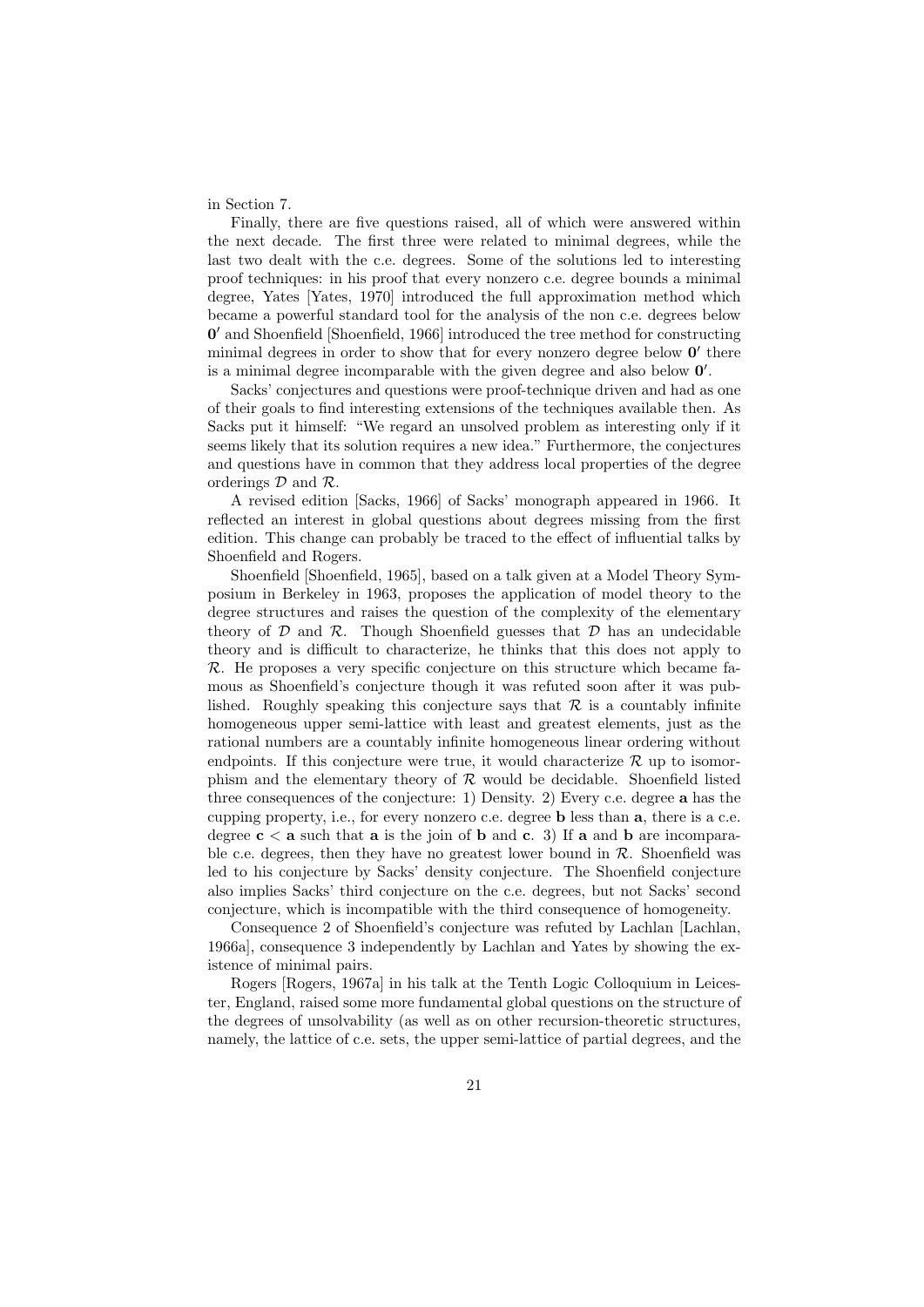Medvedev lattice). He drew particular attention to definability and invariance under automorphisms. Specifically, he asked if there is a nontrivial automorphism of  $D$  and whether the jump operation and the relation "computably enumerable in" (as a relation on degrees) are invariant under all automorphisms of this partial ordering. Led by the observation that the standard proofs in computability theory relativize, he asked whether for any degree  $a, \mathcal{D}(\geq a)$ , the upper cone of degrees greater than or equal to  $a$ , is isomorphic to  $D$ . He refined this question by asking whether this isomorphy is preserved if the jump operation and the relation "computably enumerable in" are added. These problems became known as the homogeneity problem and the strong homogeneity problem and they were the ones that were solved first. Feiner [Feiner, 1970] gave a negative solution to the strong homogeneity problem and Shore [Shore, 1979] gave a negative solution to the homogeneity problem. We will come back to these homogeneity questions in Section 7.

The existence of nontrivial automorphisms and the definability of the jump and the relation "computably enumerable in" turned out to be more complex than the homogeneity questions. We will discuss recent developments in Section 11.

As Rogers points out in the introduction of his article, he came across these questions during his work on a book [Rogers, 1967b] on recursive function theory. The impact of this book can hardly be overestimated. For 20 years, it was the standard source for computability theory and it introduced many of the later researchers to the field and did much to popularize it.

Rogers' book gives an easy informal introduction, avoiding the heavy notation present in much of the earlier work, starting with the basic concepts and leading up to some of the most current research results, including a very readable approach to priority arguments. Though the book covers computability theory widely, it concentrates on the degree structures including the strong reducibilities.

The shift from local problems to global questions originating from Shoenfield and Rogers' papers is reflected in the second edition of Sacks' monograph [Sacks, 1966]. There the conjectures and questions stated in the first edition and solved by that time, all of them local and seemingly approachable by current technology, were replaced by global, much more speculative conjectures and questions. Reflecting the belief of the time in the simplicity of  $\mathcal{R}$ , Sacks conjectured that the first-order theory of  $R$  is decidable. On the other hand, following his conjecture on the finite initial segments of  $D$  taken over from his first edition, he writes: "It appears to follow from (C6) and some work of J. R. Shoenfield that the elementary theory of the ordering of degrees is unsolvable." Sacks also conjectures a positive solution to Rogers' homogeneity problem and in the same vein, that for any degree a, the degrees c.e. in and above a are isomorphic to  $R$ . All three conjectures have been refuted: Harrington and Shelah [Harrington and Shelah, 1982] announced the undecidability of R; as mentioned above, the homogeneity conjecture fails; and Shore [Shore, 1982a] also showed that the third conjecture was false.

One of the questions related to the homogeneity problem asks whether the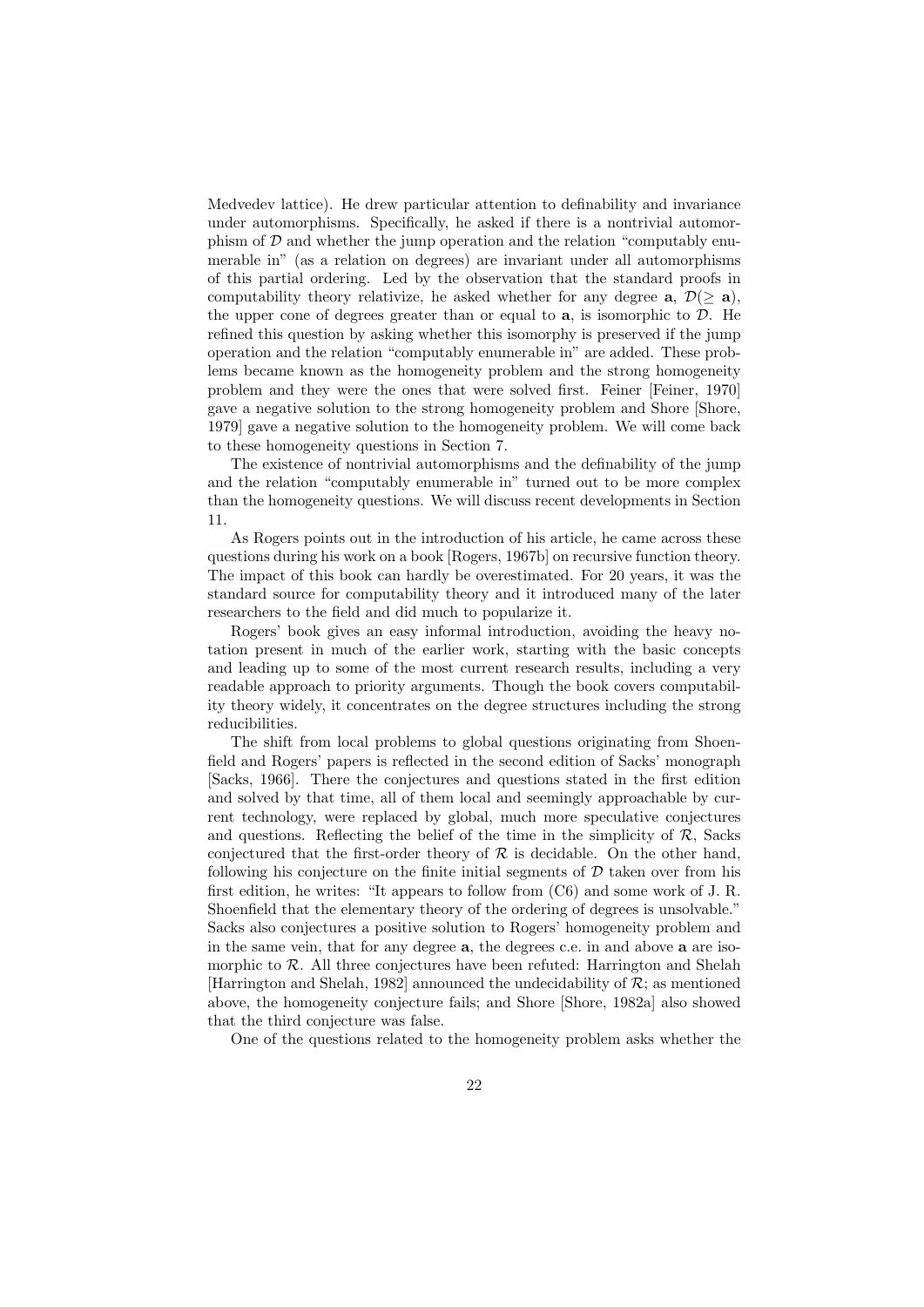degrees and the arithmetic degrees are elementarily equivalent. Using results on minimal covers, Jockusch and Soare [Jockusch and Soare, 1970] and Jockusch [Jockusch, 1973] gave a negative answer to this question. A further question is related to the theory of the c.e. degrees and asks whether this theory is the same as the theory of the metarecursively enumerable degrees, a question which reflects Sacks' growing interest in generalized recursion theory. A negative answer to this question was given only very recently by Shore and Slaman (see [Greenberg et al., ta]). Two more questions go back to the original Post's problem. One revives Post's program in a slightly broader sense by asking "Is there some simple property of complements of computably enumerable sets (in the style of Post) which implies non-completeness?" We have discussed this issue in Section 3. The final new question asks for a degree invariant solution to Post's problem: "Does there exists a Gödel number  $e$  such that for all sets  $A$ .  $W_e^A$  (the e-th set computably enumerable in A) is of higher degree than A and lower degree than  $A'$ , and such that if A and B have the same degree, then  $W_e^A$ and  $W_e^B$  have the same degree?" There has been some deep work related to it, but the question is still open. Lachlan [Lachlan, 1975b] has shown that there is no uniform invariant solution in the following sense: There is no Gödel number e as above such that in addition, indices for the reductions between  $W_e^A$  and  $W_e^B$  can be found uniformly from ones for reductions between A and B.

These expository papers and books allow us to draw the following picture of the common beliefs of the leading workers on the subject in the mid-sixties: while the feeling emerged that the global degree structure might be quite difficult and there might be no feasible way to describe it, there was still a belief that the structure of the c.e. degrees is much more well-behaved and may allow an easy characterization. This latter hope was dashed by the work of the next decade which exposed many pathologies in this structure, though the final breakthrough in answering some of the global questions, in particular showing the undecidability, had to wait until the beginning of the eighties. The proposed proof of the undecidability of the theory of  $R$  by Harrington and Shelah was based on structural results requiring a much more involved variant of the priority method which was first introduced by Lachlan and due to its complexity became known as the "monstrous injury method."

Since the developments in the global degrees and the c.e. degrees were not so closely linked in the next 25 years, we will describe these developments separately. In the next section we will describe the main results obtained in the global degree structure. Then the following three sections will be devoted to the c.e. degrees, accounting for the local structural results, giving a short explanation of the monstrous injury technique, then finishing with the global results.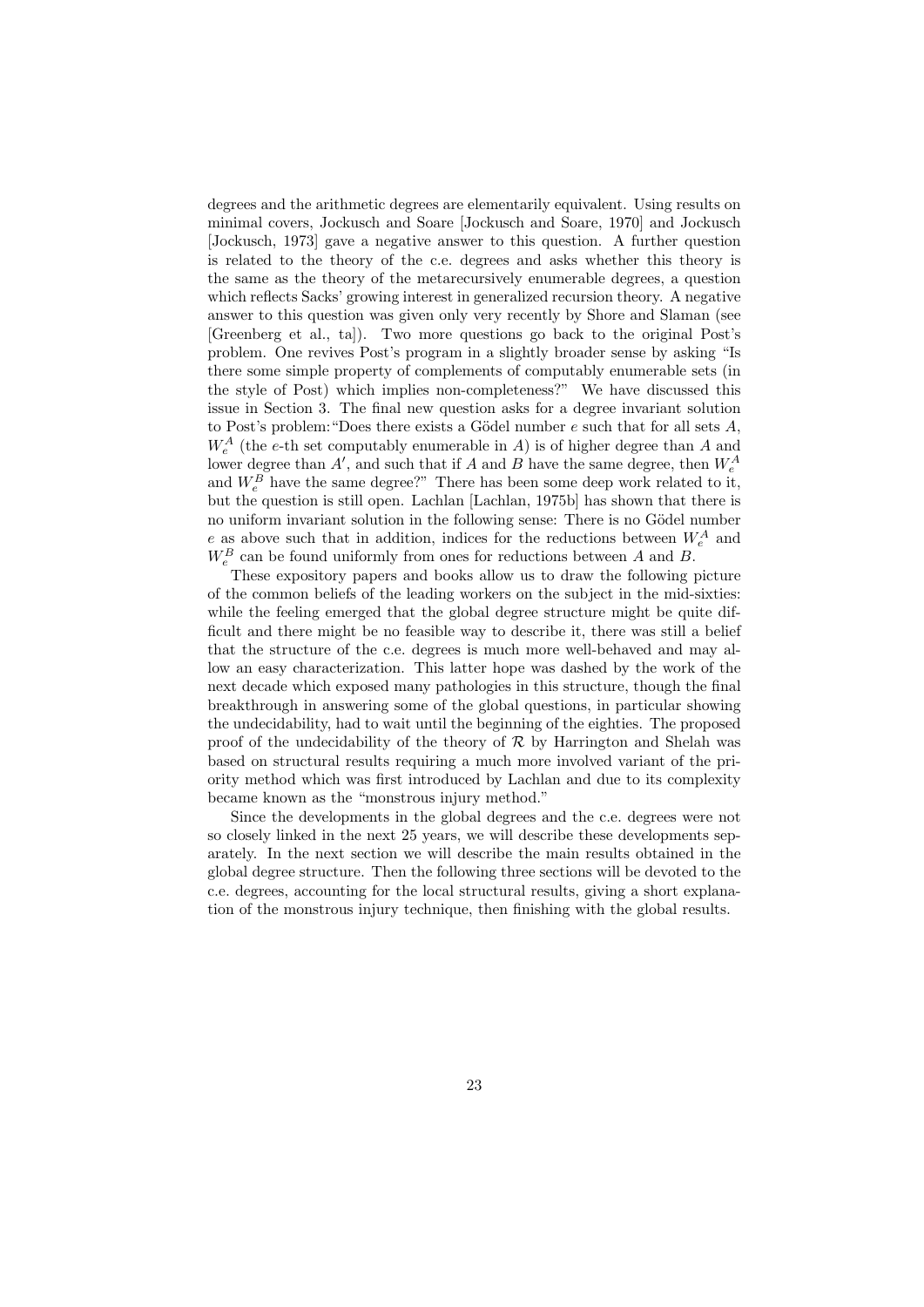# 7 Global Questions About the Degree Structure  $\mathbf D$

Most of the work on the global degrees in the second half of the sixties and the first half of the seventies was directed to the problem of initial segments. The countable case was completely solved giving another universal property and initial segments results became the basis for the solution for some of the global questions raised by Shoenfield, Rogers, and Sacks.

Lerman's result, mentioned previously, that every finite lattice is isomorphic to an initial segment of  $\mathcal D$  (Lerman [Lerman, 1971]) extended the Spector minimal degree technique by using appropriate lattice representations, as Sacks had expected. There were some important intermediate steps leading to Lerman's result.

First, Rosenstein [Rosenstein, 1968] and Shoenfield (unpublished) extended Sacks' result by showing that every finite Boolean algebra can be embedded as an initial segment. Next, Hugill [Hugill, 1969], extending Titgemeyer [Titgemeyer, 1962] (see also [Titgemeyer, 1965]), showed that every countable linear order with least element is embeddable as an initial segment of  $D$ . Using Hugill's representation of lattices, Lachlan [Lachlan, 1968b] subsumed these two results by showing that every countable distributive lattice with least element occurs as an initial segment of D. The nondistributive case required some more involved lattice representations, first applied in Thomason [Thomason, 1970].

Lachlan and Lebeuf [Lachlan and Lebeuf, 1976] completely characterize the countable case by showing that every initial segment of a countable upper semilattice with least element is isomorphic to an initial segment of  $D$ . The uncountable case turns out to be independent of  $ZFC$ . The strongest absolute result is due to Abraham and Shore [Abraham and Shore, 1986]: every initial segment of an upper semi-lattice of size  $\aleph_1$  with the countable predecessor property occurs as an initial segment of D. However, Groszek and Slaman [Groszek and Slaman, 1983] show that it is relatively consistent with  $ZFC$  that the continuum hypothesis fails and there is an upper semi-lattice with the countable predecessor property of size  $\aleph_2$  that cannot be embedded as an initial segment of D.

Shoenfield's question whether the theory of the degrees is undecidable was the first to be solved using initial segments results. Since the theory of the countable distributive lattices is undecidable ([Grzegorczyk, 1951]), Lachlan's initial segment theorem implies undecidability of the theory of  $D$ . This result has been improved in two directions by considering fragments of the theory and computing the degree of the theory. By showing the strong undecidability of the ∃∀ theory of finite lattices in the language of partial orderings, and applying Lerman's theorem, Schmerl (see Lerman [Lerman, 1983]) proved the undecidability of the three quantifier theory of  $\mathcal D$  (in the language of partial orderings). This result is optimal since by Lerman's theorem together with an extension of embeddings argument, the two quantifier theory is decidable. This was shown independently by Shore [Shore, 1978] and Lerman (unpublished).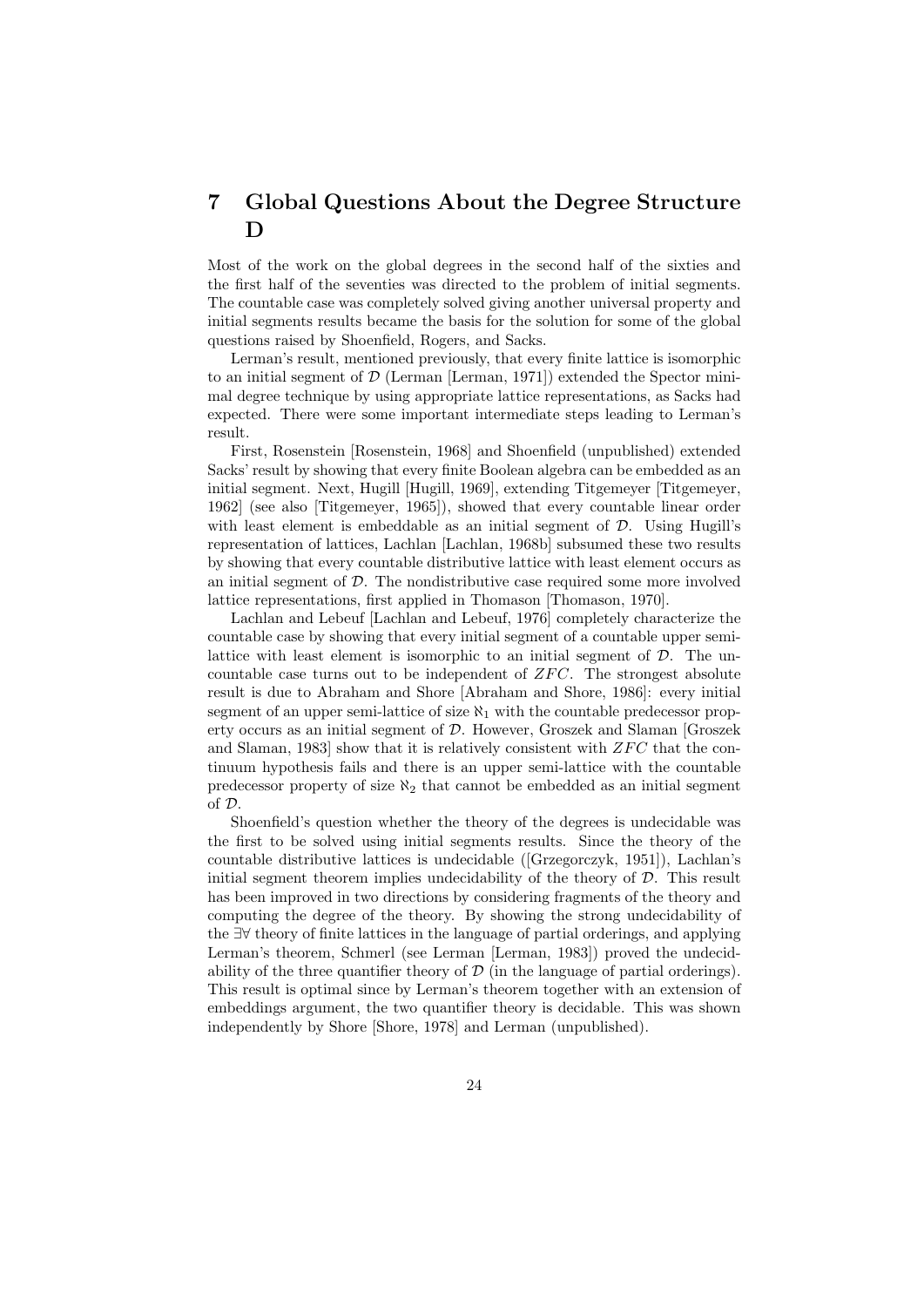Recently the borderline between decidable and undecidable fragments was drawn even more precisely by adding symbols for join and meet to the language. While Jockusch and Slaman [Jockusch and Slaman, 1993] have shown that the two quantifier theory remains decidable if the join is added, recently, Miller, Nies, and Shore [Miller et al., 2004] have proved that the two quantifier fragment becomes undecidable if not only the join, but also the meet (or to be more precise, any total extension of the meet operation) is added. The proof of the latter result is interesting because, in contrast to the previous proofs of undecidability, where some undecidable theory is interpreted in the degree ordering, here a direct coding of register machines is used. Another recent interesting result along the same lines is due to Shore and Slaman [Shore and Slaman, ta] who have shown that the two quantifier theory with join and jump is undecidable. The reader can find a more complete account of decidability questions for fragments in this paper.

The complexity of the theory of  $D$  was determined by Simpson [Simpson, 1977] who has shown that the theory is as complex as possible, namely, computably isomorphic to second-order arithmetic. The main ingredients for obtaining an interpretation of second-order arithmetic in the degree structure are Spector's exact pair theorem and some new initial segment results, where in addition, joins are controlled. The proof is first done in the language with jump. Then it is argued that by Spector's theorem, mentioning of the jump can be omitted. The natural numbers are represented by  $\Omega = \{0^{(n)} : n \in \omega\}$ . Then, any subset of  $\Omega$  is described by the exact pair of an initial segment.

The interpretability of second-order arithmetic into the degrees has some other important applications to be mentioned below. Nerode and Shore [Nerode and Shore, 1980b] and [Nerode and Shore, 1980a] introduce a new coding method giving an alternative proof of Simpson's result on the degree of the theory of  $D$  using only very few structural results like Lachlan's initial segment theorem and Spector's exact pair theorem, so that the proof could be carried over to many other degree structures based on reducibilities such as many-one reducibility, truth table reducibility, weak truth table reducibility, and arithmetic reducibility. One of the key steps in the coding theorems of Simpson and Nerode and Shore is to define with parameters a certain countable relation (representing a standard model of arithmetic) on the degrees. In 1986, Slaman and Woodin [Slaman and Woodin, 1986] prove a general definability lemma subsuming these results: Every countable relation on  $\mathcal D$  is definable with parameters in  $D$ . In fact, for a given arity n of the relations, this is done uniformly, i.e., there is a formula  $\varphi(x_1,\ldots,x_n,y_1,\ldots,y_m)$  such that for any *n*-ary countable relation R on D, there are parameters  $a_1, \ldots, a_m$  such that R is defined by  $\varphi(x_1,\ldots,x_n,\mathbf{a}_1,\ldots,\mathbf{a}_m)$  in  $\mathcal{D}$ .

After the decidability problem, the next question to be settled was the strong homogeneity conjecture. Feiner [Feiner, 1970] and Jockusch (unpublished) independently refuted the conjecture. It is interesting to note that although the homogeneity conjecture was motivated by the observation that all known results in computability theory relativize, relativizing proofs played a crucial role in the refutation of the conjecture. The outline of Feiner's proof, which is based on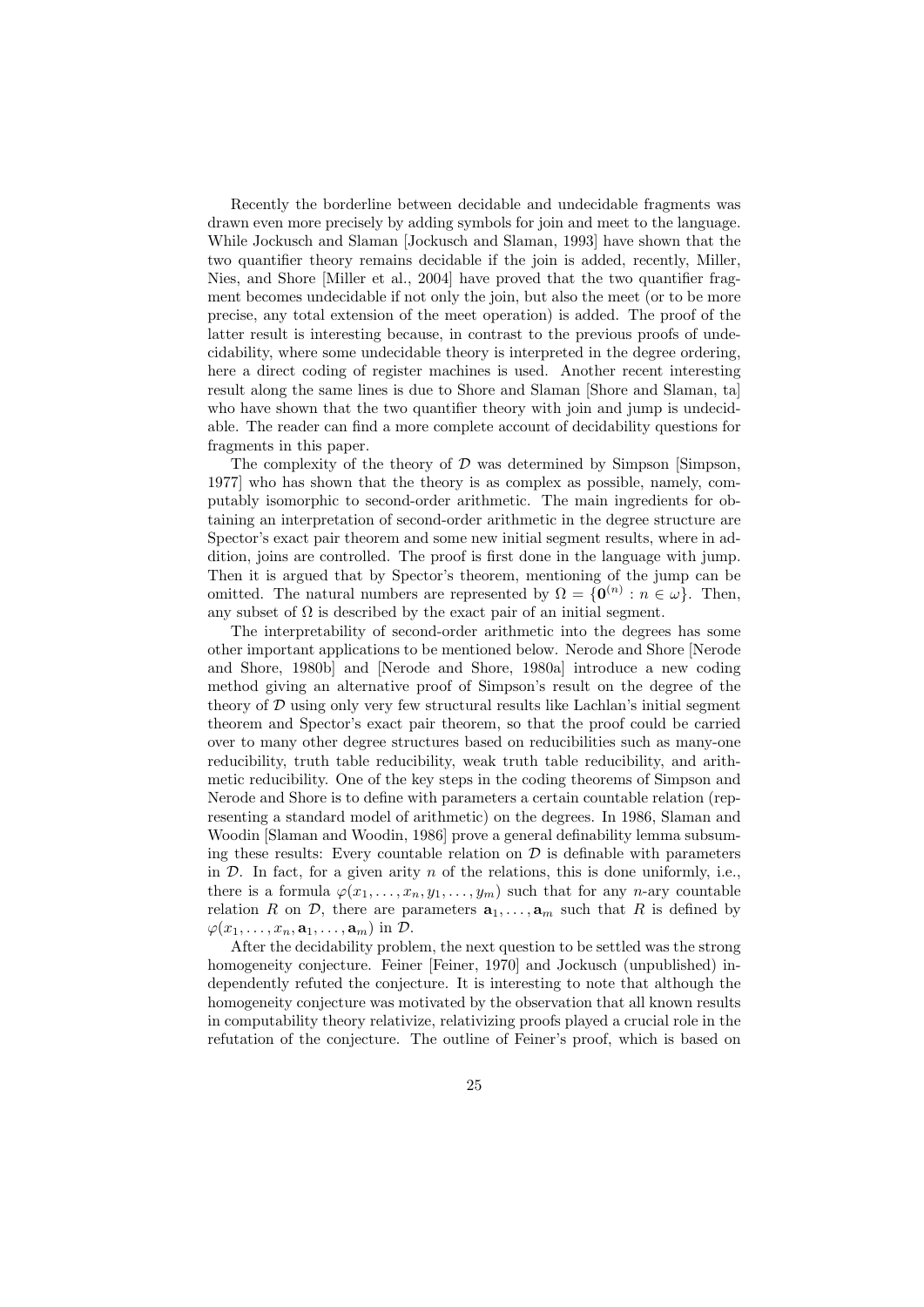Hugill's initial segment result, is as follows: It easily follows from Hugill's proof that any computable linear ordering can be embedded as an initial segment of the degrees below  $0''$ . By relativization, every a-computable linear ordering is isomorphic to an initial segment of the interval  $[a, a'']$ . Furthermore, by a straightforward analysis, the interval  $[0, 0'']$  is a  $0^{(5)}$ -computable partial ordering, hence any initial segment of the interval has at most this complexity. So to complete the proof it suffices to show that there is a  $0^{(6)}$ -computable linear ordering  $\mathcal L$  that is not isomorphic to any  $\mathbf{0}^{(5)}$ -computable linear ordering. Then no initial segment of  $[0, 0'']$  is isomorphic to  $\mathcal{L}$ , but by the above observation on the relativized Hugill result,  $\mathcal{L}$  is embeddable as an initial segment in  $[0^{(6)}, 0^{(8)}]$ . Hence, these intervals are not isomorphic. This shows that there is no jump preserving isomorphism from  $\mathcal{D}$  to  $\mathcal{D}(\geq 0^{(6)})$ . In fact, if  $(\mathcal{D}(\geq a), \leq,')$ and  $(\mathcal{D}(\geq b), \leq,')$  are isomorphic, then  $a \leq b^{(6)}$  and  $b \leq a^{(6)}$ , so in particular a and b have the same arithmetic degree. So we may say that the key to Feiner's refutation of the strong homogeneity conjecture is based on the observation that the complexity of a degree a (modulo the sixth jump) is reflected by the structure of the interval from  $a$  to  $a''$ .

Refinements of Feiner's result and the refutation of the homogeneity conjecture without jump were based on stronger observations on the relation between a degree and the structure of the degrees above it. Interpretations of second order arithmetic in the degrees were used to distinguish cones by first-order properties. Simpson [Simpson, 1977] did this in the presence of the jump operator by showing that there are degrees **a** and **b** such that  $(\mathcal{D}(\geq a), \leq,')$  and  $(\mathcal{D}(\geq b), \leq,')$ are not elementarily equivalent. By applying their coding method, Nerode and Shore improved this by showing that  $(\mathcal{D}(\geq a), \leq,') \equiv (\mathcal{D}, \leq,')$  implies that  $\mathbf{a}^{(4)}\leq\mathbf{0}^{(5)}.$ 

The general homogeneity conjecture without jump was eventually refuted by Shore [Shore, 1979] by showing that for no  $\Pi^1_1$  hard degree **a** is the cone above **a** isomorphic to  $D$ . Ingredients of his proof are results on cones of minimal covers and the analysis of cones fixed under any automorphism. In [Shore, 1982b], Shore extended this to elementary equivalence by using the coding machinery of Nerode and Shore. In fact, he has shown that for elementarily equivalent upper cones, the bases must have the same triple jump.

Cones of minimal covers had been used before by Jockusch and Soare [Jockusch and Soare, 1970] and Jockusch [Jockusch, 1973] to give a negative answer to Sacks' question, related to the homogeneity problem, of whether the degrees  $D$  and the arithmetic degrees  $A$  are elementarily equivalent. By observing that none of the jumps  $\mathbf{0}^{(n)}$  is a minimal cover, Jockusch and Soare showed that A does not contain a cone of minimal covers so that it suffices to show that there is such a cone in  $\mathcal{D}$ . They also point to a possible way for obtaining such a cone. In 1968 Martin [Martin, 1968] related determinacy to cones: For any determinate class of degrees  $\mathcal C$  (i.e.,  $\mathcal C$  consists of the degrees of a determinate degree invariant class),  $\mathcal C$  or the complement of  $\mathcal C$  contains a cone. So since, as observed in [Jockusch and Soare, 1970], minimal covers can be easily described by a  $\Sigma_5^0$ -game, this level of determinacy would give the desired result. Then Jockusch observed that  $\Sigma^0_4$ -determinacy proven by Paris [Paris, 1972] in 1972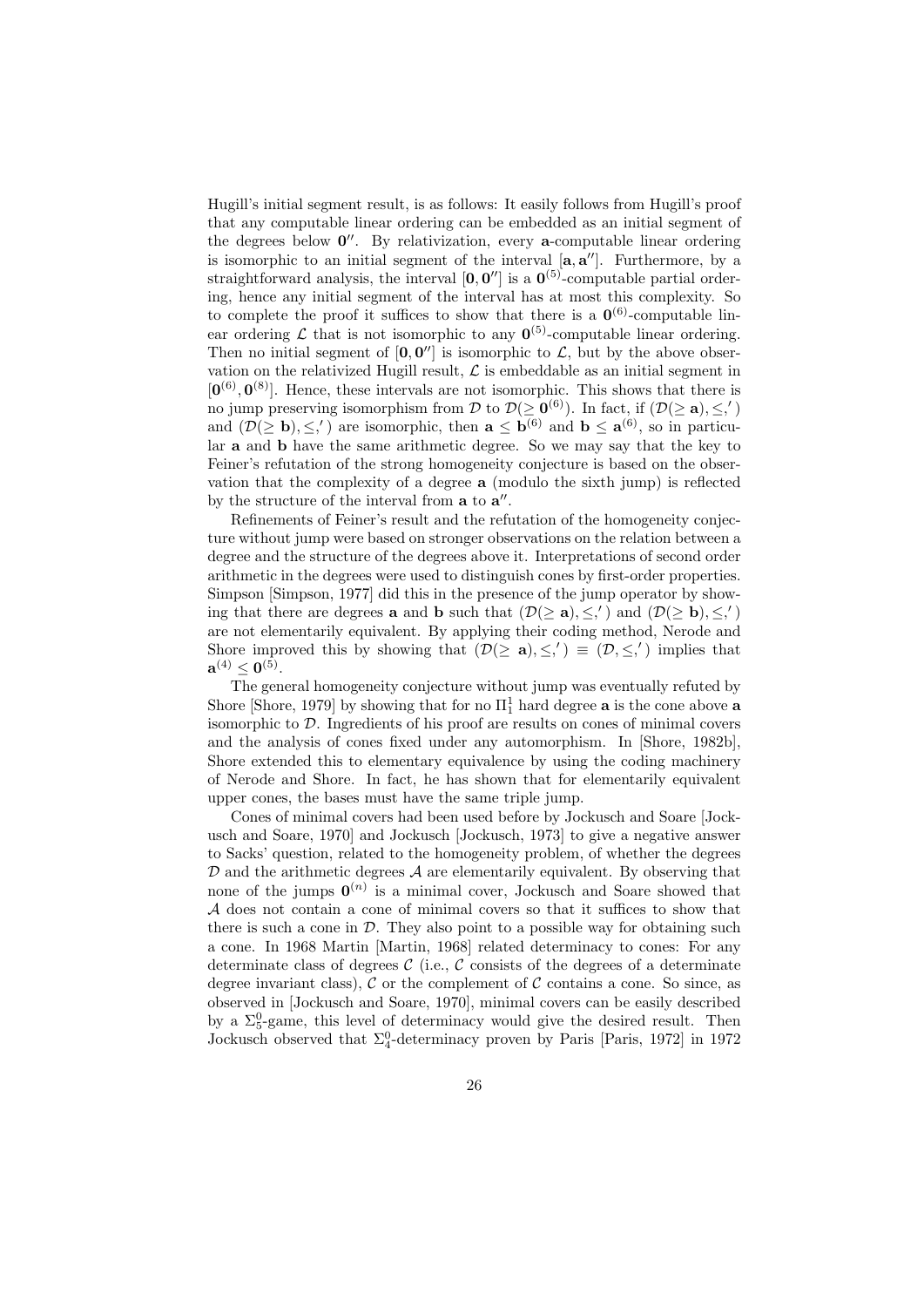suffices thereby completing the proof. Of course Martin's later proof of Borel determinacy in [Martin, 1975] made the Jockusch result superfluous. Harrington and Kechris [Harrington and Kechris, 1975] showed that Kleene's  $\mathcal{O}$ , i.e., the  $\Pi^1_1$  complete degree, is the base of a cone of minimal covers. This was further improved by Jockusch and Shore [Jockusch and Shore, 1984] who showed that in fact  $\mathbf{0}^{(\omega)}$  is the base of a cone of minimal covers. We will come back to this result in Section 11 where we will discuss definability questions and questions related to automorphisms, questions which were central in the more recent work on D.

The above investigations of the global structure were matched by corresponding work on the degrees below  $0'$ . We conclude this section with a short summary of these results. (For a more detailed account see [Cooper, 1999a].) Since arguments had to be effectivized, most of the proofs became more subtle. We already mentioned Sacks' construction of a minimal degree below  $0'$ and that Yates introduced the full approximation method to show that every nonzero c.e. degree bounds a minimal degree. This method - extended by Cooper in [Cooper, 1972] and [Cooper, 1973] where he studied minimal degrees below  $0'$  - became instrumental for obtaining initial segment results below  $0'$ . Lerman in his monograph [Lerman, 1983] shows that every finite lattice is embeddable as an initial segment in the degrees below  $0'$ . In fact, as he points out, the proof can be extended to show that every  $0''$  presentable upper semi-lattice can be embedded in this way. This shows that the theory of  $\mathcal{D}(\leq 0')$  is undecidable. The undecidability was independently obtained by Epstein [Epstein, 1979] who constructed initial segments of  $\mathcal{D}(\leq 0')$  of order type  $\omega + 1$  meeting sufficient additional conditions to adapt some of the coding of [Simpson, 1977] to this setting. The full analog of Simpson's result, namely that the theory of  $\mathcal{D}(\leq 0')$ is as complex as possible, was obtained by Shore [Shore, 1981] who, using Lerman's initial segment results, showed that the degree of  $\text{Th}(\mathcal{D}(\leq 0'))$  is  $0^{\omega}$ . A complete characterization of the topped initial segments of  $\mathcal{D}(\leq 0')$  was given by Kjos-Hanssen in his thesis [Kjos-Hanssen, 2002] (see also [Kjos-Hanssen, 2003]): An upper semi-lattice with least and greatest elements is isomorphic to an initial segment of  $\mathcal{D}(\leq 0')$  if and only if it is  $\Sigma_3$  presentable.

Results on decidable and undecidable fragments of  $\text{Th}(\mathcal{D}(\leq 0'))$  largely parallel those for Th( $\mathcal{D}$ ). By [Kleene and Post, 1954], the ∃ theory of the structure is decidable, and Lerman and Shore [Lerman and Shore, 1988] extended this to the ∃∀ theory by using initial segment and extension of embedding results. On the other hand Lerman [Lerman, 1983], using his initial segment results, localized Schmerl's argument to get undecidability of the ∃∀∃ theory. Recently, Miller, Nies and Shore [Miller et al., 2004] show that the ∃∀ theory in the language with join and meet added is undecidable but the decidability of the two quantifier theory with just the join added is unknown.

Besides the investigation of initial segments, some of the earlier work on the degrees below  $0'$  addressed the question of complements. One of the highlights of these developments was Posner and Robinson's result that this structure is complemented ([Posner and Robinson, 1981] and [Posner, 1981]). Another line of research was directed to the Ershov hierarchy, the Boolean closure of the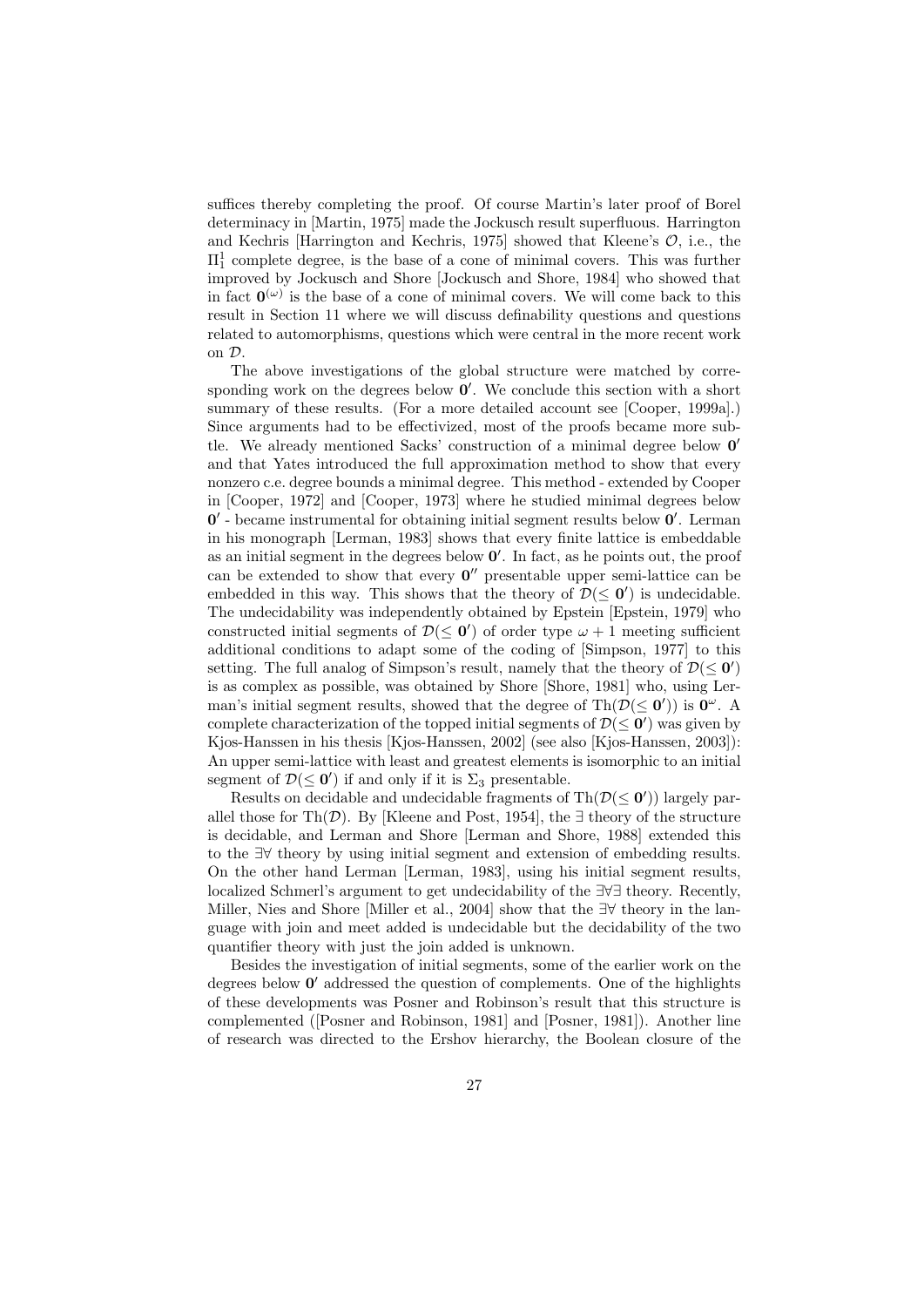c.e. sets. In particular the degrees of the d.c.e. sets, i.e., the sets that can be expressed as the difference of two c.e. sets, have been extensively studied. In contrast to Sacks' Density Theorem, Cooper, Harrington, Lachlan, Lempp and Soare [Cooper et al., 1991] have shown that the partial ordering of the d.c.e. degrees is not dense.

#### 8 Basic Algebraic Properties of R

Following Sack's Splitting and Density Theorems, which emphasized the homogeneity of the c.e. degrees, a more detailed analysis of the algebraic structure was initiated, leading to the view that the structure is more complex than expected. One of the questions addressed first was that of meets. It is not clear whether from two c.e. problems we can extract a greatest common information content and in fact Shoenfield conjectured that this is not the case for Turing incomparable problems. As Lachlan and Yates have shown, however, there are both pairs with and without infima. In fact there are minimal pairs of c.e. degrees i.e., noncomputable c.e. sets  $A, B$  such that any set which can be reduced to both is computable. A new variant of the infinite injury method is used to construct such sets. A typical requirement is: Given a set  $W$  and Turing reductions  ${e_0}, {e_1}$  from W to the sets A and B to be built, one has to ensure that the set  $W$  is computable. Now, if at a stage  $s$  of the construction,  $A$  seems to determine the value of W at some number x, i.e.,  ${e_0}_s^{A_s}(x) = i$  for some  $i \leq 1$ , then we can guarantee that  $W(x) = i$  by the further construction of A not allowing this computation to be changed, that is by not allowing A to change below the use of this computation. By doing this all the time obviously W will be computable, but so will A. By having a reduction to both  $A$  and  $B$ . we can refine this idea for making  $W$  computable and at the same time allow small numbers to be put into  $A$  and  $B$  at late stages in order to make  $A$  and  $B$ be noncomputable. The idea is to wait for a stage  $s$  at which both computations give the same value for  $W(x)$ , i.e.,  $\{e_0\}_s^{A_s}(x) = \{e_1\}_s^{B_s}(x) = i$ . Now we can hold the value of  $W$  by restraining  $A$  or  $B$  and allowing the other set to change on small numbers. Moreover, by holding one side, the other side is forced to come back to computing the right value. Now we may interchange the roles of A and B and release the set which previously held the computation. In this way, both A and B can change on arbitrarily small numbers at arbitrarily large stages and still the first apparent value for  $W(x)$  is preserved. So there is no conflict between computing  $W(x)$  and making A and B be noncomputable. Though this basic idea is quite simple, coordination of the restraints for the different requirements in the actual construction is quite delicate. As mentioned in the section on the infinite injury method already, several solutions have been proposed to solve this problem: nested strategies ([Lachlan, 1966b]) forcing the restraints to drop back simultaneously; pinball machines ([Lerman, 1973]) where positive action for a noncomputability requirement has to be allowed stage-by-stage by the higher priority negative requirements; and priority trees ([Lachlan, 1975a]). Each of these methods proved to be of fundamental importance in the further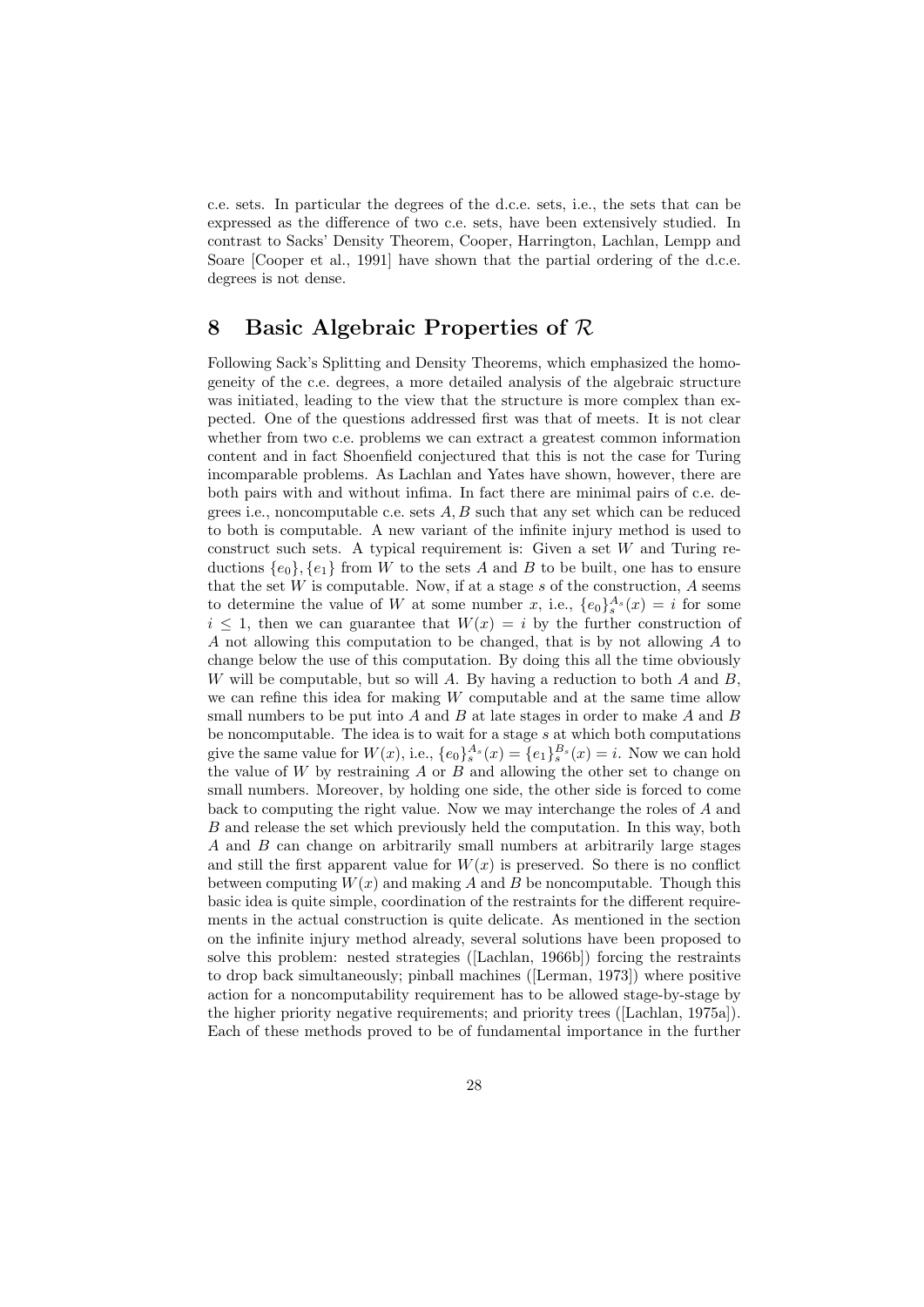development.

Using the minimal pair technique, Yates [Yates, 1966a] constructed a strictly ascending sequence of c.e. degrees with an exact pair, thereby showing that there are pairs of c.e. degrees without infimum and thus the upper semi-lattice  $\mathcal R$  is not a lattice. This was independently shown by Lachlan [Lachlan, 1966b] by relativizing his nondiamond theorem which says that there is no incomparable pair of c.e. degrees with join  $0'$  and meet 0. The proof of the nondiamond theorem is of technical interest. Given two incomparable c.e. sets A and B such that  $A \oplus B$  is complete, a c.e. set C computable in A and B is constructed and an attempt is made to ensure that it is noncomputable. This attempt might fail, but there will be a back-up strategy taking advantage of the failure and producing another c.e. set witnessing that  $A$  and  $B$  are not a minimal pair. Such nonuniform strategies have been later exploited in many other constructions. Yates' and Lachlan's original proofs of the existence of pairs of c.e. degrees without infima are fairly indirect. A surprisingly simple direct construction was given by Jockusch in [Jockusch, 1981].

Lachlan and Yates produced more results in their minimal pair papers, showing that the situation with meets is very complex compared to the situation with joins. Lachlan showed that in contrast to Sacks' Splitting Theorem, which in algebraic terms says that every nonzero c.e. degree is join-reducible, the dual fails: by the minimal pair theorem,  $\bf{0}$  is meet-reducible (branching), there are nonzero meet-reducible degrees, but there are also incomplete non-meet-reducible (nonbranching) degrees. In addition, there is a minimal pair of high degrees, which shows that the intuition that the degrees forming a minimal pair have low information content is incorrect. Yates showed that not every incomplete degree is half of a minimal pair. In modern terminology, not every degree is cappable.

Subsequent work on these matters exhibited some algebraically nice features, but also further stressed the complexity of the c.e. degrees. Fejer [Fejer, 1983] showed the density of the nonbranching degrees and Slaman [Slaman, 1991] showed the density of the branching degrees, so that both these classes are homogeneously distributed throughout the c.e. degrees. Ambos-Spies, Jockusch, Shore and Soare [Ambos-Spies et al., 1984] show that the classes of the cappable and noncappable degrees give an algebraic decomposition of the c.e. degrees into an ideal and a (strong) filter and show that the noncappable degrees conincide with the low-cuppable degrees, the degrees of the promptly simple sets and the degrees of the non-hyperhypersimple sets with a certain splitting property defined by Maass, Shore and Stob [Maass et al., 1981]. This related a natural definable subclass with the jump, an important dynamical property of c.e. sets, namely prompt simplicity introduced by Maass in [Maass, 1982], and the lattice of the c.e. sets under inclusion. Some more information is given on the meet operator by the fact that every degree is half of a pair without infimum, but there are degrees that are not half of a pair with infimum (Ambos-Spies [Ambos-Spies, 1984] and Harrington (unpublished)).

The minimal pair technique has been further developed in lattice embedding results. Thomason [Thomason, 1971] and Lerman (unpublished) show that ev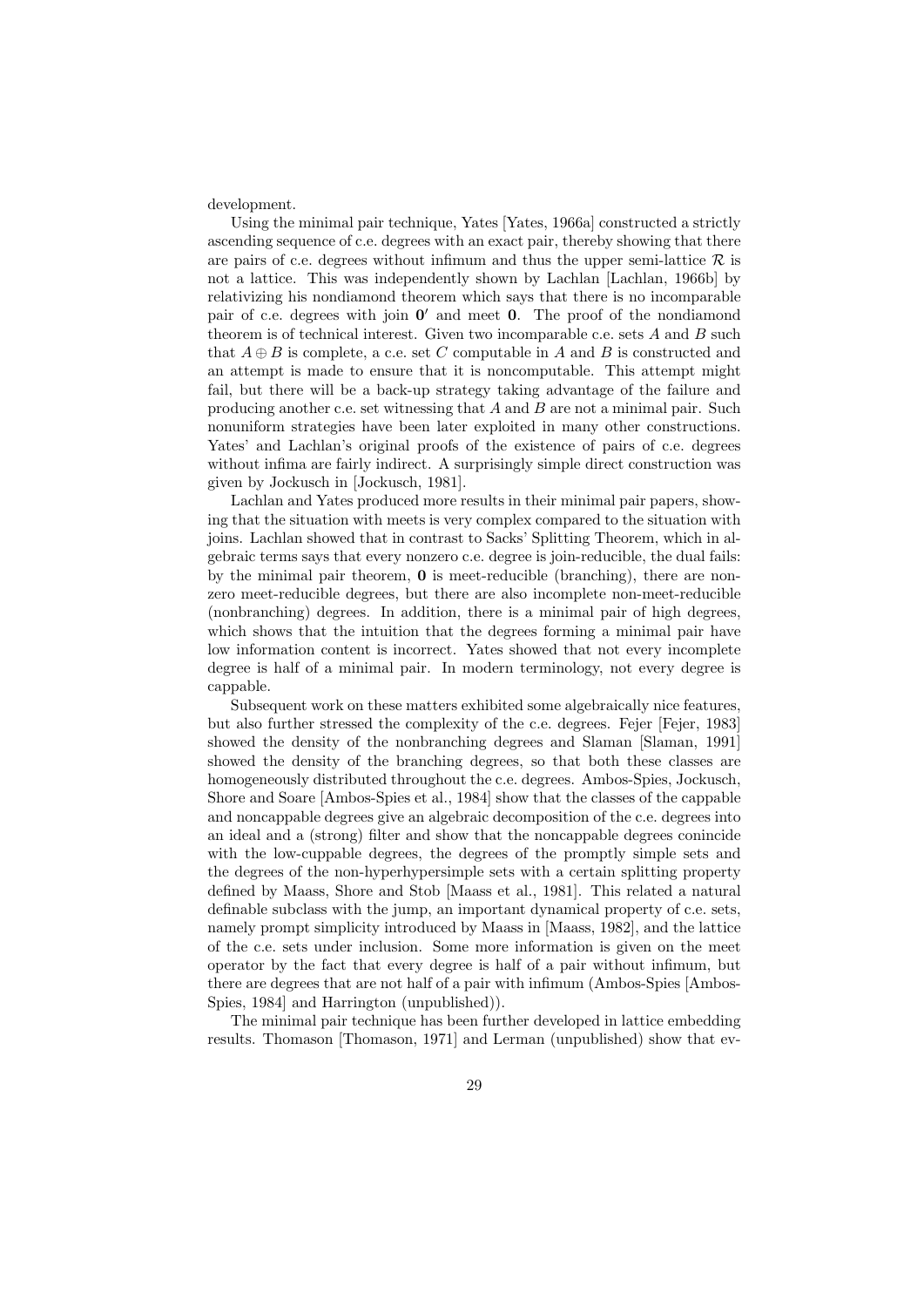ery finite distributive lattice is embeddable in  $\mathcal{R}$ . Lachlan [Lachlan, 1972] and Lerman (unpublished) extended this to the countable case. While these results only required a straightforward extension of the minimal pair technique, the embeddability problem for nondistributive lattices turned out to be much more difficult and has not been completely resolved yet. Lachlan [Lachlan, 1972] embeds the two five element nondistributive lattices, the nonmodular lattice  $N_5$  and the modular lattice  $M_5$ . (These are of particular interest since every nondistributive lattice contains a copy of one of these lattices.) The embeddings required reductions where the use is not bounded computably. Systems of traces were introduced to describe these reductions. While for the embedding of the lattice  $N_5$ , a very simple trace model suffices, the trace system required for the embedding of  $M_5$  is much more elaborate. Both Robinson [Robinson, 1971a] and Shoenfield [Shoenfield, 1975] conjectured that all finite lattices were embeddable in  $R$ , but attempts to extend Lachlan's techniques to a general embedding technique failed. Lerman pointed to the lattice  $S_8$ , consisting of the lattice  $M_5$  with a diamond on top, as an example of a lattice which could not be embedded by current techniques and he conjectured that it is not embeddable. This conjecture was verified by Lachlan and Soare in [Lachlan and Soare, 1980]. Ambos-Spies and Lerman [Ambos-Spies and Lerman, 1986] and [Ambos-Spies and Lerman, 1989] gave quite general nonembeddability (NEC) and embeddability (EC) conditions and left open the question whether these conditions were complementary. In [Lempp and Lerman, 1997] a new obstacle to embeddability was found and a 20 element nonembeddable lattice was given that does not satisfy NEC. Subsequently Lerman [Lerman, 1998] and [Lerman, 2000] isolated a necessary and sufficient  $\Pi_2^0$  -criterion for the embeddability of a large class of finite lattices, the so-called join-semidistributive lattices. For a recent survey of the status of the embedding problem see Lempp, Lerman and Solomon [Lempp et al., ta].

All the known lattice embeddings can be done preserving the least element. There is a large body of work directed to lattice embeddings with some other additional constraints like preserving the greatest element or the least and greatest elements as well as local embeddings into initial segments or intervals of the c.e. degrees. We want to mention here only two of these results. For embeddings preserving 0 and 1, by Lachlan's nondiamond theorem, the embeddability problem is nontrivial even for distributive lattices. Ambos-Spies, Lempp and Lerman [Ambos-Spies et al., 1994] have shown that a finite distributive lattice can be embedded this way if and only if the lattice contains a join irreducible, noncappable element. Note that in particular the double diamond lattice has this property. Downey [Downey, 1990] showed that there are finite embeddable lattices which cannot be embedded into every initial segment; in particular this is true for the lattice  $M_5$ .

As we have seen above, often a question on meets in the c.e. degrees is much more complex than the dual question about joins, but there are also quite complex questions about the join. An example is the dual to the partition of  $\mathcal R$ into the cappable and noncappable degrees. A c.e. degree a is cuppable if there is a c.e. degree  $\mathbf{b} < \mathbf{0}'$  with  $\mathbf{a} \cup \mathbf{b} = \mathbf{0}'$ . Yates (unpublished) claimed in the mid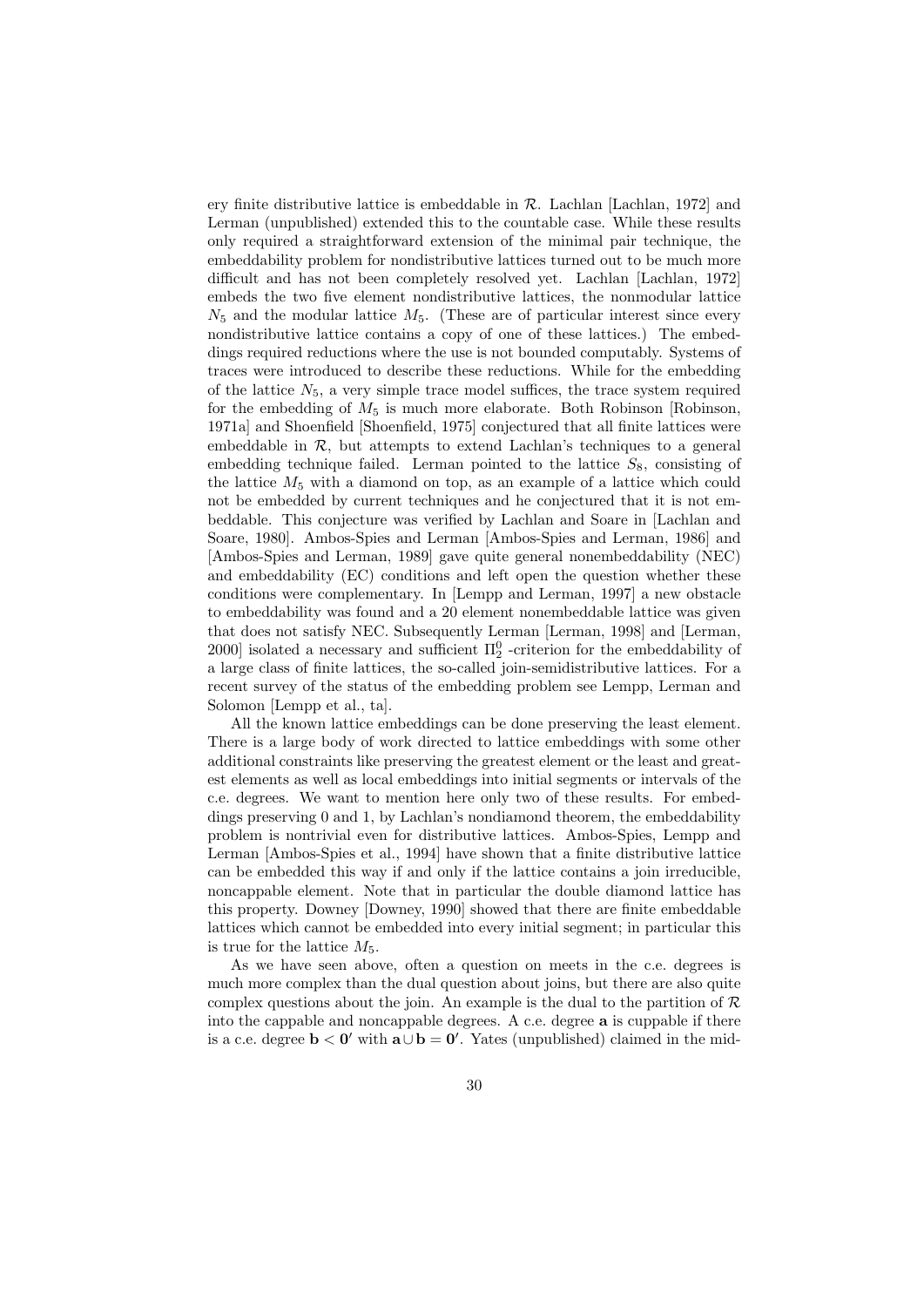sixties that there is a nonzero noncupping degree, showing that this partition is nontrivial. Sacks writes in [Sacks, 1966] that the proof "is almost too difficult for even the greatest lover of degrees to endure." In the mid-seventies, Harrington proved a series of results on cuppability. For example, he gave a generalization of Yates' theorem where  $0'$  is replaced by any high degree and he showed that every c.e. degree is cuppable or cappable (Cup or Cap Theorem), there is a c.e. degree which is cuppable and cappable (Cup and Cap Theorem), and there is a nonzero incomplete c.e. degree a such that every nonzero degree below it cups to every c.e. degree above it (Plus Cupping Theorem). Only handwritten notes were circulated. Some of the results were later published by Miller [Miller, 1981] and Fejer and Soare [Fejer and Soare, 1981]. By Harrington's results, the noncappable degrees are strictly contained in the cuppable degrees and by a straightforward variant of the Cup and Cap Theorem one can show [Ambos-Spies, 1980] that the cuppable c.e. degrees do not form a filter, while trivially the noncuppable degrees form an ideal.

Much research has been devoted to other cupping and capping questions. In particular, cupping to degrees other than  $\mathbf{0}'$  and capping to degrees other than 0 has been investigated. These results further emphasized the complexity of the structure of the c.e. degrees. Some of them played a crucial role in the further development since they required a new much more powerful proof technique and became the basis for solving global questions.

# 9 The 0<sup>'''</sup> Priority Method

It had been commonly believed that Sacks' splitting and density theorems could be combined. In [Lachlan, 1975a], however, Lachlan shows that this is not the case, i.e., there are c.e. degrees  $a < b$  such that b cannot be split over a. The proof of this surprising result introduced a new, combinatorially extremely complex method which turned out to be a very powerful tool and became the basis for proving a number of important results. For several years, the method was barely understood and the community usually referred to the paper as the "monster paper" and the technique used as the "monstrous injury" method. It is interesting to note that Lachlan himself described the genesis of the proof as follows: "From very crude beginnings the final format of the construction was achieved only after a series of modifications each designed to eliminate a flaw found in the previous attempt. This process of evolution yielded only a cloudy intuition as to why the construction should work."

Lachlan's method can be described as a finite injury argument on top of an infinite injury argument. In this proof, priority trees were first introduced to handle the conflicts between the different requirements. As pointed out in our discussion of the infinite injury method, there is a true path describing the correct outcomes of the strategies which is effectively approximated at the stages of the construction. In an infinite injury argument, the true path is the lim inf of these approximations and a  $0''$  oracle suffices to describe how the strategies for meeting the requirements succeed. In Lachlan's proof, on any path, there may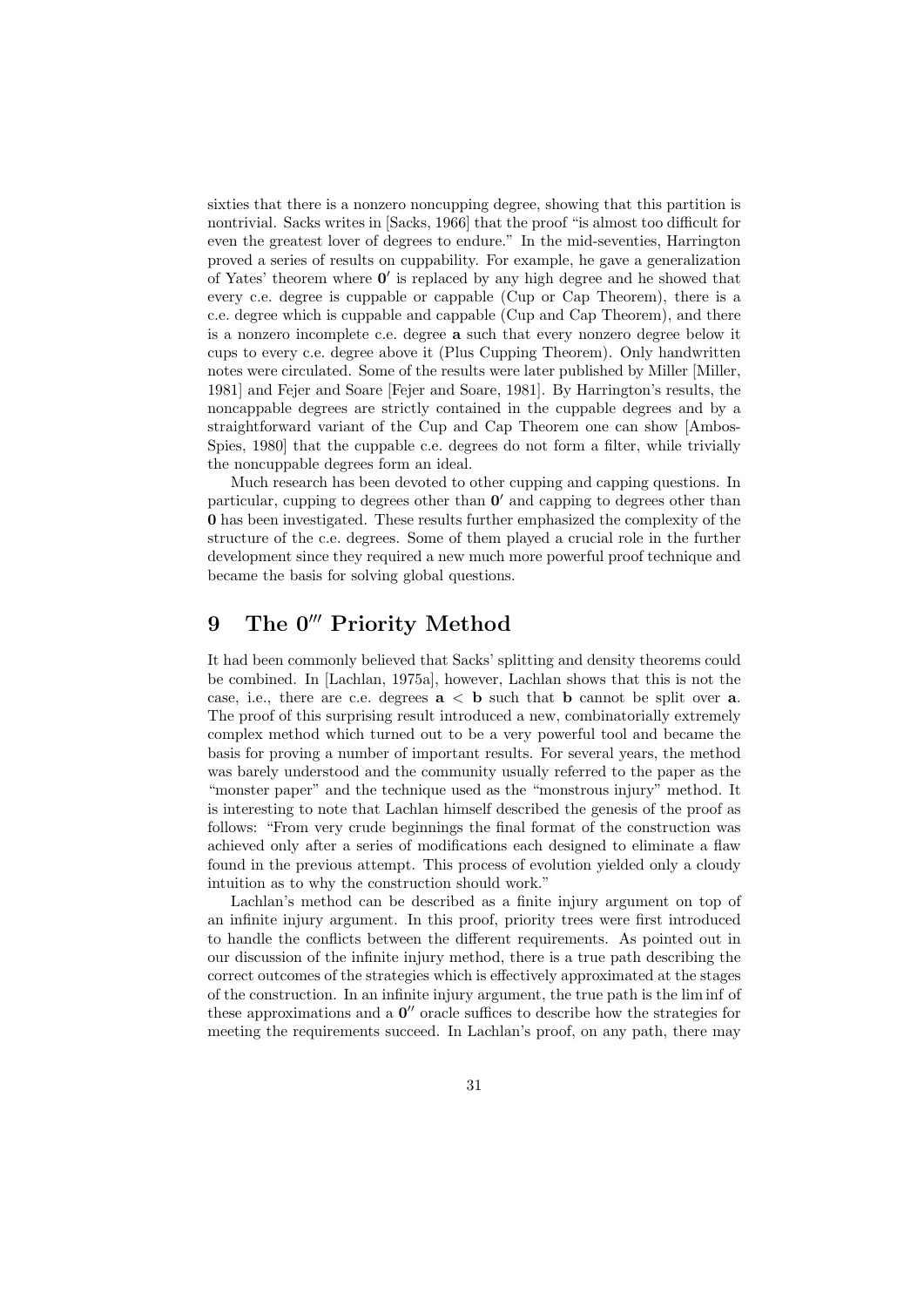be infinitely many strategies working on the same requirement, so that knowing the true path does not yet reveal how a requirement is met. An additional quantifier is needed, so that only  $0^{\prime\prime\prime}$  can see how a requirement is met. Using modern terminology, Lachlan's proof is an instance of the  $0'''$  priority method.

Lachlan [Lachlan, 1979] gives another example of the  $0''$ -method to prove that there is a c.e. degree that does not bound any minimal pair. Here the interactions between the strategies are much less complex and this paper helped increase the understanding of some of the basic features of  $0^{\prime\prime\prime}$ -arguments. The full power of the method is only present in the original paper.

Work by Harrington presented in handwritten notes led gradually to a better understanding of the technique. In [Harrington, 1978], he proves the Plus Cupping Theorem by isolating the so-called "gap-cogap" method. Harrington's 1980 notes entitled "Understanding Lachlan's Monster Paper" [Harrington, 1980] were eagerly studied by the community. In these notes, Harrington improved Lachlan's Nonsplitting Theorem by showing that  $0'$  does not split over some c.e. degree. Notes entitled "A Gentle Approach to Priority Arguments" [Harrington, 1982] were prepared for a talk at AMS Summer Research Institute in Recursion Theory held at Cornell University in 1982.

At the end of the seventies, there was still a widespread belief, however, that the use of Lachlan's proof technique might be limited to showing some specific results demonstrating pathological properties of  $R$ . A general interest in the method only arose when the undecidability of the theory of  $R$  was shown based on Lachlan's technique.

### 10 Global Questions About the Structure  $\mathcal R$

Given the pathologies mentioned above, it seems inevitable that the early belief that the theory of the c.e. degrees is decidable was eventually shattered. In [Harrington and Shelah, 1982], Harrington and Shelah announced the undecidability of  $R$ . They achieved this by reducing the theory of partial orderings to the c.e. degrees. For this sake, a formula  $\varphi$  with four parameters is given such that any  $\Delta_2^0$ -partial ordering can be defined in  $\mathcal R$  by this formula  $\varphi$  with appropriate choice of parameters. The formula  $\varphi$  talks about some maximal noncupping elements in a local setting reminiscent of nonsplittability. The proof of the main technical lemma is based on Lachlan's nonsplitting technique.

Harrington and Slaman [Harrington and Slaman, ta] proved along the same lines that the degree of the theory of  $\mathcal R$  is as high as possible, namely, the degree of first-order arithmetic. Neither of the two previous proofs ever became accessible probably due to the fact that Slaman and Woodin [Slaman and Woodin, ta] came up with a simpler coding also based on cupping properties but requiring only a quite tame  $0^{\prime\prime\prime}$ -argument. Though the original proof of Slaman and Woodin also did not appear, their coding was used later in Nies, Shore and Slaman [Nies et al., 1998] to obtain even stronger results (which will be discussed below).

The first published proof of the undecidability of  $\mathcal R$  was given in Ambos-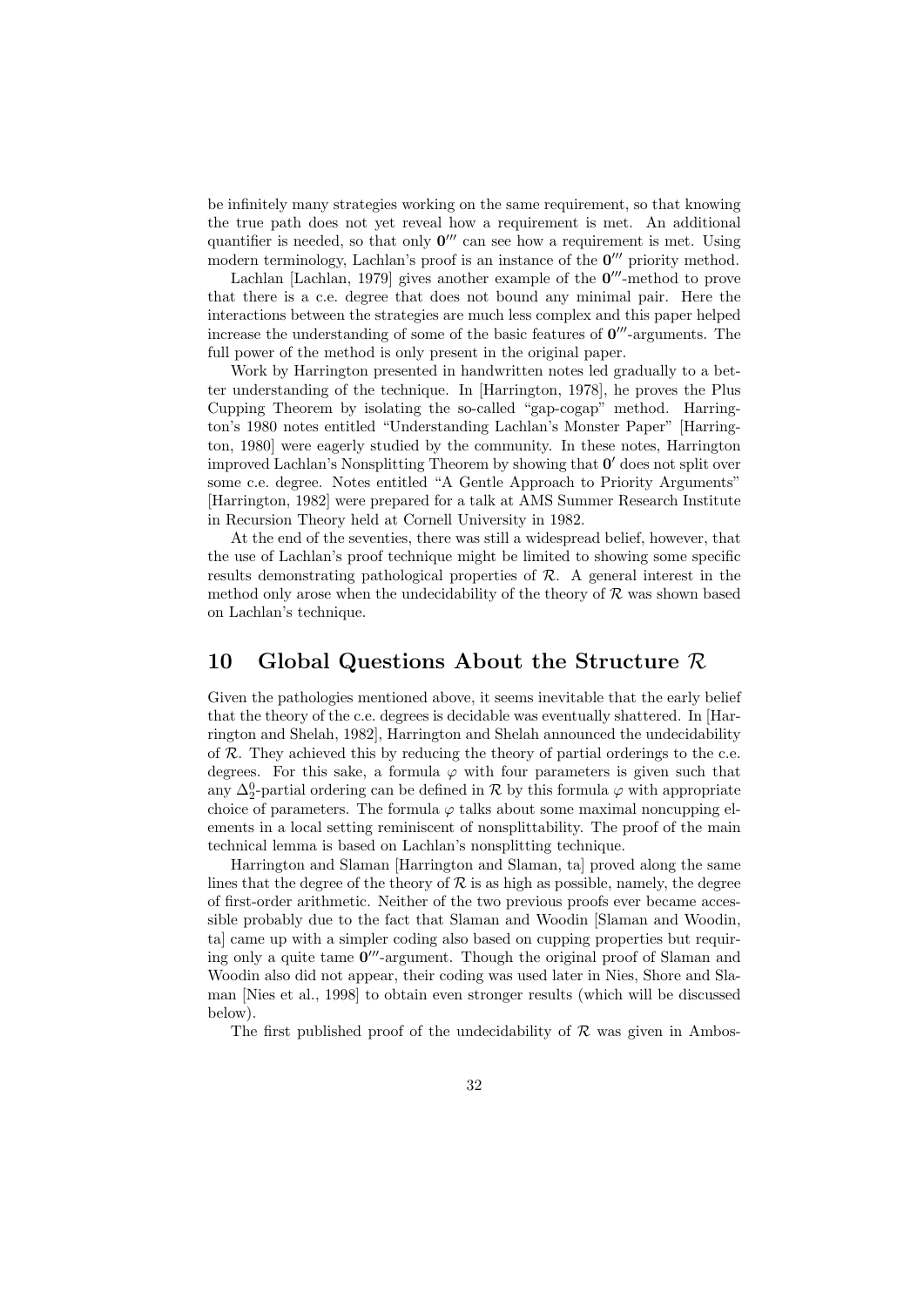Spies and Shore [Ambos-Spies and Shore, 1993]. Similar to the previous proofs, the theory of finite partial orderings is reduced but the coding scheme is quite different as it is based on meets rather than joins. Surprisingly, the proof involves only a fairly standard infinite injury argument combining the basic branching and nonbranching degree techniques. The proof can be combined with the permitting technique to show that the theory of every nontrivial initial segment of  $\mathcal R$  is also undecidable. Building on the density of the nonbranching and branching degrees proofs of Fejer and Slaman, Ambos-Spies, Hirschfeldt and Shore [Ambos-Spies et al., 2000] extended the latter proof and result to show the undecidability of the theory of any nontrivial interval of  $\mathcal R$ . Like the proof of density of branching degrees, this result requires the  $0'''$  method.

The analysis of undecidable fragments of the theory of  $R$  started with Ambos-Spies and Shore [Ambos-Spies and Shore, 1993] where it is observed that the undecidability proof given there shows the undecidability of the five quantifier theory and that the Harrington-Slaman undecidability proof actually gives a stronger result, namely, the undecidability of the four quantifier theory. An alternative proof of the undecidability of the four quantifier theory is given in [Lempp and Nies, 1995] where the corresponding result for the c.e. weak truth-table degrees is shown. In fact, the proof for the weak truth-table degrees is transferred to the Turing degrees using contiguous degrees, i.e., c.e. Turing degrees containing only one c.e. weak truth-table degree. Such transfers of results from the weak truth-table to the Turing degrees go back to Ladner and Sasso [Ladner and Sasso, 1975] where this method was used to prove some noncuppability results. Since the c.e. weak truth-table degrees are a distributive upper semi-lattice, contiguity yields some local distributivity in the nondistributive structure of the c.e. Turing degrees. This frequently used observation is exploited by Lempp and Nies too. It is noteworthy that in this undecidability proof a distributive coding scheme is used whereas the previous undecidability proofs depended heavily on the nondistributivity of the c.e. Turing degrees. Lempp, Nies and Slaman [Lempp et al., 1998] brought the undecidability down to the three quantifier level. As in Lempp-Nies, an interpretation of the theory of finite bipartite graphs is given, but now by a more delicate method a  $\Sigma_1$ definition is obtained.

The status of the two quantifier theory is still open, though it is widely conjectured that this fragment of the theory is decidable (see e.g. [Shore, 1999]). The one-quantifier theory is decidable by Sacks' result that any finite partial ordering can be embedded into  $R$ . A decision procedure for the two-quantifier theory will require the solution to the still open embedding problem, that is, the question of which finite lattices can be embedded. In fact, this question has to be solved for embeddings preserving both least and greatest elements. Another typical ingredient of a decision procedure of a two-quantifier theory is the solution of the extension of embeddings problem. This problem was solved by Slaman and Soare [Slaman and Soare, 2001] for  $\mathcal R$  by using techniques related to splitting, density, minimal pairs, and Lachlan's nonsplitting. For a more thorough discussion of the possible design of a decision procedure for  $\forall \exists -Th(\mathcal{R})$ and possible obstacles, see Lerman [Lerman, 1996] and Shore [Shore, 1999].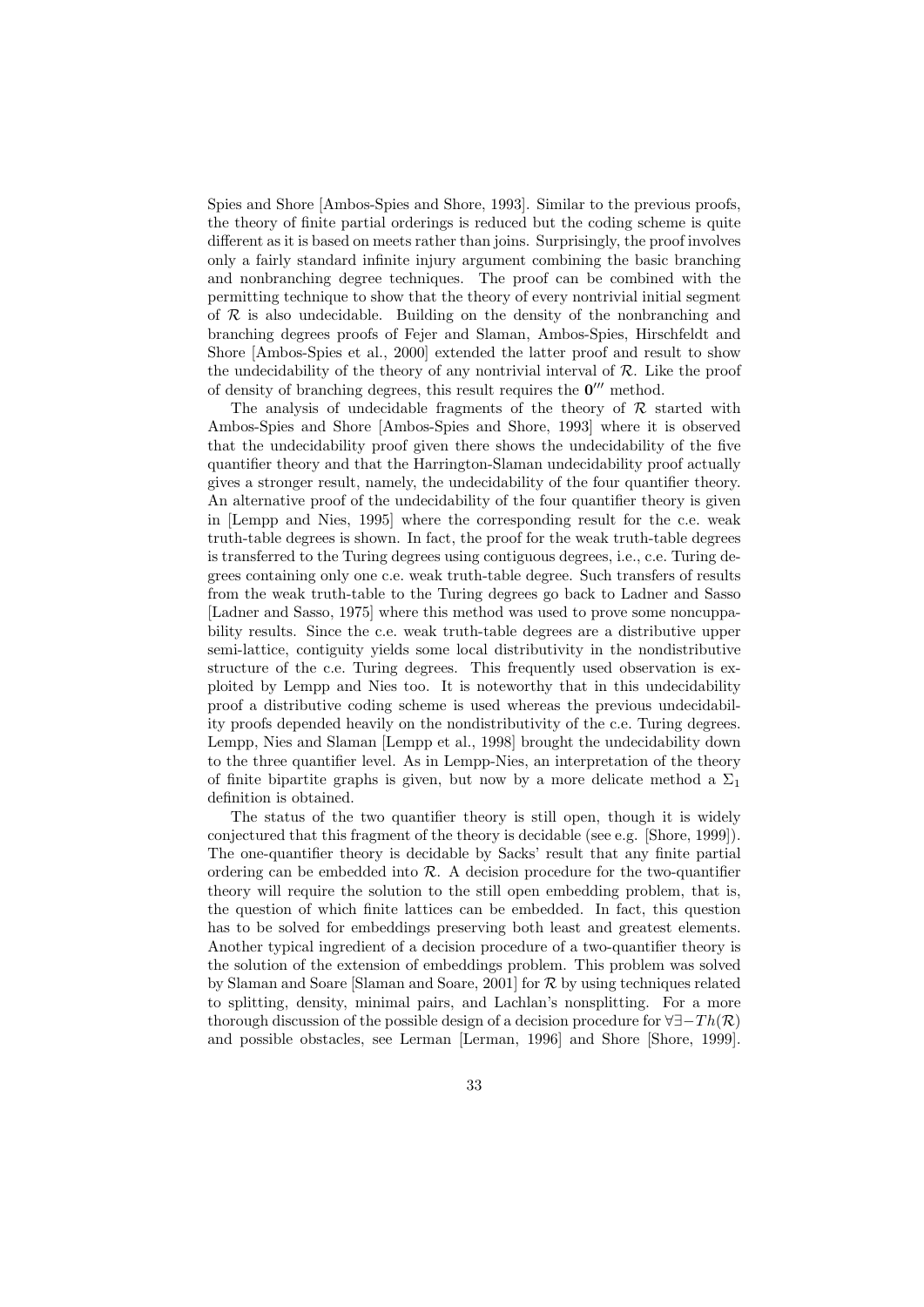Quite recently, Miller, Nies, and Shore [Miller et al., 2004] have shown that the two quantifier theory becomes undecidable if we add symbols for the join and any total extension of the meet to the language. Just like the corresponding result for D this result is shown by a direct coding of register machines.

The work on the undecidability was paralleled by the investigation of the number of *n*-types realized in  $R$ . In fact, Lerman, Shore and Soare's [Lerman et al., 1984] result that there are infinitely many three types was the first global result pointing to the complexity of the theory since, by the Ryll-Nardjewski Theorem, it implies that the theory is not countably categorical. This result has been obtained by extending the embeddability of the lattice  $N<sub>5</sub>$  to a class of finite (partial) lattices with the so-called trace-probe property and showing that there are infinitely many distinct lattices of this type generated by three elements. (Shore [Shore, 1982a] later also used these techniques in his refutation of Sacks' isomorphism conjecture on c.e.a. degrees.) The question of the number of onetypes was settled by Ambos-Spies and Soare [Ambos-Spies and Soare, 1989] who showed that for any number  $n$ , there is a c.e. degree **a** such that the *n*-atom Boolean algebra, but not the  $n+1$ -atom Boolean algebra, can be embedded into the degrees below a with least and greatest element preserved, thereby showing that there are infinitely many pairwise disjoint definable classes of degrees. The proof is based on Lachlan's nonbounding technique and uses contiguous degrees for creating local distributivity. Later, the above-mentioned undecidability proof of Ambos-Spies and Shore gave an alternative and simpler proof of the existence of infinitely many one-types, in fact, it showed that there are continuum many one-types consistent with the theory of  $\mathcal{R}$ . By localizing the embedding result of Lerman, Shore, and Soare, in 1990 Ambos-Spies, Lempp, and Soare have shown that the theory of every nontrivial interval realizes infinitely many three types, hence is not countably categorical. This result was superseded by Ambos-Spies, Hirschfeldt and Shore [Ambos-Spies et al., 2000] giving continuum many one-types consistent with the theory of each interval of  $\mathcal{R}$ .

### 11 Definability and Automorphisms

The major themes of the work of the last twenty years, especially for the global degrees, were definability questions and the question of the existence of nontrivial automorphisms. These questions are related by the observation that definable properties are left invariant under automorphisms. Hence, definability results might impose restrictions on the possible behavior of automorphisms, while existence results for automorphisms might lead to some undefinability results. For instance, the existence of minimal degrees rules out the existence of automorphisms that move every nonzero degree up to a higher degree.

Though the degrees of some interesting classes have been defined by giving some simple algebraic characterizations, many of the most interesting definability results in  $\mathcal D$  are based on some codings of second-order arithmetic which allow the transfer of a definition in arithmetic to a definition in the degree ordering. Examples of "natural" definitions are the definitions of the arithmetical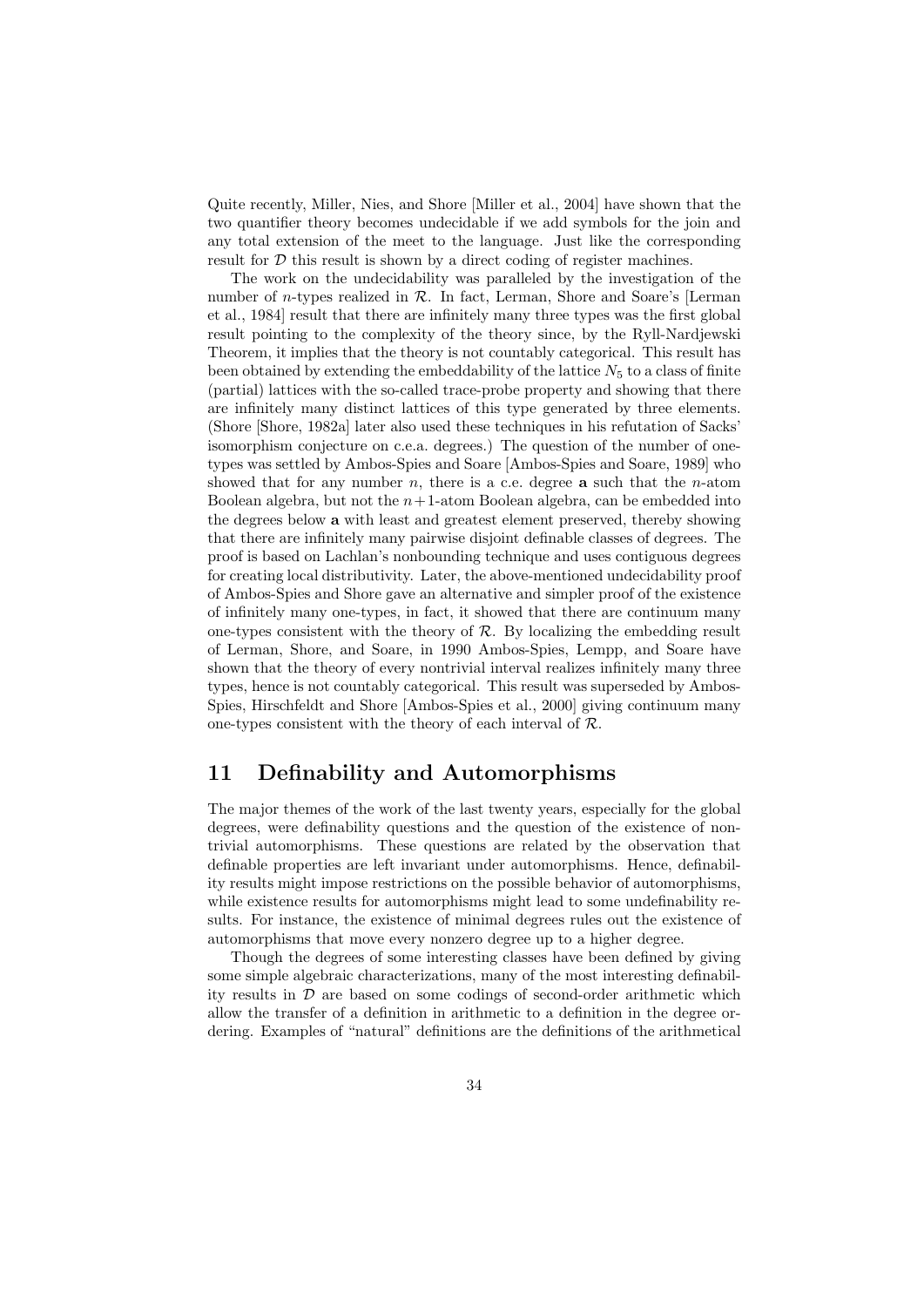and hyperarithmetical degrees given in Jockusch-Shore [Jockusch and Shore, 1984]. (Previously, Jockusch-Simpson [Jockusch and Simpson, 1976] gave natural definitions for these classes using the jump.) Since the pattern of the proof of the definability of the arithmetical degrees will reoccur in the definition of the jump we present the main ingredients of the proof here.

Recall from Section 7 that Jockusch and Soare had given an elementary difference between the theories of  $D$  and  $A$  based on minimal covers. By refining their results Jockusch and Shore show that the class of the arithmetical degrees is the downward closure  $C<sub>5</sub>$  of the definable class

#### $C = {\mathbf{a} : \forall \mathbf{x} (\mathbf{x} \vee \mathbf{a} \text{ is not a minimal cover of } \mathbf{x})}.$

The inclusion of  $A$  in  $C<$  follows from observations in [Jockusch and Soare, 1970]. The reverse inclusion is proven by introducing pseudo jump operators. A 1-CEA operator  $J: 2^{\omega} \to 2^{\omega}$  is an operator of the form  $J(A) = A \oplus W^A$ where  $W$  is a c.e. set, and the 1-CEA operator induced by the  $e$ th c.e. set  $W_e$  is denoted by  $J_e$ . (Note that CEA stands for "computably enumerable in and above".) An  $n$ -CEA operator is the composition of  $n$  1-CEA operators,  $J_{\langle e_1,...,e_n \rangle} = J_{e_n} \circ ... \circ J_{e_1}$ , and an  $\omega$ -CEA operator is an operator of the form  $J_f(A) = \bigoplus \{J_{f|n}(A) : n \in \omega\}$  for some computable function f. Obviously, the jump, the *n*-iterated jump, and the  $\omega$ -jump are canonical examples of 1-CEA,  $n$ -CEA, and  $\omega$ -CEA operators, respectively. Further  $n$ -CEA and  $\omega$ -CEA operators are induced by the sets in the Ershov difference hierarchy or, to be more precise, by the corresponding operators as follows. Call an operator J an *n*-c.e. operator if  $J(A)(x) = \lim \varphi_e^A(x, s)$  for a total A-computable function  $\varphi_e$ where  $\varphi_e^A(x,0) = 0$  for all x and  $\varphi_e^A(x,s) \neq \varphi_e^A(x,s+1)$  for at most n many s. If the last condition is relaxed to the extent that there is a computable function f such that the number of s such that  $\varphi_e^A(x, s) \neq \varphi_e^A(x, s + 1)$  is bounded by  $f(x)$  then call J an  $\omega$ -c.e. operator. Then, for any  $n \leq \omega$  and any n-c.e. operator  $J, \tilde{J}(A) = A \oplus J(A)$  is an *n*-CEA operator.

Jockusch and Shore show that the Friedberg jump completeness theorem can be extended to pseudo jump operators, namely for any  $\alpha$ -CEA operator J and any set  $C \geq_T \emptyset^{\alpha}$  there is a set A such that  $J(A) =_T C$ . For the above definition of the arithmetical degrees a join theorem, i.e., an extended version of this completeness theorem including joins is proven for the case of  $\omega$ -c.e. operators: For such an operator  $J$  and any nonarithmetic set  $C$  there is a set A such that  $J(A) \oplus A =_T C \oplus \emptyset^{\omega} =_T C \oplus A$ . Then the proof is completed by showing that Sacks' construction of a minimal degree below  $0'$  actually yields an  $\omega$ -c.e. set and hence induces an  $\omega$ -c.e. operator.

In [Cooper, 1990], Cooper announced that the jump operator is definable, and that this definition can be extended to a definition of the relation "computably enumerable in". The definition of the jump proposed by Cooper is a natural one and the proposed proof follows the pattern of the proof of the definability of the arithmetical degrees outlined above. In order to define  $0'$ , which by relativization will give the definition of the jump, Cooper considers some splitting properties and he introduces the notion of a degree d being relatively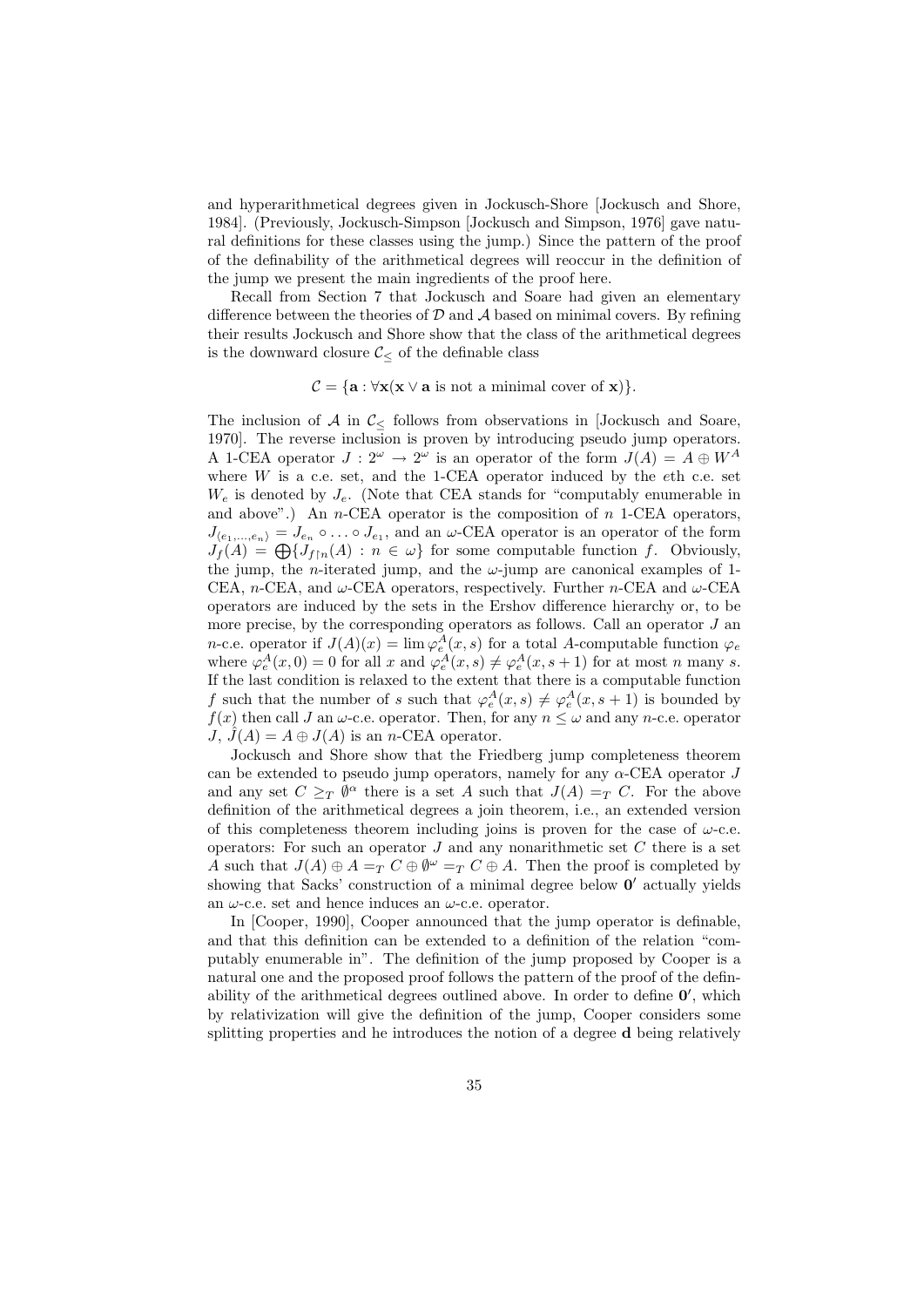splittable over a predecessor  $\bf{a}$ . He claims that  $\bf{0}'$  is the greatest degree  $\bf{x}$  with the property that, for all  $\mathbf{a}, \mathbf{x} \vee \mathbf{a}$  is relatively splittable over  $\mathbf{a}$ . By relativizing the Sacks Splitting Theorem,  $0'$  has this property. The proposed proof of maximality has two parts. First, the main theorem asserts that there is a 2-c.e. degree **d** which is relatively unsplittable over all  $a < d$ . Second, an appropriate version of a join theorem for 2-c.e. operators is proven and applied to the 2-c.e. operator induced by d. The proof of the main theorem, is not given in [Cooper, 1990], but as Cooper points out it uses a  $0'''$  priority argument in the style of the proof of Lachlan's nonsplitting theorem. Shore and Slaman [Shore and Slaman, 1999], however, have refuted Cooper's main theorem and have shown the proposed definition of  $0'$  is not correct. In [Cooper, 2001], Cooper gives an amended proof of the definability of the jump using a variant of his proposed definition of 1990. It seems, however, that this revised proof has not yet received widespread acceptance. (See for instance Jockusch's review [Jockusch, 2002] of [Cooper, 2001].) In [Shore and Slaman, 1999] Shore and Slaman present an alternative definition of the jump. Their definition, however, is not a natural one but is based on coding arithmetic in the degrees.

Simpson [Simpson, 1977] was the first to translate definitions from arithmetic to degrees. Based on his coding theorem, Simpson showed that every relation on the degrees above  $0^{\omega}$  which is definable in second-order arithmetic is firstorder definable in the partial ordering of degrees with jump. (This in particular yields the above definability results of Jockusch-Simpson.) Note that this result is an optimal definability result for the degrees above  $0^{\omega}$  in the structure of the degrees with jump since obviously any definable properties in the degrees (with jump) are definable in second-order arithmetic. Later improvements to Simpson's definability theorem were obtained in two ways: the degree  $0^{\omega}$  was lowered, and the jump was removed. In his inhomogeneity paper, Shore removed the jump from Simpson's result and Slaman and Woodin [Slaman and Woodin, ta in addition replaced  $0^{\omega}$  with  $0''$ .

The optimum result along these lines would be that every relation on the degrees which is definable in second-order arithmetic is also definable in D. Slaman and Woodin conjectured that this is the case. In fact, this would be a consequence of their Biinterpretability Conjecture, which roughly states the following: 1) There is a definable subset  $\hat{N}$  of degrees and definable operations  $\hat{+}, \hat{\cdot}$  and an isomorphism  $\Phi$  from  $(\hat{N}, \hat{+}, \hat{\cdot})$  to  $(N, +, \cdot)$ . 2) There is a formula  $\psi(x, y)$  and a definable function  $f : \mathcal{D} \to \mathcal{D}$  such that for  $A_x = \{ \hat{\mathbf{n}} \in \tilde{\mathbf{N}} \, : \, \nabla$  $\psi(\mathbf{x}, \hat{\mathbf{n}})$ , we have  $deg(\Phi(A_{f(\mathbf{x})})) = \mathbf{x}$ . Intuitively, the second clause says that in a definable way, for every degree  $x$ , we can pick out a subset of  $\tilde{N}$  of degree x. The above mentioned definability results were obtained by proving weakened versions of the conjecture in which the second goal is only partially achieved. In Simpson's result, the function  $f$  can be defined only in the presence of the jump and it works only for degrees above  $0^\omega$ . In Shore and Slaman-Woodin, the function f is definable in  $\mathcal{D}$ , but its domain is limited to the degrees above  $0^{\omega}$  and  $0^{\prime\prime}$ , respectively.

The Slaman-Woodin coding in particular yields the definability of the double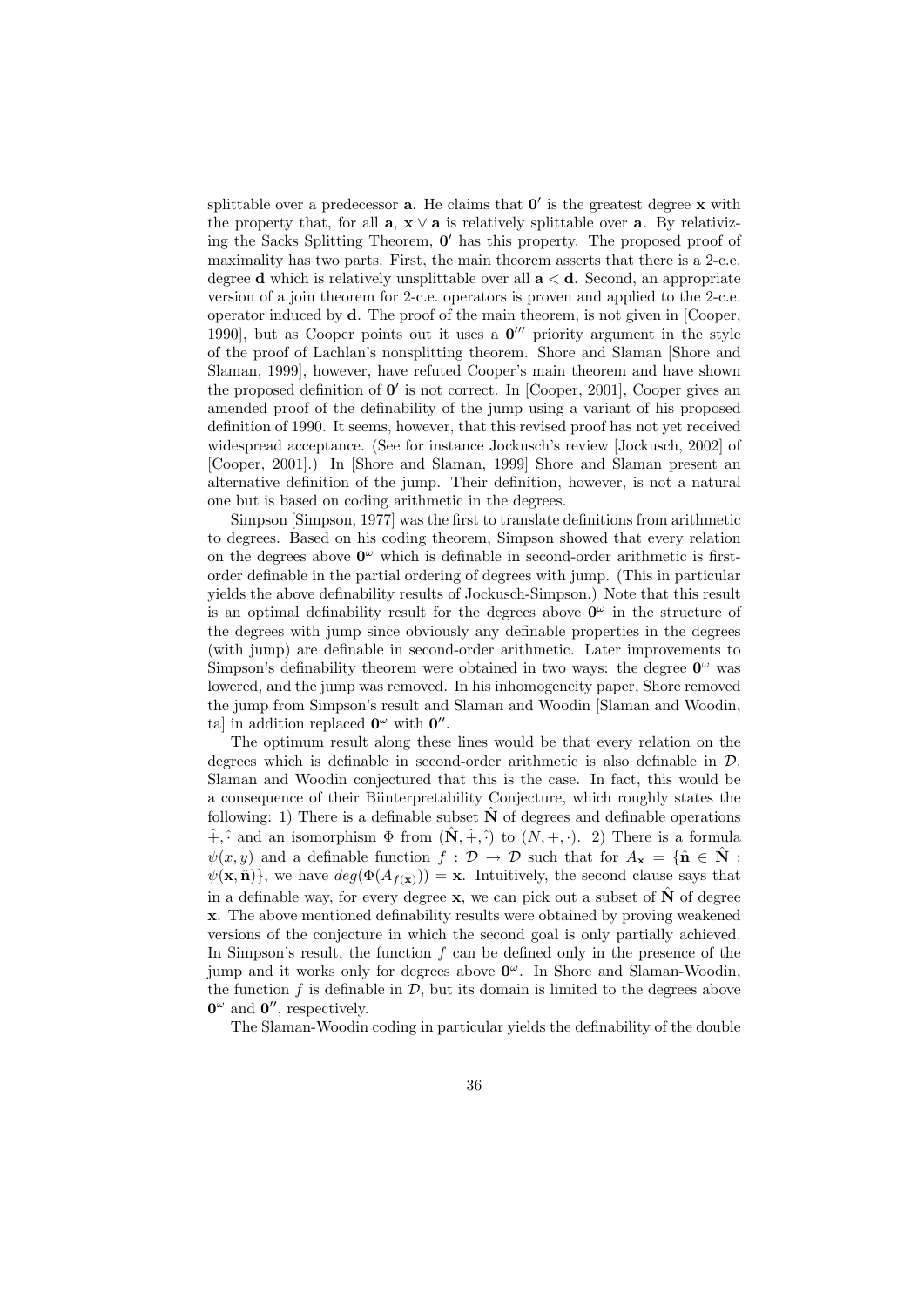jump operation. Shore and Slaman's definition of the jump operator in [Shore and Slaman, 1999] is based on this result. Using the pseudo jump machinery they define the jump in terms of the double jump by showing that  $0'$  is the greatest degree **x** such that there is no degree **y** such that  $\mathbf{x} \vee \mathbf{y} = \mathbf{y}''$ . The question whether the relation "computably enumerable in" can be also defined along these lines is left open.

Another major consequence of the Biinterpretability Conjecture is the rigidity of  $\mathcal{D}$ , i.e., there are no nontrivial automorphisms. This is an easy consequence of the rigidity of  $(N, +, \cdot)$ . Slaman and Woodin have in fact shown that biinterpretability is equivalent to rigidity. The partial solutions of the Biinterpretability Conjecture obtained so far give stronger and stronger restrictions on the flexibility of automorphisms: Every automorphism respecting the jump operator fixes the cone above  $0^{\omega}$  (Simpson [Simpson, 1977]); every automorphism fixes the cone above  $0^{\omega}$  (Shore [Shore, 1982b]); every automorphism fixes the cone above  $0''$  (Slaman-Woodin [Slaman and Woodin, ta]). In fact, for automorphisms respecting the jump, the partial rigidity result of Simpson had been previously obtained by Solovay (unpublished) and was later refined by Jockusch and Solovay [Jockusch and Solovay, 1977] and Richter [Richter, 1979] by replacing  $\mathbf{0}^{\omega}$  with  $\mathbf{0}^{(4)}$  and  $\mathbf{0}^{(3)}$ , respectively. These proofs were not based on interpretations of second-order arithmetic, but used some simpler codings.

Further severe limitations on automorphisms were obtained by Slaman and Woodin by proving the Biinterpretability Conjecture with parameters. This implies that any relation on the degrees definable in second-order arithmetic with parameters can be defined in  $\mathcal D$  with parameters. Moreover, there is a finite set of degrees such that every automorphism of  $\mathcal D$  is determined by its behavior on this set, so there is a finite automorphism base. (Automorphism bases were introduced by Lerman [Lerman, 1977] (see [Lerman, 1983], Chapter IV.5) in the setting of D. Further examples of automorphism bases were given by Jockusch and Posner [Jockusch and Posner, 1981].) In fact, the Slaman-Woodin proof of the Biinterpretability Conjecture with parameters is based on the construction of a generic degree which is an automorphism base. The existence of a finite automorphism base together with the fact that there is an upper cone fixed by every automorphism implies that there are only countably many automorphisms.

Though the above results led many researchers to believe that the Biinterpretability Conjecture is true and hence  $\mathcal D$  is rigid, in [Cooper, 1997a], Cooper announced the existence of a nontrivial automorphism of  $D$ , which would disprove the Biinterpretability Conjecture. The proof, which can be found in [Cooper, 1997b] is constructive and though it only uses the finite injury method, it is extremely complicated. Unfortunately neither this proof nor the proof of Cooper's stronger result in [Cooper, 1999b] that there is an automorphism moving a degree above  $0'$  has yet met with significant acceptance. (See for example Lempp's review of the latter [Lempp, 2002].) Thus, we must consider these questions to be still unresolved.

We turn now to definability in the c.e. degrees. There are very few natural definability results. Besides the characterization of the promptly simple degrees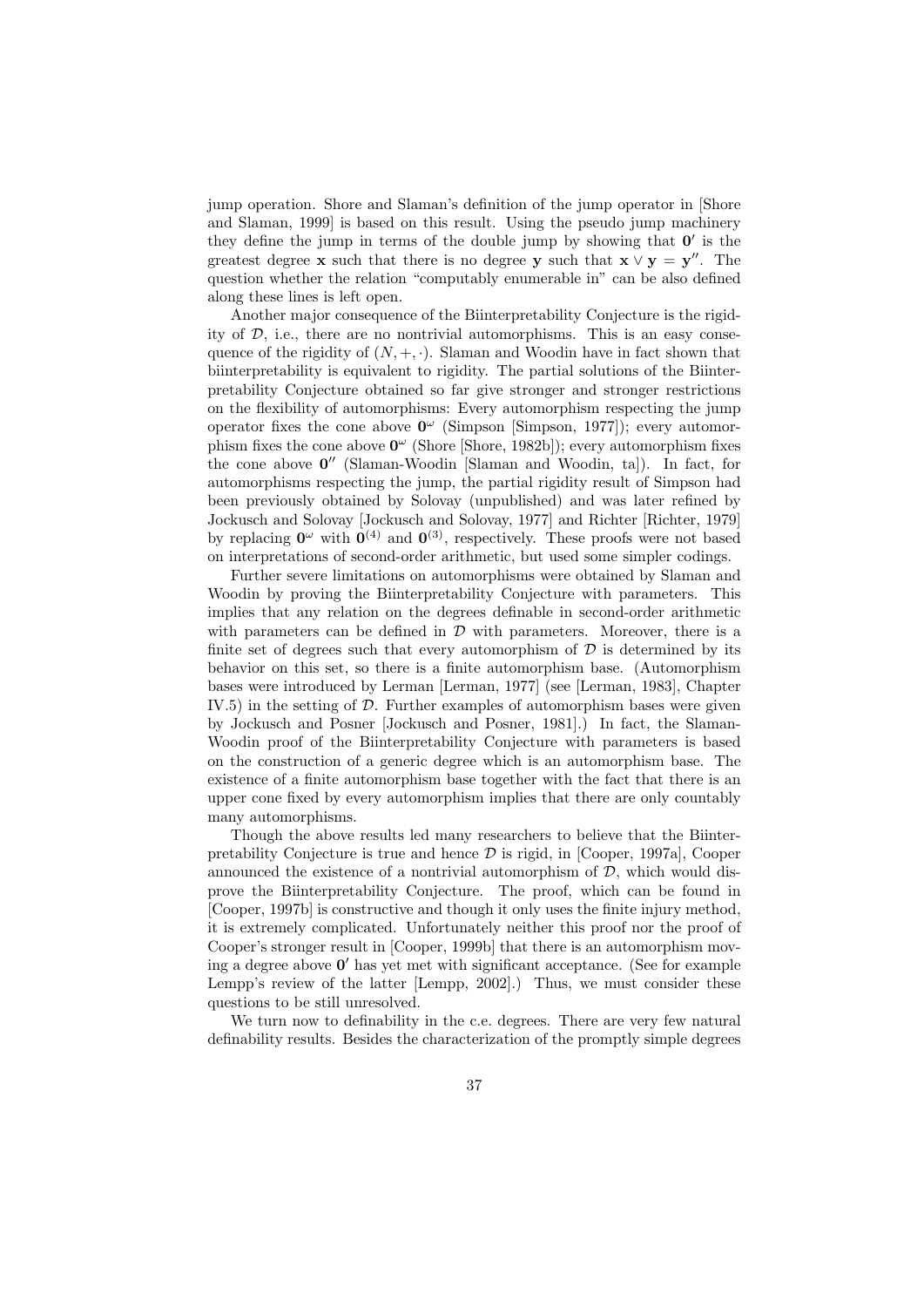and the low cuppable degrees by the (definable) noncappable degrees mentioned above, the definition of the contiguous degrees is the most interesting example. Downey and Lempp [Downey and Lempp, 1997] show that the local distributivity property of the contiguous degrees referred to before actually defines these degrees. Ambos-Spies and Fejer [Ambos-Spies and Fejer, 2001] extend this result by showing that a c.e. degree is contiguous if and only if is not the top of a copy of the nonmodular lattice  $N_5$ . Thus, in  $\mathcal{R}$ , local nondistributivity is equivalent to local nonmodularity.

Strong definability results based on coding first-order arithmetic in  $\mathcal{R}$  were recently obtained by Nies, Shore and Slaman [Nies et al., 1998], who actually proved a weak version of the Biinterpretability Conjecture for  $R$ . This conjecture says that 1) There is a definable subset  $\tilde{N}$  of the c.e. degrees and definable operations  $\hat{+}$ , $\hat{\cdot}$  and an isomorphism  $\Phi$  from  $(\hat{\mathbf{N}}, \hat{+}, \hat{\cdot})$  to  $(N, +, \cdot)$ . 2) There is a definable function  $f : \mathcal{R} \to \mathcal{R}$  such that for any c.e. degree **a**,  $f(\mathbf{a})$  is the code  $\hat{e}$ in  $\hat{N}$  of the index e of some c.e. set in **a**. Now Nies, Shore and Slaman prove a weakening of this conjecture where the function f achieves its goal only modulo the second jump, i.e., for  $f(\mathbf{a}) = \hat{e}$ ,  $\mathbf{a}'' = deg(W_e)''$ . They deduce from this result that every relation on the c.e. sets which is invariant under the double jump and definable in first-order arithmetic is definable in  $R$ . In particular, this implies that the jump classes  $\mathbf{L}_n, n \geq 2$  and  $\mathbf{H}_n, n \geq 2$  are definable. Moreover, by some natural algebraic properties relating the high degrees to double jump equivalence, the class of high degrees  $H_1$  is also definable.

The question of the definability of the low degrees is not settled. In fact, Cooper has announced that there is an automorphism of  $R$  which moves a low degree to a nonlow degree. This would show that the low degrees are not invariant, hence not definable. Since, as pointed out above, Cooper's automorphism machinery is not yet generally accepted, the status of this claim will have to be decided in the future.

Turning finally to the degrees below  $0'$ , Nies, Shore and Slaman [Nies et al., 1998] have shown that their proof of the Biinterpretability Conjecture for  $\mathcal R$ modulo the double jump can be adapted to  $\mathcal{D}(\leq 0')$ . So, in particular the jump classes  $\mathbf{L}_n, n \geq 2$  and  $\mathbf{H}_n, n \geq 1$  are definable in  $\mathcal{D}(\leq 0')$  too. This improved Shore's work in [Shore, 1988] where he showed that  $\mathbf{L}_n$  and  $\mathbf{H}_n$  are definable in this structure for  $n \geq 3$ .

### 12 Conclusion

The continuous interest and developments in the field of degree theory have been documented by a series of monographs and conferences. Following the ground breaking monographs of Sacks and Rogers discussed above in detail, the introduction to degree theory by Shoenfield [Shoenfield, 1971] in 1971 and the monographs by Lerman [Lerman, 1983] and Soare [Soare, 1987] on the global degree structure and the c.e. degrees, respectively, became the inseparable companions of any degree theorist. The two volume monograph of Odifreddi [Odifreddi, 1989] and [Odifreddi, 1999a] embedded the work on the degrees of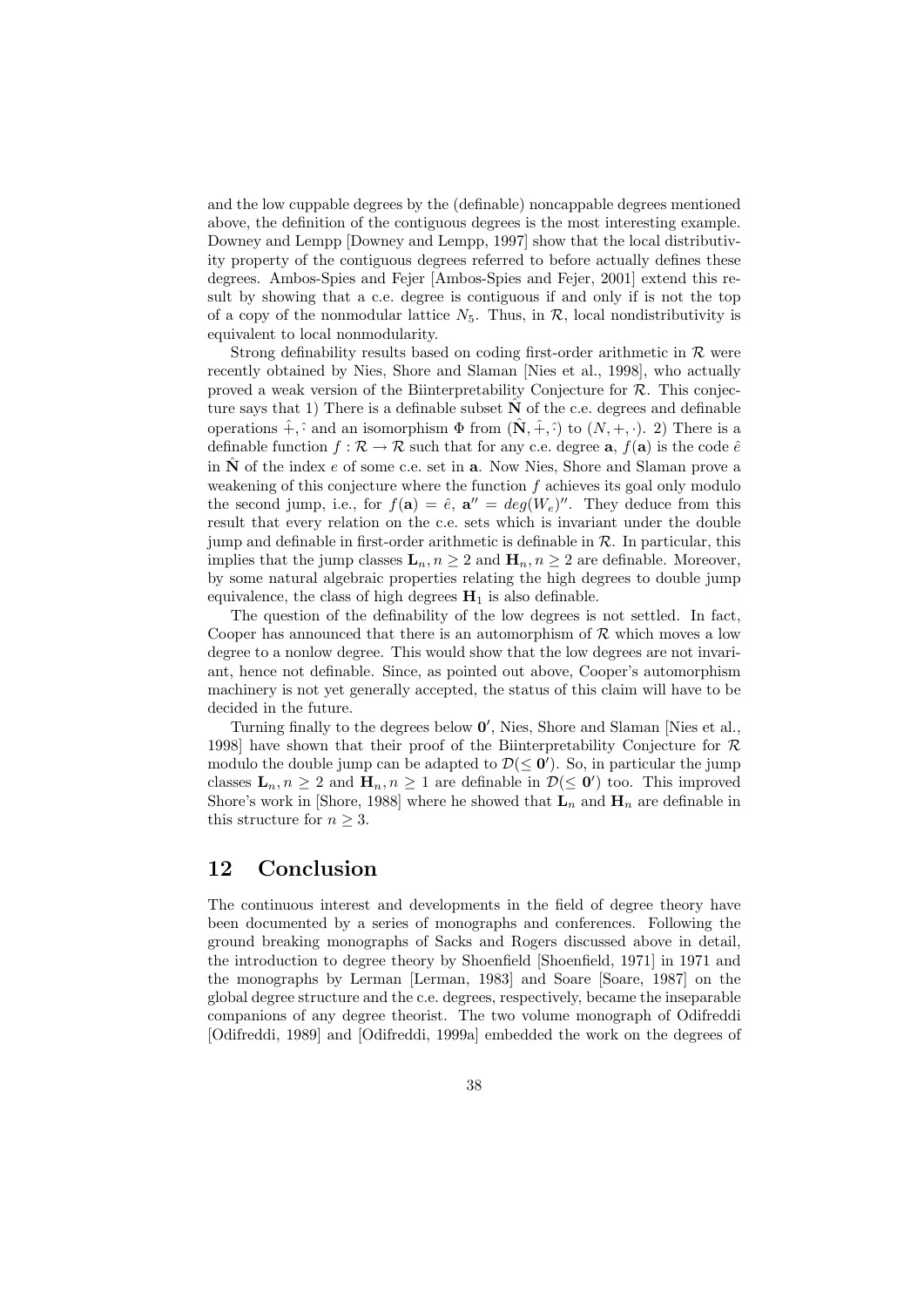unsolvability in the general development of computability theory and became the major source for strong reducibilities. The state of the field is presented in the recent Handbook of Computability Theory [Griffor, 1999].

The AMS Summer Institute of Symbolic Logic held in 1957 at Cornell University, a one month gathering of the most prominent American logicians, was the first platform for the emerging theory of degrees. Here Friedberg presented his solution to Post's Problem for the first time at a conference. Twenty five years later, another AMS Summer Research Institute was held at the same place, now solely devoted to recursion theory. It gathered more that one hundred of the leading experts from all over the world. Here the emerging understanding of the  $0'''$ -priority technique was expounded by Soare and Harrington and short courses on degree theory were presented by Shore and Soare ([Nerode and Shore, 1985]). The AMS-IMS-SIAM Joint Summer Research Conference on Computability Theory and Its Applications held in the summer of 1999 in Boulder focused on open problems. The proceedings of this conference [Cholak et al., 2000] give direction on the main areas of the field.

More than sixty years after Post founded the subject, the degrees of unsolvability is still one of the central areas of research in computability theory. The structure turned out to be much more complex than originally expected and probably no one anticipated the interesting techniques that grew out of attempts to understand the degree structure. Many of the problems raised in the fifties and sixties, such as the definability of the jump and decidability questions, which seemed to be completely out of reach at that time, have been settled. Recent work on definability has greatly increased our understanding of the relation between the information content of problems and the degree structure and the solution to the automorphism problem might be emerging. These questions will keep the field vital for the foreseeable future.

We finish our history by quoting Gerald Sacks, who through his own work and the work of his students (including, Harrington, Robinson, Shore, Simpson, Slaman, and Thomason) shaped degree theory throughout a good part of its existence: "Farewell to higher recursion theory, but not to recursion theory; there is no way to say good-bye to recursion theory" ([Sacks, 1999]).

#### References

- Abraham, U. and Shore, R. A. (1986). Initial segments of the degrees of size  $\aleph_1$ . Israel J. Math., 53(1):1–51.
- Ambos-Spies, K. (1980). On the Structure of the Recursively Enumerable Degrees. PhD thesis, University of Munich.
- Ambos-Spies, K. (1984). On pairs of recursively enumerable degrees. Trans. Amer. Math. Soc., 283(2):507–531.
- Ambos-Spies, K. and Fejer, P. A.  $(2001)$ . Embeddings of  $N_5$  and the contiguous degrees. Ann. Pure Appl. Logic, 112(2-3):151–188.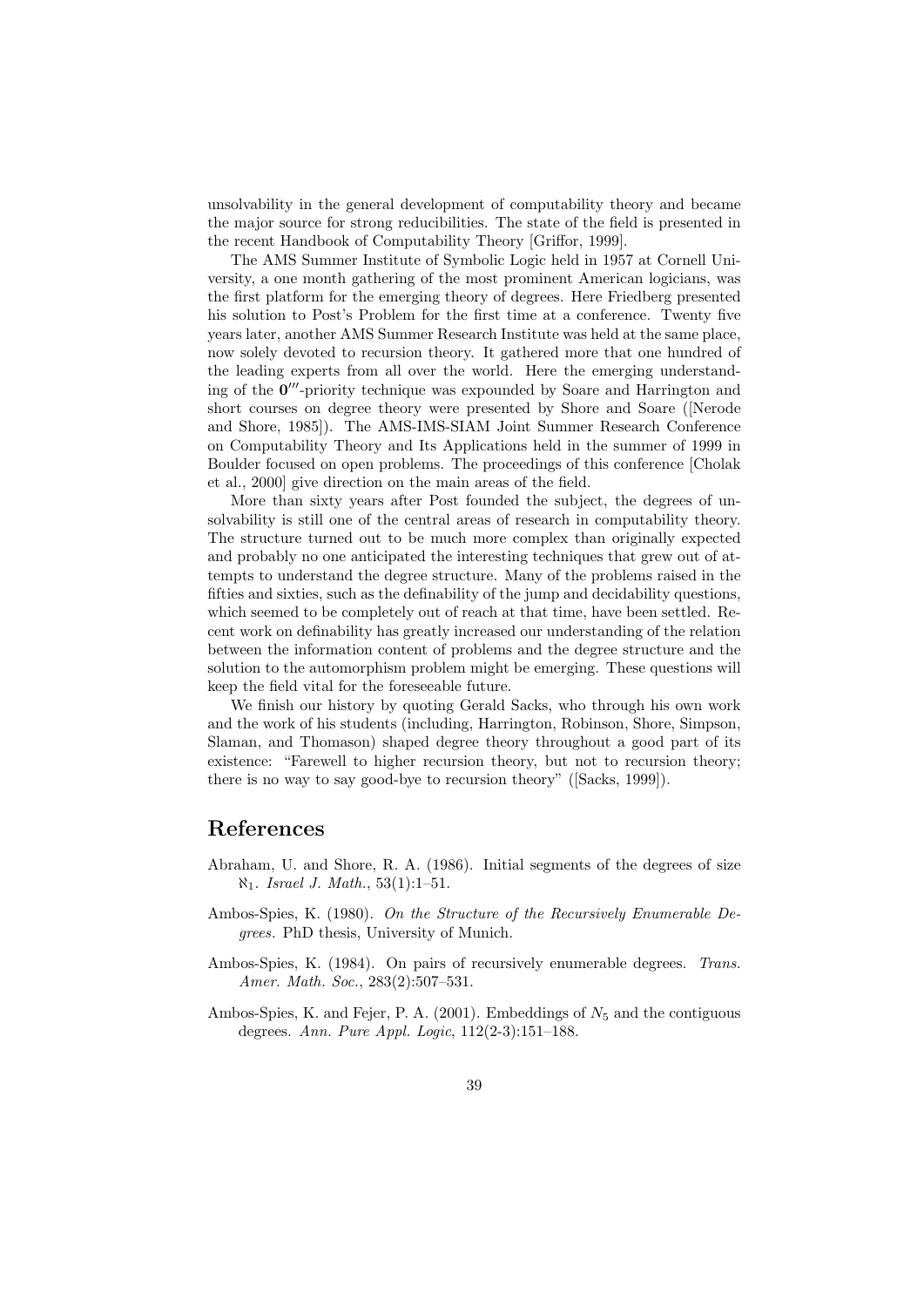- Ambos-Spies, K., Hirschfeldt, D. R., and Shore, R. A. (2000). Undecidability and 1-types in intervals of the computably enumerable degrees. Ann. Pure Appl. Logic, 106(1-3):1–47.
- Ambos-Spies, K., Jockusch, Jr., C. G., Shore, R. A., and Soare, R. I. (1984). An algebraic decomposition of the recursively enumerable degrees and the coincidence of several degree classes with the promptly simple degrees. Trans. Amer. Math. Soc., 281(1):109–128.
- Ambos-Spies, K., Lempp, S., and Lerman, M. (1994). Lattice embeddings into the r.e. degrees preserving 1. In Logic, Methodology and Philosophy of Science, IX (Uppsala, 1991), volume 134 of Stud. Logic Found. Math., pages 179–198. North-Holland, Amsterdam.
- Ambos-Spies, K. and Lerman, M. (1986). Lattice embeddings into the recursively enumerable degrees. J. Symbolic Logic, 51(2):257–272.
- Ambos-Spies, K. and Lerman, M. (1989). Lattice embeddings into the recursively enumerable degrees. II. J. Symbolic Logic, 54(3):735–760.
- Ambos-Spies, K. and Shore, R. A. (1993). Undecidability and 1-types in the recursively enumerable degrees. Ann. Pure Appl. Logic, 63(1):3–37.
- Ambos-Spies, K. and Soare, R. I. (1989). The recursively enumerable degrees have infinitely many one-types. Ann. Pure Appl. Logic, 44(1-2):1–23.
- Arslanov, M. M. (1981). Some generalizations of a fixed-point theorem. Izv. Vyssh. Uchebn. Zaved. Mat.,  $(5):9-16$ .
- Boone, W. W. (1965). Finitely presented group whose word problem has the same degree as that of an arbitrarily given Thue system (an application of methods of Britton). Proc. Nat. Acad. Sci. U.S.A., 53:265–269.
- Cholak, P. (1995). Automorphisms of the lattice of recursively enumerable sets. Mem. Amer. Math. Soc.,  $113(541)$ :viii+151pp.
- Cholak, P. A. and Harrington, L. A. (2002). On the definability of the double jump in the computably enumerable sets. J. Math. Log., 2(2):261–296.
- Cholak, P. A., Lempp, S., and Lerman, M., editors (2000). Computability Theory and its Applications. Current Trends and Open Problems. Proceedings of the AMS-IMS-SIAM Joint Summer Research Conference Held at the University of Colorado, Boulder, CO, June 13–17, 1999, volume 257 of Contemporary Mathematics, Providence, RI. American Mathematical Society.
- Cooper, S. B. (1972). Degrees of unsolvability complementary between recursively enumerable degrees. I. Ann. Math. Logic, 4:31–73.
- Cooper, S. B. (1973). Minimal degrees and the jump operator. J. Symbolic Logic, 38:249–271.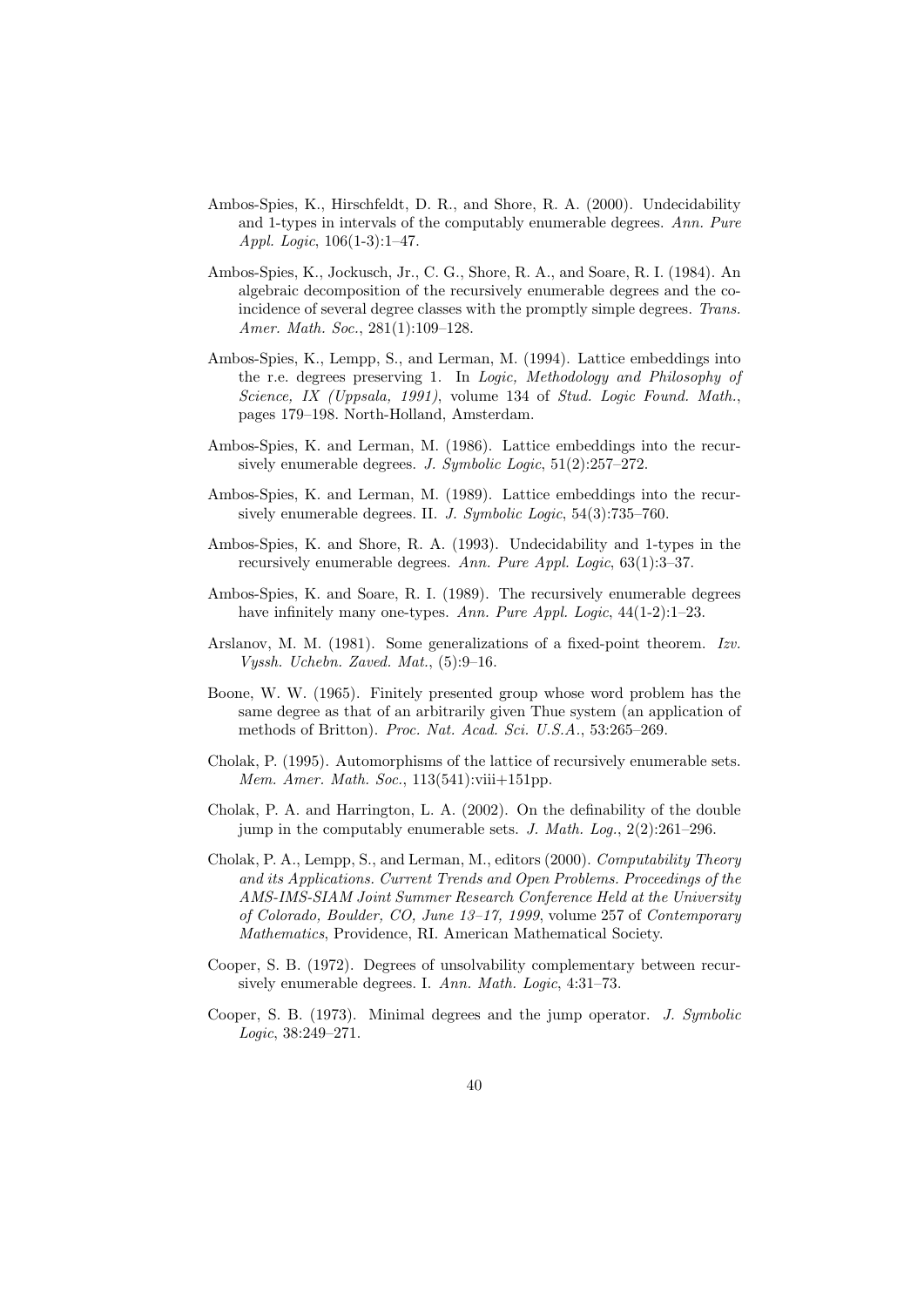- Cooper, S. B. (1990). The jump is definable in the structure of the degrees of unsolvability. Bull. Amer. Math. Soc. (N.S.), 23(1):151–158.
- Cooper, S. B. (1997a). Beyond Gödel's theorem: the failure to capture information content. In Complexity, Logic, and Recursion Theory, volume 187 of Lecture Notes in Pure and Appl. Math., pages 93–122. Dekker, New York.
- Cooper, S. B. (1997b). The Turing universe is not rigid. Preprint Series 16, University of Leeds, Department of Pure Mathematics.
- Cooper, S. B. (1999a). Local degree theory. In Handbook of Computability Theory, volume 140 of Stud. Logic Found. Math., pages 121–153. North-Holland, Amsterdam.
- Cooper, S. B. (1999b). Upper cones as automorphism bases. Siberian Adv. Math., 9(3):17–77.
- Cooper, S. B. (2001). On a conjecture of Kleene and Post. *Math. Log. Q.*,  $47(1):3-33.$
- Cooper, S. B., Harrington, L., Lachlan, A. H., Lempp, S., and Soare, R. I. (1991). The d.r.e. degrees are not dense. Ann. Pure Appl. Logic,  $55(2):125-$ 151.
- Crossley, J. N. (1975). Reminiscences of logicians. With Contributions by C. C. Chang, John Crossley, Jerry Keisler, Steve Kleene, Mike Morley, Vivienne Morley, Andrzej Mostowski, Anil Nerode, Gerald Sacks, Peter Hilton and David Lucy. In Algebra and logic (Fourteenth Summer Res. Inst., Austral. Math. Soc., Monash Univ., Clayton, 1974), volume 450 of Lecture Notes in Math., pages 1–62. Springer, Berlin.
- Dëgtev, A. N. (1973). tt- and m-degrees. Algebra i Logika,  $12:143-161$ ,  $243$ .
- Dekker, J. C. E. (1954). A theorem on hypersimple sets. Proc. Amer. Math. Soc., 5:791–796.
- Dekker, J. C. E. and Myhill, J. (1958). Some theorems on classes of recursively enumerable sets. Trans. Amer. Math. Soc., 89:25–59.
- Downey, R. (1990). Lattice nonembeddings and initial segments of the recursively enumerable degrees. Ann. Pure Appl. Logic, 49(2):97–119.
- Downey, R. G. and Hirschfeldt, D. R. (ta). Algorithmic Randomness and Complexity. In preparation.
- Downey, R. G. and Lempp, S. (1997). Contiguity and distributivity in the enumerable Turing degrees. J. Symbolic Logic, 62(4):1215–1240.
- Epstein, R. L. (1979). Degrees of unsolvability: structure and theory, volume 759 of Lecture Notes in Mathematics. Springer, Berlin.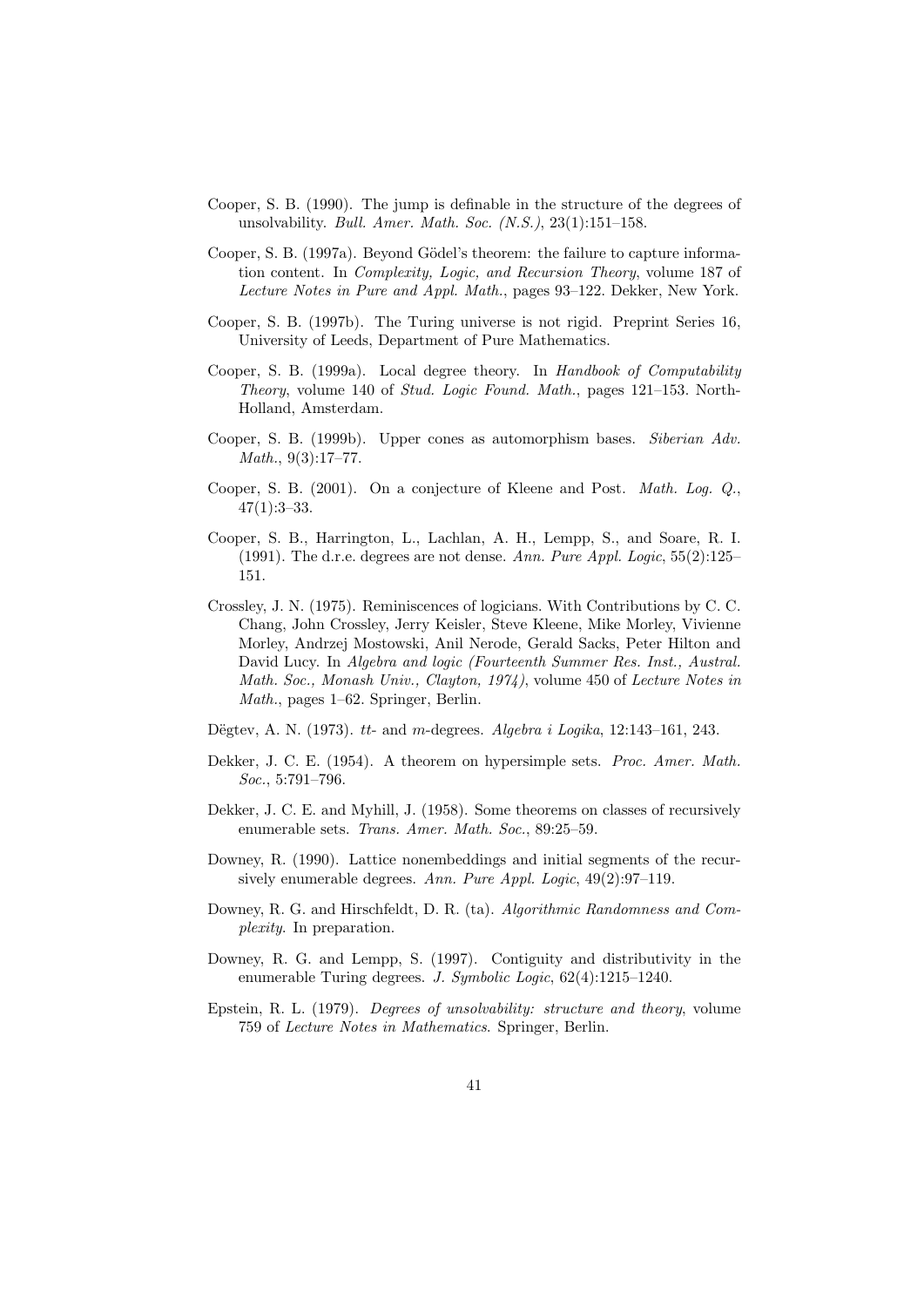- Feferman, S. (1957). Degrees of unsolvability associated with classes of formalized theories. J. Symbolic Logic, 22:161–175.
- Feferman, S. (1965). Some applications of the notions of forcing and generic sets: Summary. In Theory of Models (Proc. 1963 Internat. Sympos. Berkeley), pages 89–95. North-Holland, Amsterdam.
- Feiner, L. (1970). The strong homogeneity conjecture. J. Symbolic Logic, 35:375– 377.
- Fejer, P. A. (1983). The density of the nonbranching degrees. Ann. Pure Appl. Logic, 24(2):113–130.
- Fejer, P. A. and Soare, R. I. (1981). The plus-cupping theorem for the recursively enumerable degrees. In Logic Year 1979–80 (Proc. Seminars and Conf. Math. Logic, Univ. Connecticut, Storrs, Conn., 1979/80), volume 859 of Lecture Notes in Math., pages 49–62. Springer, Berlin.
- Friedberg, R. M. (1956). The solution of Post's problem by the construction of two recursively enumerable sets of incomparable degrees of unsolvability (abstract). Bull. Amer. Math. Soc., 62:260.
- Friedberg, R. M. (1957a). A criterion for completeness of degrees of unsolvability. J. Symbolic Logic, 22:159–160.
- Friedberg, R. M. (1957b). The fine structure of degrees of Unsolvability of recursively enumerable sets. In Summaries of Cornell University Summer Institute for Symbolic Logic, Communications Research Division, Inst. for Def. Anal., Princeton., pages 404–406.
- Friedberg, R. M. (1957c). Two recursively enumerable sets of incomparable degrees of unsolvability (solution of Post's problem, 1944). Proc. Nat. Acad. Sci. U.S.A., 43:236–238.
- Friedberg, R. M. (1958). Three theorems on recursive enumeration. I. Decomposition. II. Maximal set. III. Enumeration without duplication. J. Symbolic Logic, 23:309–316.
- Greenberg, N., Shore, R. A., and Slaman, T. A. (ta). The theory of the metarecursively enumerable degrees. To appear.
- Griffor, E. R., editor (1999). Handbook of Computability Theory, volume 140 of Studies in Logic and the Foundations of Mathematics. North-Holland Publishing Co., Amsterdam.
- Groszek, M. J. and Slaman, T. A. (1983). Independence results on the global structure of the Turing degrees. Trans. Amer. Math. Soc., 277(2):579–588.
- Grzegorczyk, A. (1951). Undecidability of some topological theories. Fund. Math., 38:137–152.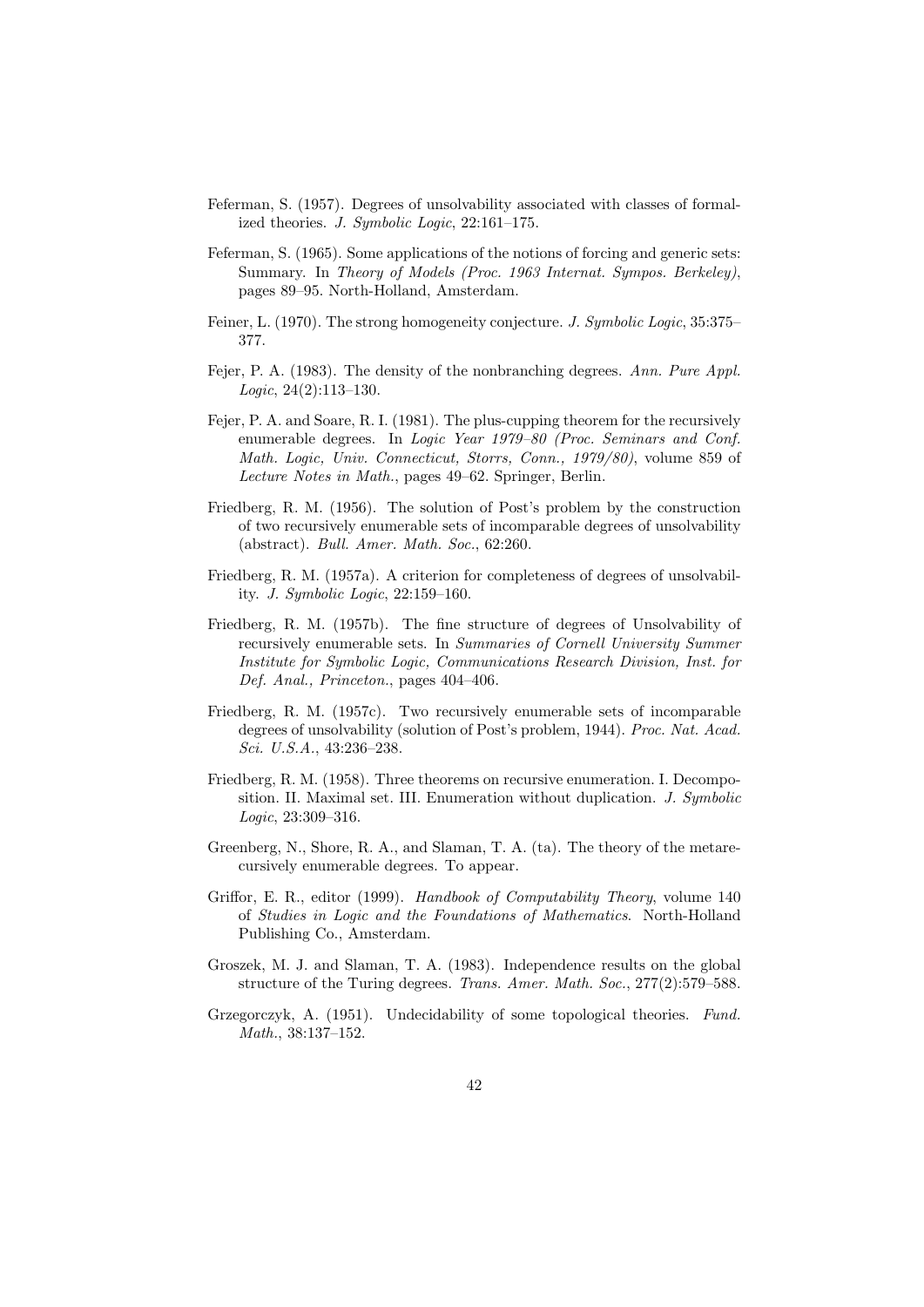- Harrington, L. (1978). Plus cupping in the recursively enumerable degrees. Handwritten notes.
- Harrington, L. (1980). Understanding Lachlan's monster paper. Handwritten notes.
- Harrington, L. (1982). A gentle approach to priority arguments. Handwritten notes for a talk at AMS-ASL Summer Institute on Recursion Theory, Cornell University.
- Harrington, L. and Kechris, A. S. (1975). A basis result for  $\Sigma_3^0$  sets of reals with an application to minimal covers. Proc. Amer. Math. Soc., 53(2):445–448.
- Harrington, L. and Shelah, S. (1982). The undecidability of the recursively enumerable degrees. Bull. Amer. Math. Soc. (N.S.), 6(1):79–80.
- Harrington, L. and Slaman, T. A. (ta). Interpreting arithmetic in the Turing degrees of the recursively enumerable sets, to appear.
- Harrington, L. and Soare, R. I. (1991). Post's program and incomplete recursively enumerable sets. Proc. Nat. Acad. Sci. U.S.A., 88(22):10242-10246.
- Harrington, L. and Soare, R. I. (1996). Dynamic properties of computably enumerable sets. In Computability, Enumerability, Unsolvability, volume 224 of London Math. Soc. Lecture Note Ser., pages 105–121. Cambridge Univ. Press, Cambridge.
- Hinman, P. G. (1969). Some applications of forcing to hierarchy problems in arithmetic. Z. Math. Logik Grundlagen Math., 15:341–352.
- Hugill, D. F. (1969). Initial segments of Turing degrees. Proc. London Math. Soc. (3), 19:1-16.
- Jockusch, Jr., C. G. and Soare, R. I. (1970). Minimal covers and arithmetical sets. Proc. Amer. Math. Soc., 25:856–859.
- Jockusch, Jr., C. G. (1973). An application of  $\Sigma_4^0$  determinacy to the degrees of unsolvability. J. Symbolic Logic, 38:293–294.
- Jockusch, Jr., C. G. (1980). Degrees of generic sets. In Recursion Theory: Its Generalisation and Applications (Proc. Logic Colloq., Univ. Leeds, Leeds, 1979), volume 45 of London Math. Soc. Lecture Note Ser., pages 110–139. Cambridge Univ. Press, Cambridge.
- Jockusch, Jr., C. G. (1981). Three easy constructions of recursively enumerable sets. In Logic Year 1979–80 (Proc. Seminars and Conf. Math. Logic, Univ. Connecticut, Storrs, Conn., 1979/80), volume 859 of Lecture Notes in Math., pages 83–91. Springer, Berlin.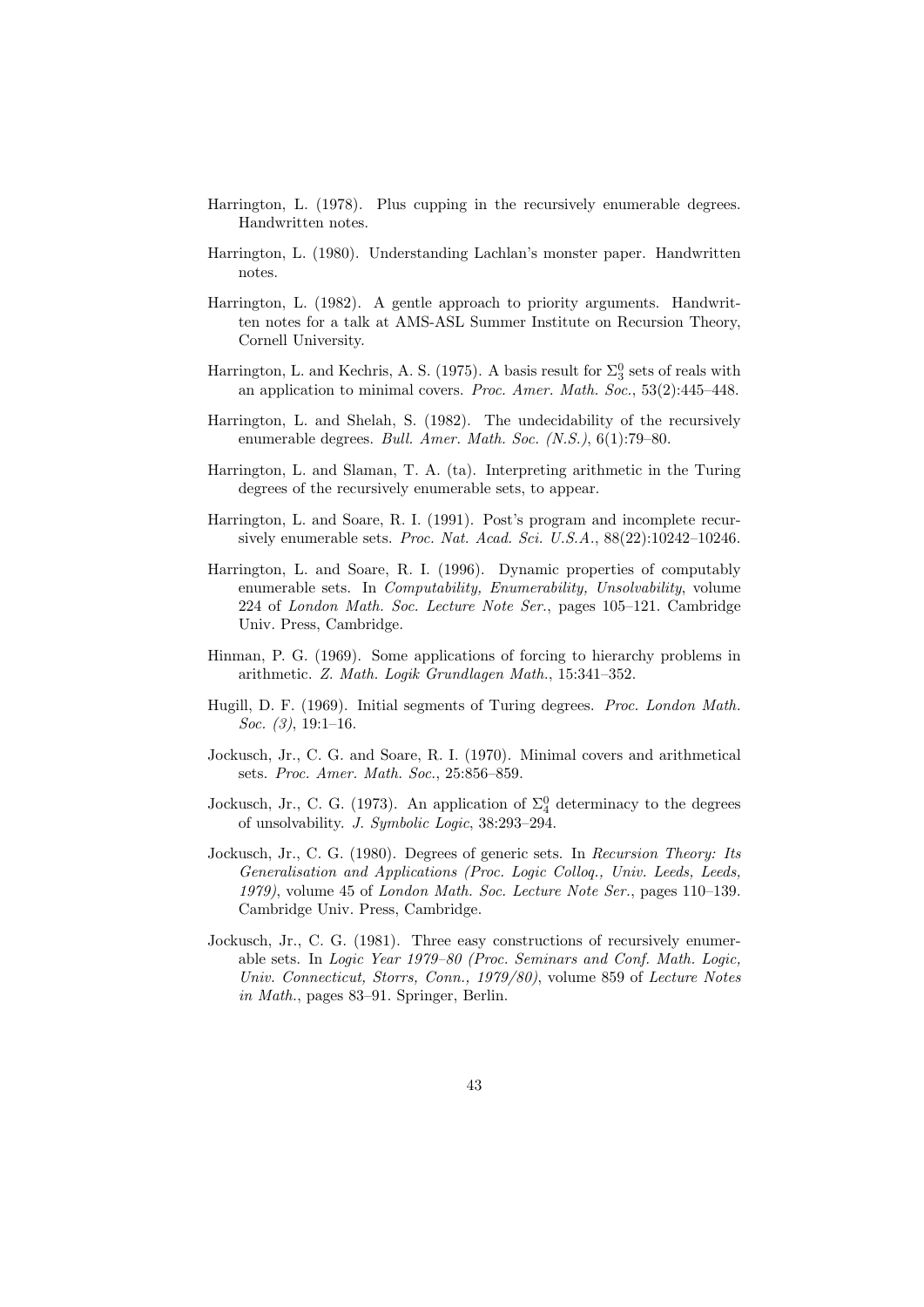- Jockusch, Jr., C. G. (1985). Genericity for recursively enumerable sets. In Recursion Theory Week (Oberwolfach, 1984), volume 1141 of Lecture Notes in Math., pages 203–232. Springer, Berlin.
- Jockusch, Jr., C. G. (2002). Review of On a conjecture of Kleene and Post by S. B. Cooper. Mathematical Reviews, MR1808943 (2002m:03061).
- Jockusch, Jr., C. G. and Posner, D. B. (1981). Automorphism bases for degrees of unsolvability. Israel J. Math., 40(2):150–164.
- Jockusch, Jr., C. G. and Shore, R. A. (1984). Pseudojump operators. II. Transfinite iterations, hierarchies and minimal covers. J. Symbolic Logic, 49(4):1205–1236.
- Jockusch, Jr., C. G. and Simpson, S. G. (1976). A degree-theoretic definition of the ramified analytical hierarchy. Ann. Math. Logic, 10(1):1–32.
- Jockusch, Jr., C. G. and Slaman, T. A. (1993). On the  $\Sigma_2$ -theory of the upper semilattice of Turing degrees. J. Symbolic Logic, 58(1):193-204.
- Jockusch, Jr., C. G. and Solovay, R. M. (1977). Fixed points of jump preserving automorphisms of degrees. Israel J. Math., 26(1):91–94.
- Kjos-Hanssen, B. (2002). Lattice Initial Segments of the Turing Degrees. PhD thesis, University of California at Berkeley.
- Kjos-Hanssen, B. (2003). Local initial segments of the Turing degrees. Bull. Symbolic Logic, 9(1):26–36.
- Kleene, S. C. (1936). General recursive functions of natural numbers. Math. Ann., 112:727–742.
- Kleene, S. C. (1943). Recursive predicates and quantifiers. Trans. Amer. Math. Soc., 53:41–73.
- Kleene, S. C. (1952). Introduction to Metamathematics. D. Van Nostrand Co., Inc., New York, N. Y.
- Kleene, S. C. (1981). Origins of recursive function theory. Ann. Hist. Comput.,  $3(1):52-67.$
- Kleene, S. C. and Post, E. L. (1954). The upper semi-lattice of degrees of recursive unsolvability. Ann. of Math. (2), 59:379–407.
- Kolmogorov, A. N. (1965). Three approaches to the definition of the concept "quantity of information". Problemy Peredači Informacii,  $1$ (vyp. 1):3–11.
- Kučera, A. (1986). An alternative, priority-free, solution to Post's problem. In Mathematical Foundations of Computer Science, 1986 (Bratislava, 1986), volume 233 of Lecture Notes in Comput. Sci., pages 493–500. Springer, Berlin.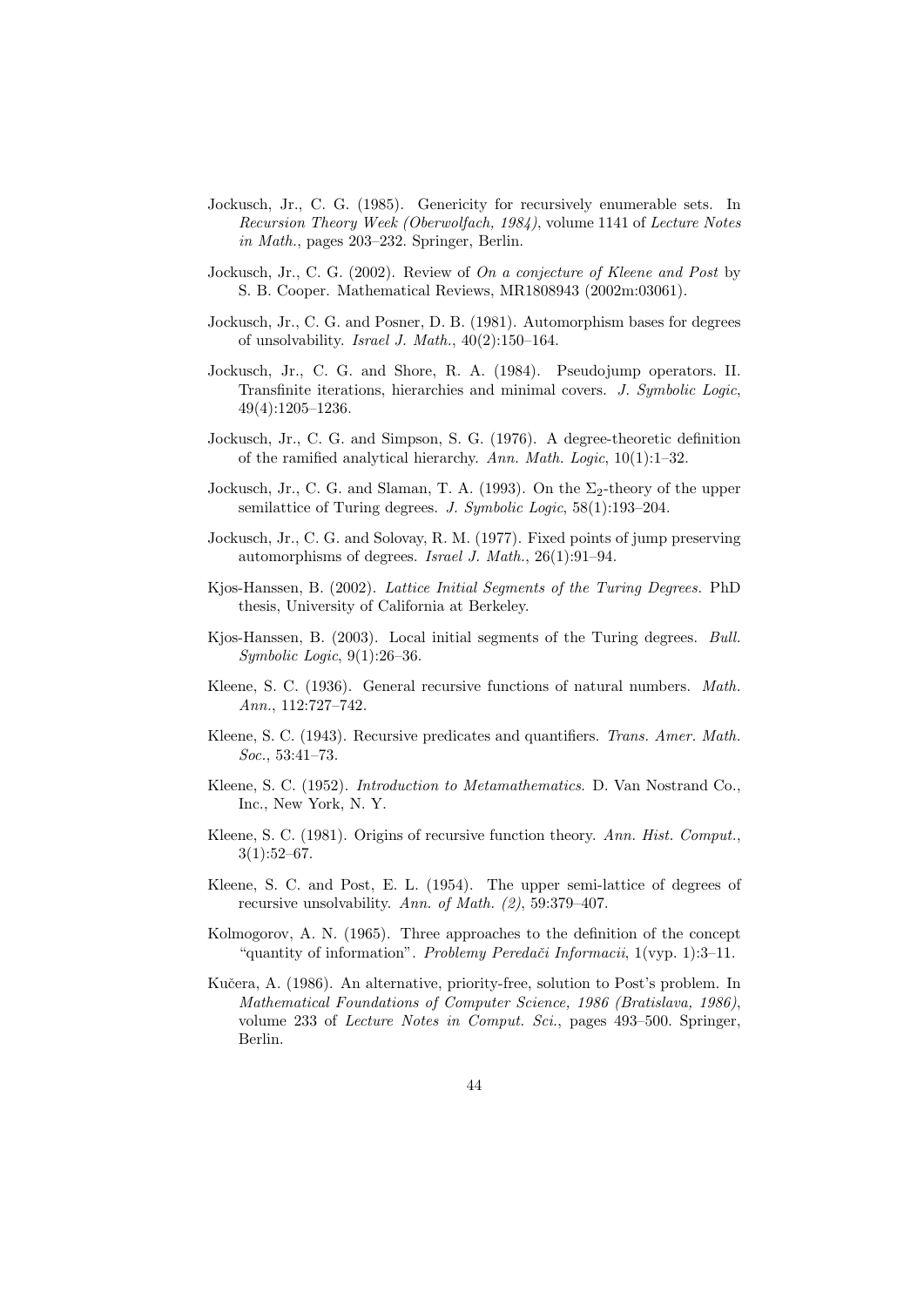- Kumabe, M. (1996). Degrees of generic sets. In Computability, Enumerability, Unsolvability, volume 224 of London Math. Soc. Lecture Note Ser., pages 167–183. Cambridge Univ. Press, Cambridge.
- Kummer, M. (1996). On the complexity of random strings (extended abstract). In STACS 96 (Grenoble, 1996), volume 1046 of Lecture Notes in Comput. Sci., pages 25–36. Springer, Berlin.
- Lachlan, A. H. (1966a). The impossibility of finding relative complements for recursively enumerable degrees. J. Symbolic Logic, 31:434–454.
- Lachlan, A. H. (1966b). Lower bounds for pairs of recursively enumerable degrees. Proc. London Math. Soc. (3), 16:537–569.
- Lachlan, A. H. (1968a). Degrees of recursively enumerable sets which have no maximal supersets. J. Symbolic Logic, 33:431–443.
- Lachlan, A. H. (1968b). Distributive initial segments of the degrees of unsolvability. Z. Math. Logik Grundlagen Math., 14:457–472.
- Lachlan, A. H. (1972). Embedding nondistributive lattices in the recursively enumerable degrees. In Conference in Mathematical Logic—London '70 (Proc. Conf., Bedford Coll., London, 1970), pages 149–177. Lecture Notes in Math., Vol. 255. Springer, Berlin.
- Lachlan, A. H. (1975a). A recursively enumerable degree which will not split over all lesser ones. Ann. Math. Logic, 9:307–365.
- Lachlan, A. H. (1975b). Uniform enumeration operations. J. Symbolic Logic, 40(3):401–409.
- Lachlan, A. H. (1979). Bounding minimal pairs. J. Symbolic Logic, 44(4):626– 642.
- Lachlan, A. H. and Lebeuf, R. (1976). Countable initial segments of the degrees of unsolvability. J. Symbolic Logic, 41(2):289–300.
- Lachlan, A. H. and Soare, R. I. (1980). Not every finite lattice is embeddable in the recursively enumerable degrees. Adv. in Math., 37(1):74–82.
- Lacombe, D. (1954). Sur le semi-réseau constitué par les degrés d'indécidabilité récursive. C. R. Acad. Sci. Paris, 239:1108-1109.
- Ladner, R. E. and Sasso, Jr., L. P. (1975). The weak truth table degrees of recursively enumerable sets. Ann. Math. Logic, 8(4):429–448.
- Lempp, S. (2002). Review of Upper cones as automorphism bases by S. B. Cooper. Mathematical Reviews, MR1796986 (2002g:03092).
- Lempp, S. and Lerman, M. (1997). A finite lattice without critical triple that cannot be embedded into the enumerable Turing degrees. Ann. Pure Appl.  $Logic, 87(2):167-185.$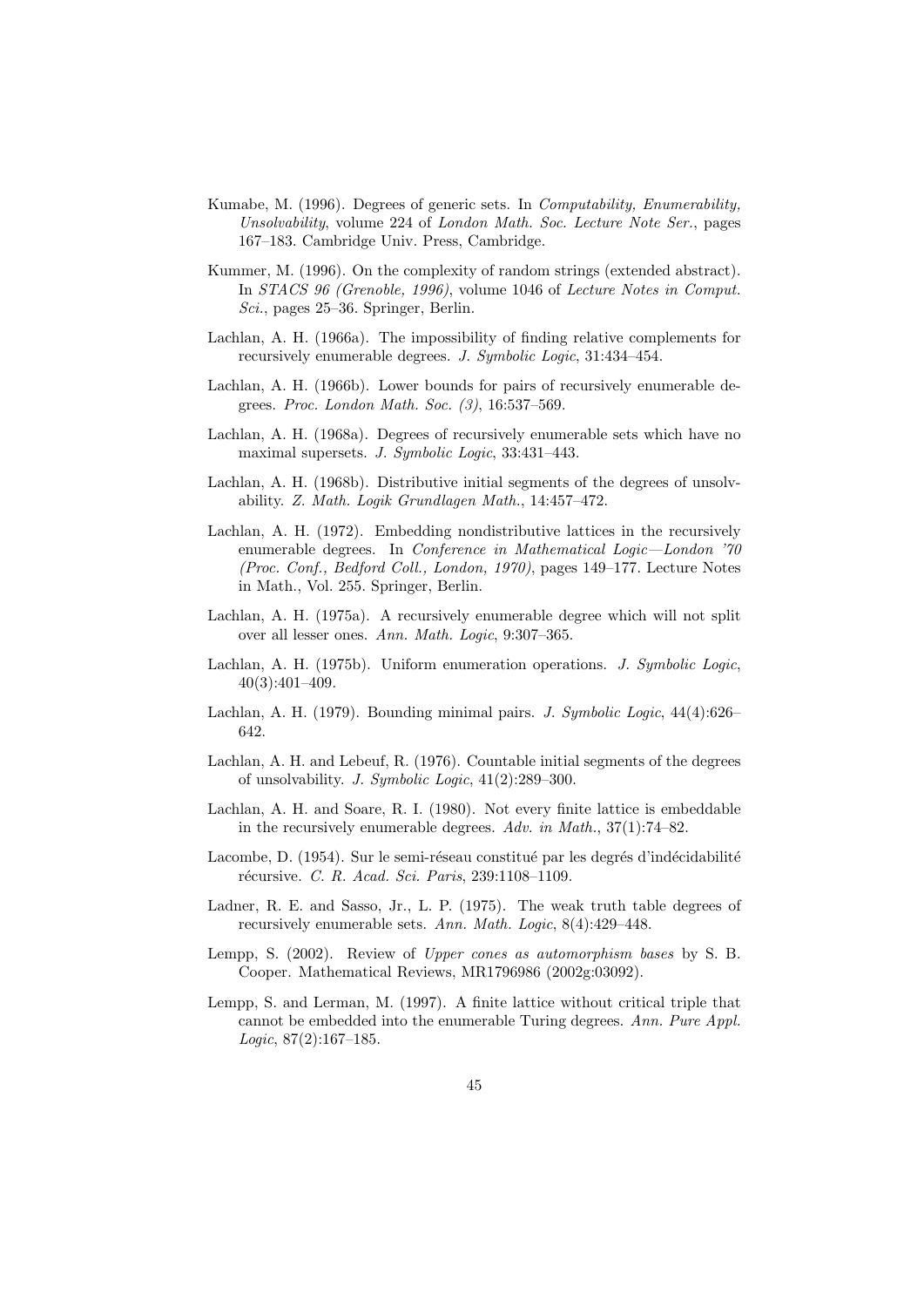- Lempp, S., Lerman, M., and Solomon, D. R. (ta). Embedding finite lattices into the computably enumerable degrees - a status survey. In Proceedings of Logic Colloquium 2002. To appear.
- Lempp, S. and Nies, A. (1995). The undecidability of the  $\Pi_4$ -theory for the r.e. wtt and Turing degrees. J. Symbolic Logic, 60(4):1118–1136.
- Lempp, S., Nies, A., and Slaman, T. A. (1998). The  $\Pi_3$ -theory of the computably enumerable Turing degrees is undecidable. Trans. Amer. Math. Soc., 350(7):2719-2736.
- Lerman, M. (1971). Initial segments of the degrees of unsolvability. Ann. of Math. (2), 93:365–389.
- Lerman, M. (1973). Admissible ordinals and priority arguments. In Cambridge Summer School in Mathematical Logic (Cambridge, 1971), pages 311–344. Lecture Notes in Math., Vol. 337. Springer, Berlin.
- Lerman, M. (1977). Automorphism bases for the semilattice of recursively enumerable degrees. J. Symbolic Logic, 24:A–251.
- Lerman, M. (1983). Degrees of Unsolvability. Perspectives in Mathematical Logic. Springer-Verlag, Berlin.
- Lerman, M. (1996). Embeddings into the recursively enumerable degrees. In Computability, Enumerability, Unsolvability, volume 224 of London Math. Soc. Lecture Note Ser., pages 185–204. Cambridge Univ. Press, Cambridge.
- Lerman, M. (1998). A necessary and sufficient condition for embedding ranked finite partial lattices into the computably enumerable degrees. Ann. Pure Appl. Logic, 94(1-3):143–180.
- Lerman, M. (2000). A necessary and sufficient condition for embedding principally decomposable finite lattices into the computably enumerable degrees. Ann. Pure Appl. Logic, 101(2-3):275–297.
- Lerman, M. and Shore, R. A. (1988). Decidability and invariant classes for degree structures. Trans. Amer. Math. Soc., 310(2):669–692.
- Lerman, M., Shore, R. A., and Soare, R. I. (1984). The elementary theory of the recursively enumerable degrees is not  $\aleph_0$ -categorical. Adv. in Math., 53(3):301–320.
- Lerman, M. and Soare, R. I. (1980). d-simple sets, small sets, and degree classes. Pacific J. Math., 87(1):135–155.
- Maass, W. (1982). Recursively enumerable generic sets. J. Symbolic Logic, 47(4):809–823.
- Maass, W., Shore, R. A., and Stob, M. (1981). Splitting properties and jump classes. Israel J. Math., 39(3):210–224.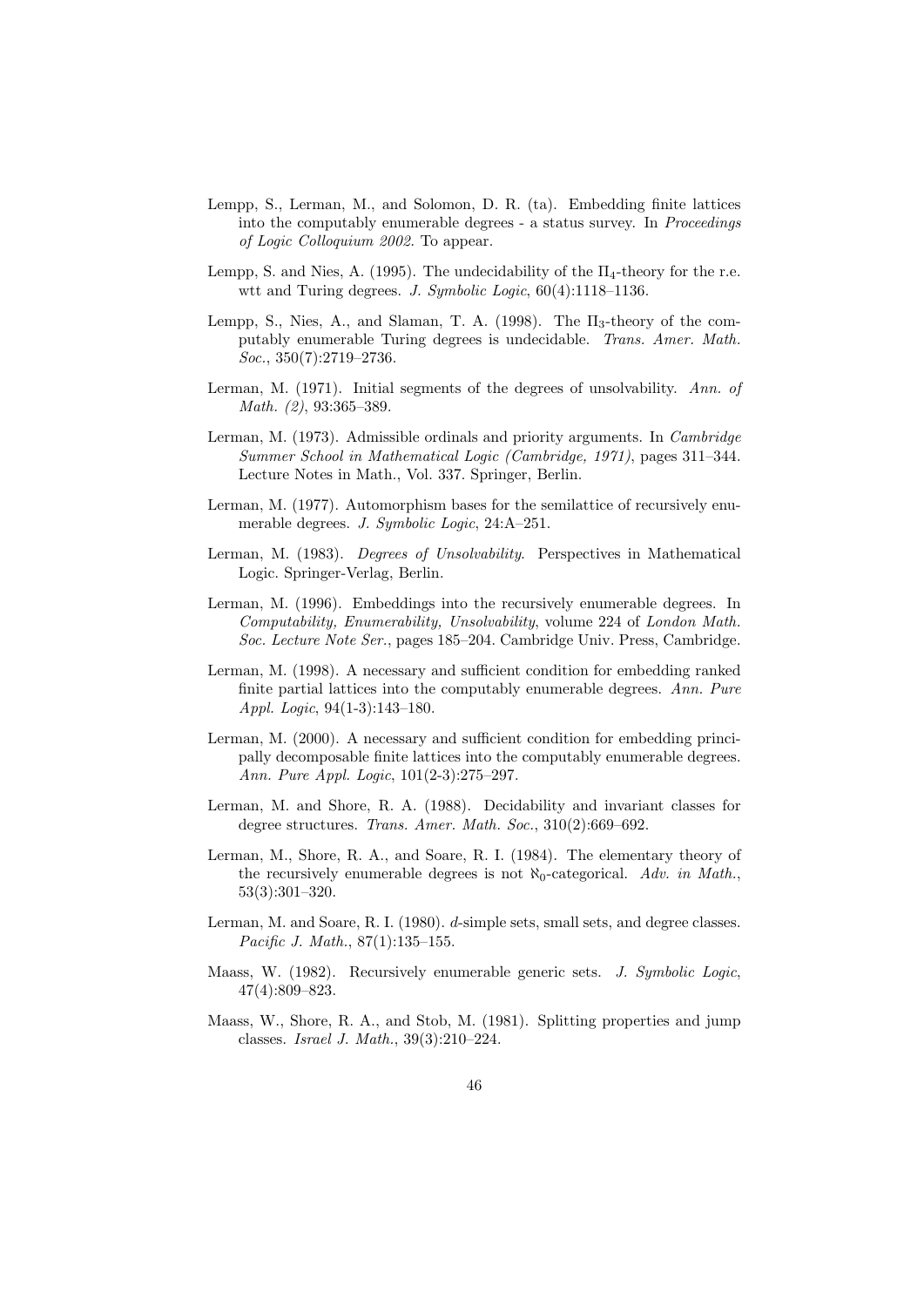Marchenkov, S. S. (1976). A class of incomplete sets. Math. Notes, 20:823–825.

- Martin, D. A. (1966). Classes of recursively enumerable sets and degrees of unsolvability. Z. Math. Logik Grundlagen Math., 12:295–310.
- Martin, D. A. (1967). Measure, category, and degrees of unsolvability. Unpublished manuscript, 16pp.
- Martin, D. A. (1968). The axiom of determinateness and reduction principles in the analytical hierarchy. Bull. Amer. Math. Soc., 74:687–689.
- Martin, D. A. (1975). Borel determinacy. Ann. of Math. (2), 102(2):363–371.
- Martin-Löf, P. (1966). The definition of random sequences. *Information and* Control, 9:602–619.
- Miller, D. P. (1981). High recursively enumerable degrees and the anticupping property. In Logic Year 1979–80 (Proc. Seminars and Conf. Math. Logic, Univ. Connecticut, Storrs, Conn., 1979/80), volume 859 of Lecture Notes in Math., pages 230–245. Springer, Berlin.
- Miller, R. G., Nies, A. O., and Shore, R. A. (2004). The ∀∃-theory of  $R(\leq, \vee, \wedge)$ is undecidable. Trans. Amer. Math. Soc., 356(8):3025–3067.
- Mostowski, A. (1947). On definable sets of positive integers. Fund. Math., 34:81–112.
- Mučnik, A. A. (1956). On the unsolvability of the problem of reducibility in the theory of algorithms. Dokl. Akad. Nauk SSSR (N.S.), 108:194–197.
- Mučnik, A. A. (1958). Solution of Post's reduction problem and of certain other problems in the theory of algorithms. Trudy Moskov. Mat.  $Ob\check{\epsilon}\check{c}$ ., 7:391–405.
- Myhill, J. (1956). The lattice of recursively enumerable sets (abstract). J. Symbolic Logic, 21:220.
- Myhill, J. (1961). Category methods in recursion theory. Pacific J. Math., 11:1479–1486.
- Nerode, A. and Remmel, J. B. (1986). Generic objects in recursion theory. II. Operations on recursive approximation spaces. Ann. Pure Appl. Logic, 31(2-3):257–288.
- Nerode, A. and Shore, R. A. (1980a). Reducibility orderings: theories, definability and automorphisms. Ann. Math. Logic, 18(1):61–89.
- Nerode, A. and Shore, R. A. (1980b). Second order logic and first order theories of reducibility orderings. In The Kleene Symposium (Proc. Sympos., Univ. Wisconsin, Madison, Wis., 1978), volume 101 of Stud. Logic Foundations Math., pages 181–200. North-Holland, Amsterdam.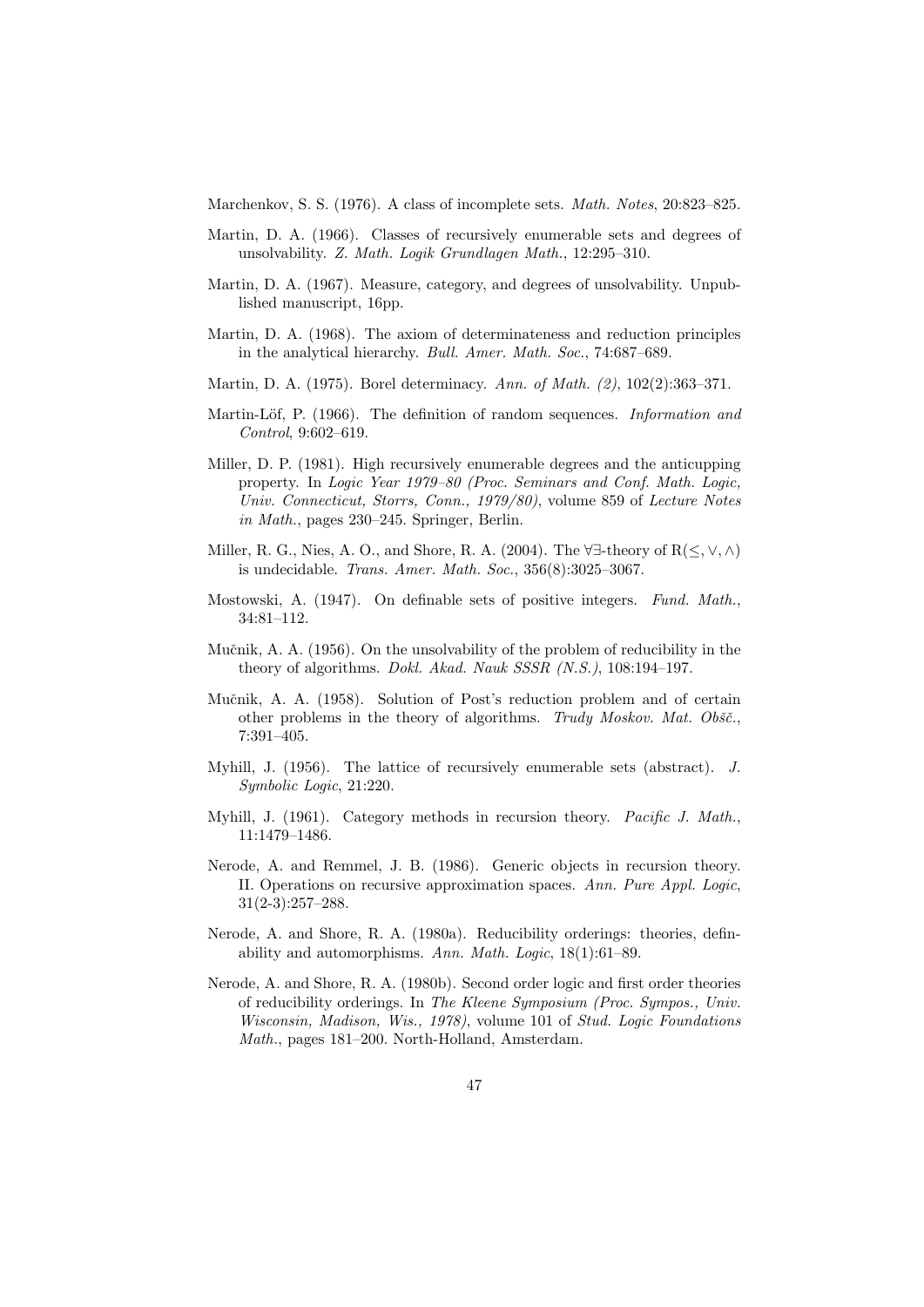- Nerode, A. and Shore, R. A., editors (1985). Recursion Theory. Proceedings of the AMS-ASL Summer Institute Held in Ithaca, N.Y., June 28–July 16, 1982, volume 42 of Proceedings of Symposia in Pure Mathematics, Providence, RI. American Mathematical Society.
- Nies, A., Shore, R. A., and Slaman, T. A. (1998). Interpretability and definability in the recursively enumerable degrees. Proc. London Math. Soc. (3), 77(2):241–291.
- Odifreddi, P. (1989). Classical Recursion Theory, volume 125 of Studies in Logic and the Foundations of Mathematics. North-Holland Publishing Co., Amsterdam.
- Odifreddi, P. (1999a). Classical Recursion Theory. Vol. II, volume 143 of Studies in Logic and the Foundations of Mathematics. North-Holland Publishing Co., Amsterdam.
- Odifreddi, P. (1999b). Reducibilities. In Handbook of Computability Theory, volume 140 of Stud. Logic Found. Math., pages 89–119. North-Holland, Amsterdam.
- Paris, J. B. (1972).  $ZF \vdash \Sigma^0_4$  determinateness. *J. Symbolic Logic*, 37:661–667.
- Posner, D. B. (1981). The upper semilattice of degrees  $\leq 0'$  is complemented. J. Symbolic Logic, 46(4):705–713.
- Posner, D. B. and Robinson, R. W. (1981). Degrees joining to  $0'$ . J. Symbolic Logic, 46(4):714–722.
- Post, E. L. (1944). Recursively enumerable sets of positive integers and their decision problems. Bull. Amer. Math. Soc., 50:284–316.
- Post, E. L. (1948). Degrees of recursive unsolvability: preliminary report (abstract). Bull. Amer. Math. Soc., 54:641–642.
- Post, E. L. (1965). Absolutely unsolvable problems and relatively undecidable propositions. In Davis, M., editor, The Undecidable. Basic Papers on Undecidable Propositions, Unsolvable Problems and Computable Functions, pages 338–433. Raven Press, Hewlett, N.Y.
- Post, E. L. (1994). Solvability, Provability, Definability: The Collected Works of Emil L Post. (Davis, M., editor). Contemporary Mathematicians. Birkhäuser Boston Inc., Boston, MA.
- Richter, L. J. (1979). On automorphisms of the degrees that preserve jumps. Israel J. Math., 32(1):27–31.
- Robinson, R. W. (1971a). Interpolation and embedding in the recursively enumerable degrees. Ann. of Math. (2), 93:285–314.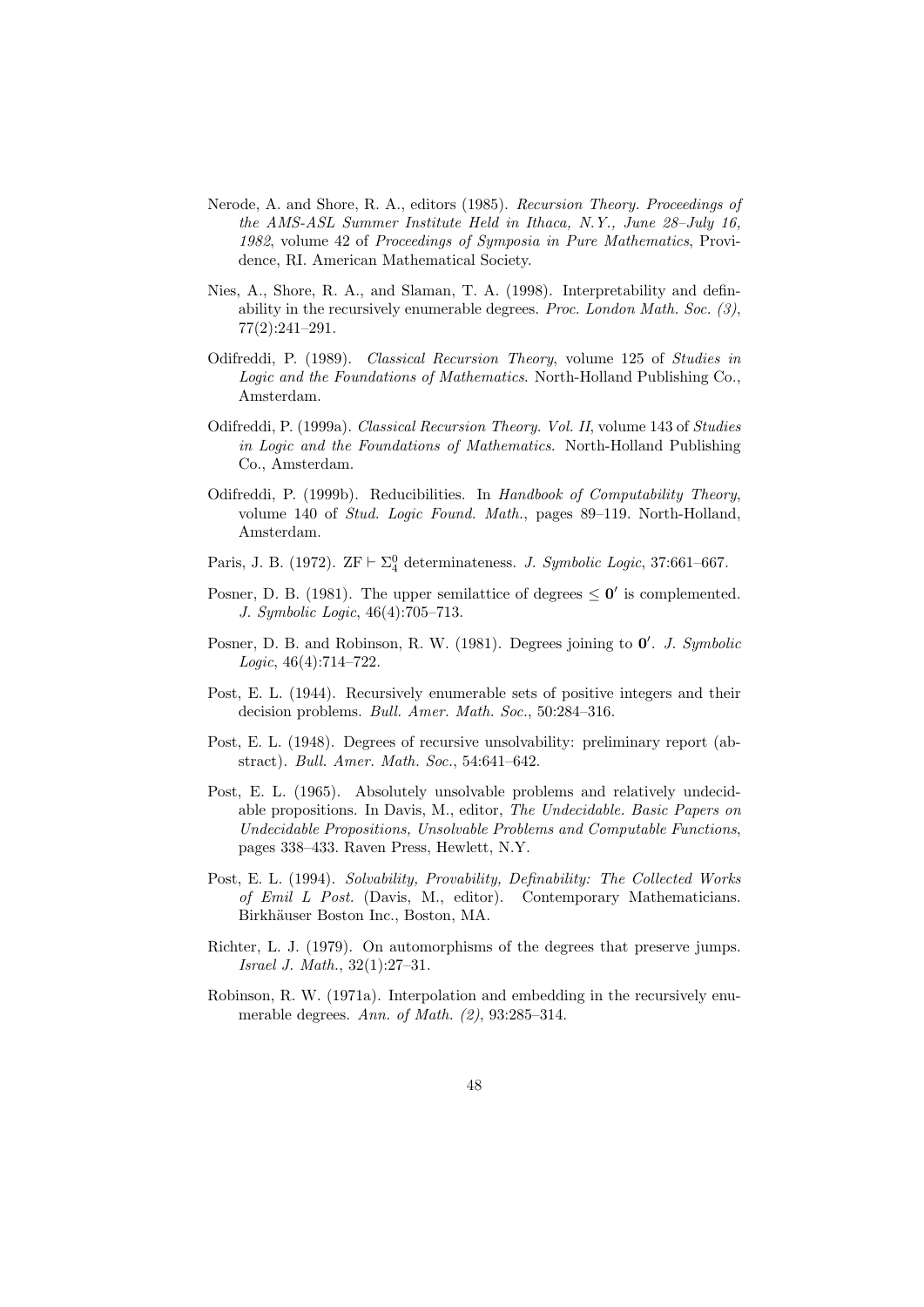- Robinson, R. W. (1971b). Jump restricted interpolation in the recursively enumerable degrees. Ann. of Math. (2), 93:586–596.
- Rogers, Jr., H. (1959). Computing degrees of unsolvability. Math. Ann., 138:125–140.
- Rogers, Jr., H. (1967a). Some problems of definability in recursive function theory. In Sets, Models and Recursion Theory (Proc. Summer School Math. Logic and Tenth Logic Colloq., Leicester, 1965), pages 183–201. North-Holland, Amsterdam.
- Rogers, Jr., H. (1967b). Theory of Recursive Functions and Effective Computability. McGraw-Hill Book Co., New York.
- Rosenstein, J. G. (1968). Initial segments of degrees. Pacific J. Math., 24:163– 172.
- Sacks, G. E. (1961). A minimal degree less than  $0'$ . Bull. Amer. Math. Soc., 67:416–419.
- Sacks, G. E. (1963a). Degrees of Unsolvability, volume 55 of Ann. of Math. Studies. Princeton University Press, Princeton, N.J.
- Sacks, G. E. (1963b). On the degrees less than  $0'$ . Ann. of Math. (2), 77:211-231.
- Sacks, G. E. (1963c). Recursive enumerability and the jump operator. Trans. Amer. Math. Soc., 108:223–239.
- Sacks, G. E. (1964). The recursively enumerable degrees are dense. Ann. of Math. (2), 80:300–312.
- Sacks, G. E. (1966). Degrees of Unsolvability, second edition, volume 55 of Ann. of Math. Studies. Princeton University Press, Princeton, N.J.
- Sacks, G. E. (1999). Selected Logic Papers, volume 6 of World Scientific Series in 20th Century Mathematics. World Scientific Publishing Co. Inc., River Edge, NJ.
- Shoenfield, J. R. (1959). On degrees of unsolvability. Ann. of Math. (2), 69:644– 653.
- Shoenfield, J. R. (1960). Degrees of models. J. Symbolic Logic, 25:233–237.
- Shoenfield, J. R. (1960/1961). Undecidable and creative theories. Fund. Math., 49:171–179.
- Shoenfield, J. R. (1965). Applications of model theory to degrees of unsolvability. In Theory of Models (Proc. 1963 Internat. Sympos. Berkeley), pages 359– 363. North-Holland, Amsterdam.
- Shoenfield, J. R. (1966). A theorem on minimal degrees. J. Symbolic Logic, 31:539–544.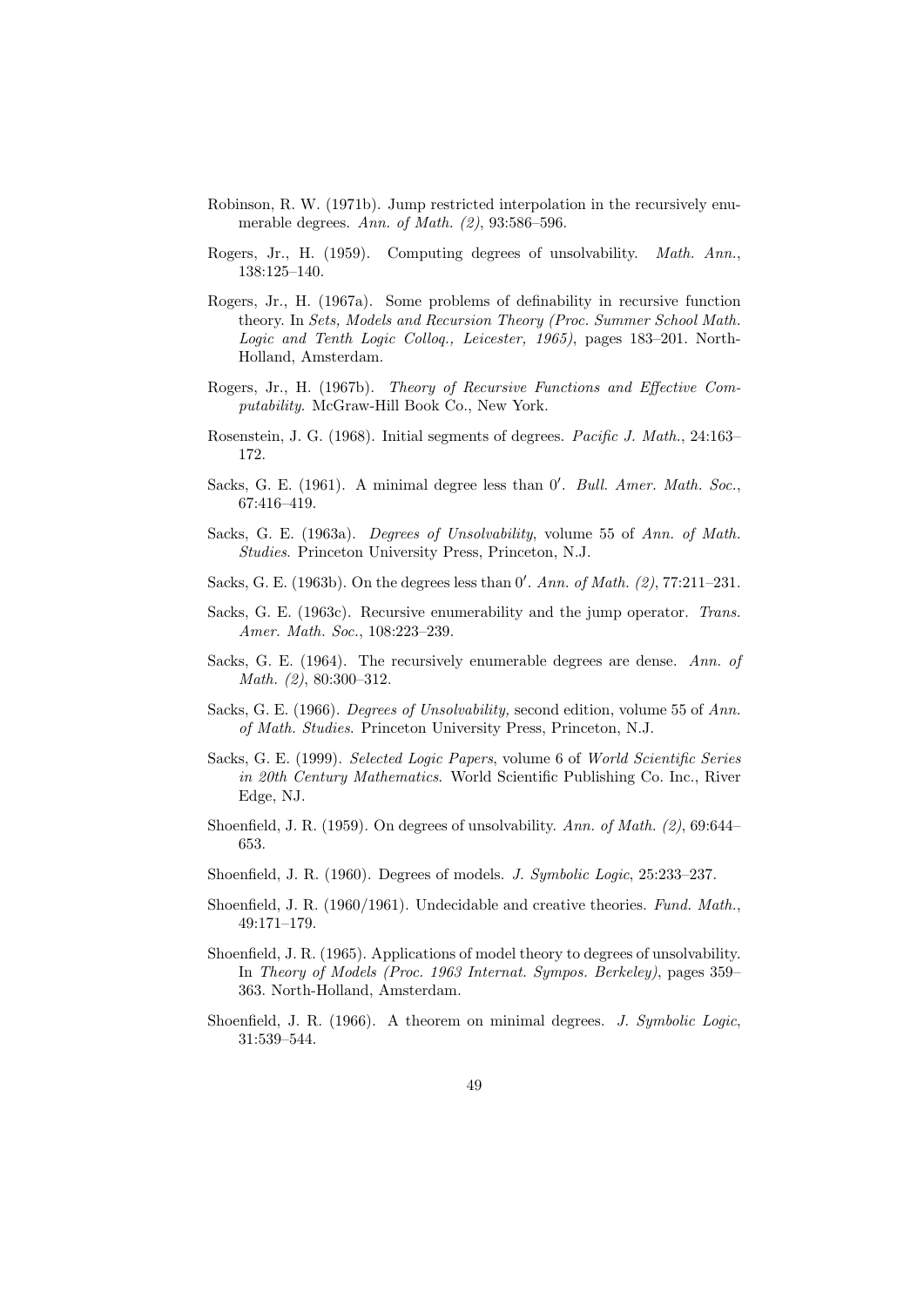- Shoenfield, J. R. (1971). Degrees of Unsolvability. North-Holland Publishing Co., Amsterdam.
- Shoenfield, J. R. (1975). The decision problem for recursively enumerable degrees. Bull. Amer. Math. Soc., 81(6):973–977.
- Shoenfield, J. R. (1976). Degrees of classes of RE sets. J. Symbolic Logic, 41(3):695–696.
- Shore, R. A. (1978). On the ∀∃-sentences of  $\alpha$ -recursion theory. In *Generalized* Recursion Theory, II (Proc. Second Sympos., Univ. Oslo, Oslo, 1977), volume 94 of Stud. Logic Foundations Math., pages 331–353. North-Holland, Amsterdam.
- Shore, R. A. (1979). The homogeneity conjecture. Proc. Nat. Acad. Sci. U.S.A., 76(9):4218–4219.
- Shore, R. A. (1981). The theory of the degrees below  $0'$ . J. London Math. Soc.  $(2), 24(1):1-14.$
- Shore, R. A. (1982a). Finitely generated codings and the degrees r.e. in a degree d. Proc. Amer. Math. Soc., 84(2):256–263.
- Shore, R. A. (1982b). On homogeneity and definability in the first-order theory of the Turing degrees. J. Symbolic Logic, 47(1):8–16.
- Shore, R. A. (1988). Defining jump classes in the degrees below  $0'$ . Proc. Amer. Math. Soc., 104(1):287–292.
- Shore, R. A. (1997). Conjectures and questions from Gerald Sacks's Degrees of Unsolvability. Arch. Math. Logic, 36(4-5):233–253.
- Shore, R. A. (1999). The recursively enumerable degrees. In Handbook of Computability Theory, volume 140 of Stud. Logic Found. Math., pages 169–197. North-Holland, Amsterdam.
- Shore, R. A. and Slaman, T. A. (1999). Defining the Turing jump. Math. Res. Lett., 6(5-6):711–722.
- Shore, R. A. and Slaman, T. A. (ta). The AE theory of  $\mathcal{D}(\leq,\vee,')$  is undecidable. In Proceedings of Logic Colloquium 2003. To appear.
- Simpson, S. G. (1977). First-order theory of the degrees of recursive unsolvability. Ann. of Math. (2), 105(1):121–139.
- Slaman, T. A. (1991). The density of infima in the recursively enumerable degrees. Ann. Pure Appl. Logic, 52(1-2):155–179.
- Slaman, T. A. and Soare, R. I. (2001). Extension of embeddings in the computably enumerable degrees. Ann. of Math. (2), 154(1):1–43.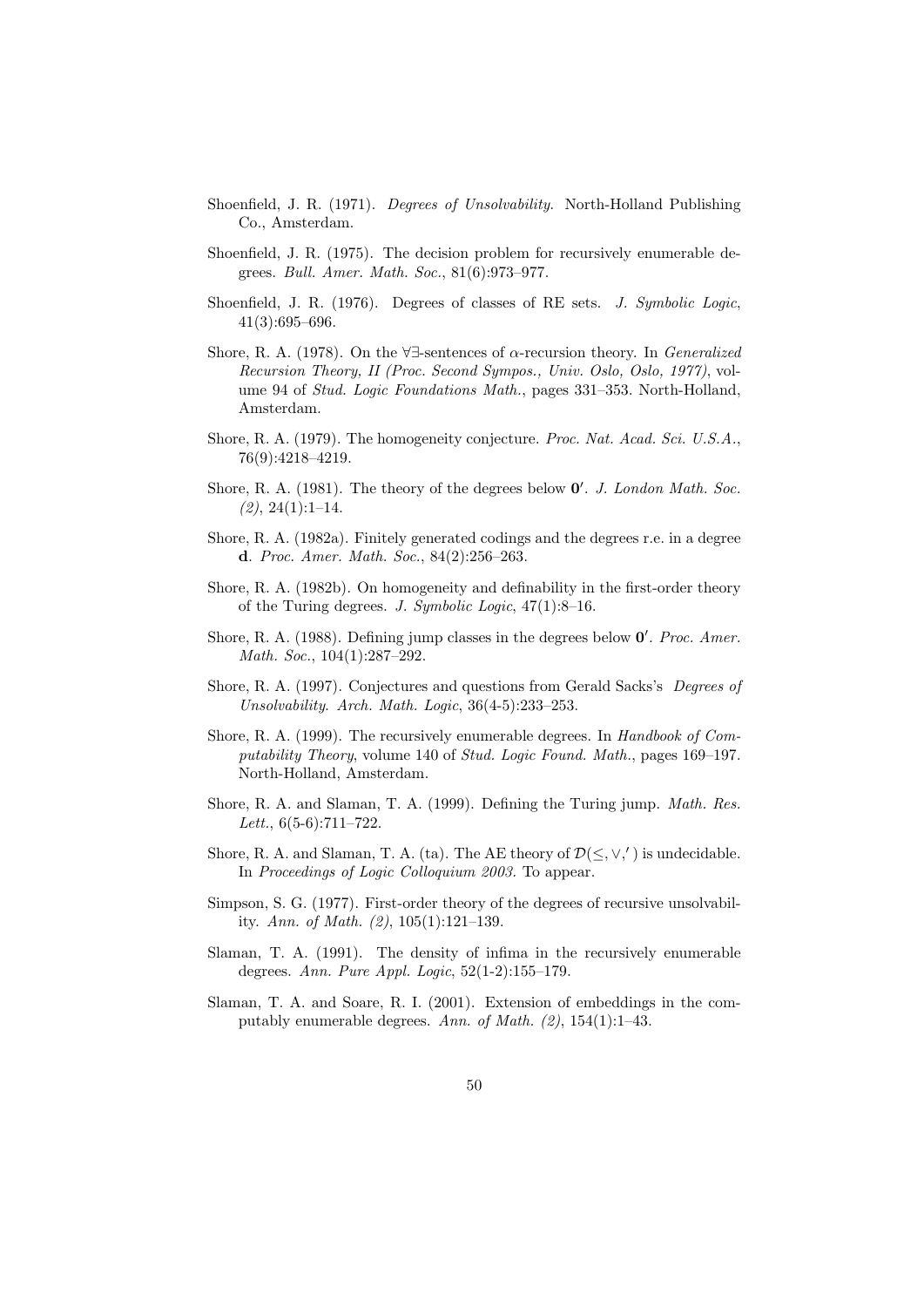- Slaman, T. A. and Woodin, W. H. (1986). Definability in the Turing degrees. Illinois J. Math., 30(2):320–334.
- Slaman, T. A. and Woodin, W. H. (ta). Definability in Degree Structures. In preparation.
- Soare, R. I. (1987). Recursively Enumerable Sets and Degrees. Perspectives in Mathematical Logic. Springer-Verlag, Berlin.
- Soare, R. I. (1999a). The history and concept of computability. In Handbook of Computability Theory, volume 140 of Stud. Logic Found. Math., pages 3–36. North-Holland, Amsterdam.
- Soare, R. I. (1999b). An overview of the computably enumerable sets. In Handbook of Computability Theory, volume 140 of Stud. Logic Found. Math., pages 199–248. North-Holland, Amsterdam.
- Spector, C. (1956). On degrees of recursive unsolvability. Ann. of Math. (2), 64:581–592.
- Spector, C. (1958). Measure-theoretic construction of incomparable hyperdegrees. J. Symbolic Logic, 23:280–288.
- Stillwell, J. (1972). Decidability of the "almost all" theory of degrees. J. Symbolic Logic, 37:501–506.
- Thomason, S. K. (1970). A theorem on initial segments of degrees. J. Symbolic Logic, 35:41–45.
- Thomason, S. K. (1971). Sublattices of the recursively enumerable degrees. Z. Math. Logik Grundlagen Math., 17:273–280.
- Titgemeyer, D. (1962). Untersuchungen über die Struktur des Kleene-Postschen Halbverbandes der Grade der rekursiven Unlösbarkeit. PhD thesis, University of Münster.
- Titgemeyer, D. (1965). Untersuchungen über die Struktur des Kleene-Postschen Halbverbandes der Grade der rekursiven Unlösbarkeit. Arch. Math. Logik Grundlagenforsch., 8:45–62 (1965).
- Turing, A. M. (1936). On computable numbers, with an application to the Entscheidungsproblem. Proc. Lond. Math. Soc., II. Ser., 42:230–265.
- Turing, A. M. (1939). Systems of logic based on ordinals. Proc. Lond. Math. Soc., II. Ser., 45:161–228.
- Yates, C. E. M. (1965). Three theorems on the degrees of recursively enumerable sets. Duke Math. J., 32:461–468.
- Yates, C. E. M. (1966a). A minimal pair of recursively enumerable degrees. J. Symbolic Logic, 31:159–168.